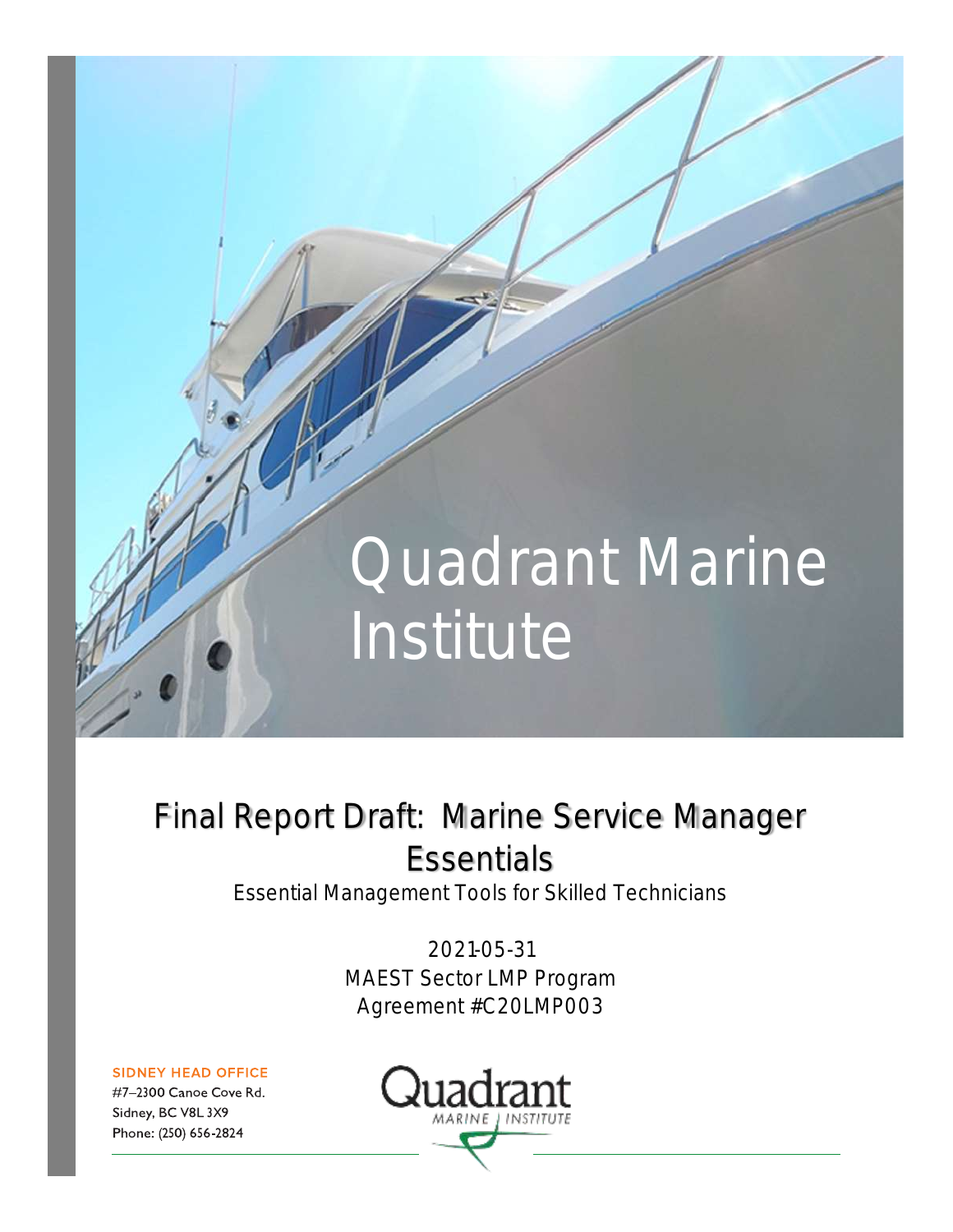# Acknowledgements

Without the engagement and support of our steering committee members, this project could not have been successful. The mix of marine industry and non-marine industry members was a critical contributor to the depth and scope of experience-based feedback.

Our appreciation goes out to:

**Derek Beeston**, District Principal of Careers and Technical Centre, School District 68

**Campbell Black**, President Blackline Marine Inc. & Quadrant Marine Institute Inc.

**Roger Boulet**, Managing Director, West Coast Boatyard Association

**Leo Chow**, Education Services Manager, Small Business BC

**Mike Clements**, Operations Manager, Kingfisher Boats Inc.

**Leann Collins**, Director of Projects & Government Relations, Association of BC Marine Industries

**Tom Conway**, CEO, Small Business BC

Shaun Cox, Industry Relations Advisor - Maritime, Industry Training Authority BC

**Patience Cox**, Instructional Designer and Curriculum Developer, Thynk Leadership Inc.

**Cara Dickinson**, Human Resources & Business Development Manager, Van Isle Marina

**Laura Kempling**, Human Resources & Quality Systems Manager, Ocean Pacific Marine

**Diana Klingner**, CEO, Canadian National Trades Expo & Concrete Finishers

**Jordan Perrault**, Director of Strategic Initiatives, Construction Foundation of BC

**Ryan McCormick**, Senior Program Manager, Ministry of Advanced Education & Skills Training (ex-officio)

**Shelley McIvor**, Project Manager & Chair, Managing Director, Quadrant Marine Institute

**Connie Miao**, Education Service Coordinator, Small Business BC

**Sam Russell**, Marine Service Manager, Bluewater Rigging Inc.



Funding provided through the Canada-British Columbia Labour Market Development Agreement.

The views and opinions expressed in this report are those of its author(s) and not the official policy or position of the Government of British Columbia.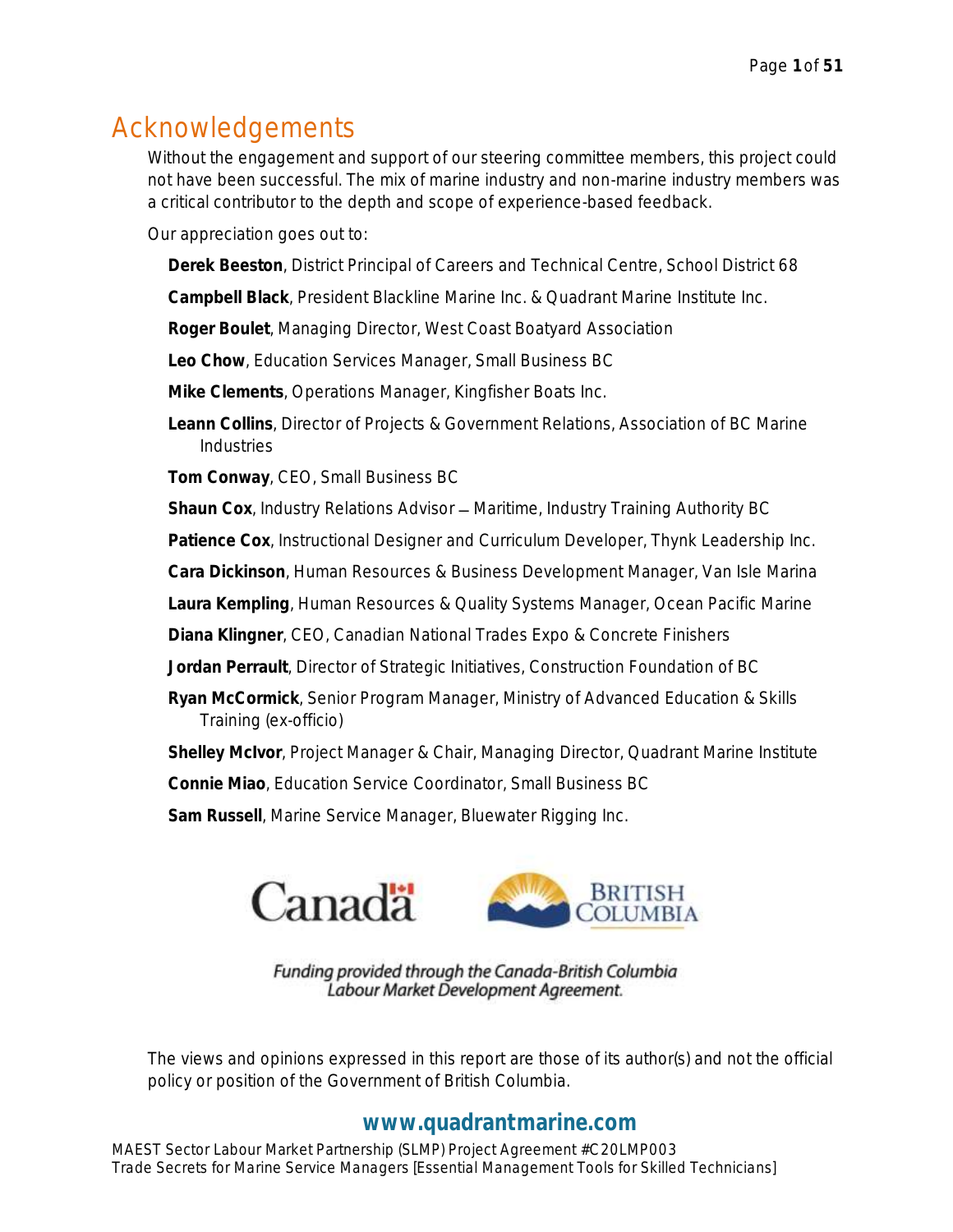# Contents

| 1              |                                                                          |  |
|----------------|--------------------------------------------------------------------------|--|
| 1.1            |                                                                          |  |
| 1.2            |                                                                          |  |
| 1.3            |                                                                          |  |
| $\overline{2}$ |                                                                          |  |
| 2.1            |                                                                          |  |
|                |                                                                          |  |
| 2.3            |                                                                          |  |
|                |                                                                          |  |
|                |                                                                          |  |
| 3              | DESIGN: Industry Consultations Drive Curriculum Development12            |  |
|                |                                                                          |  |
|                | 3.1.1                                                                    |  |
|                | 3.1.2                                                                    |  |
|                | 3.1.3                                                                    |  |
|                |                                                                          |  |
|                |                                                                          |  |
| 4              |                                                                          |  |
| 4.1            |                                                                          |  |
|                |                                                                          |  |
| 4.3            |                                                                          |  |
|                |                                                                          |  |
|                | 4.5 Best Practice Recommendations for Marine Service Manager Mentors  22 |  |
| 5              |                                                                          |  |
| 5.1            |                                                                          |  |
| 5.2            |                                                                          |  |
|                |                                                                          |  |
| 6              |                                                                          |  |
| 6.1            |                                                                          |  |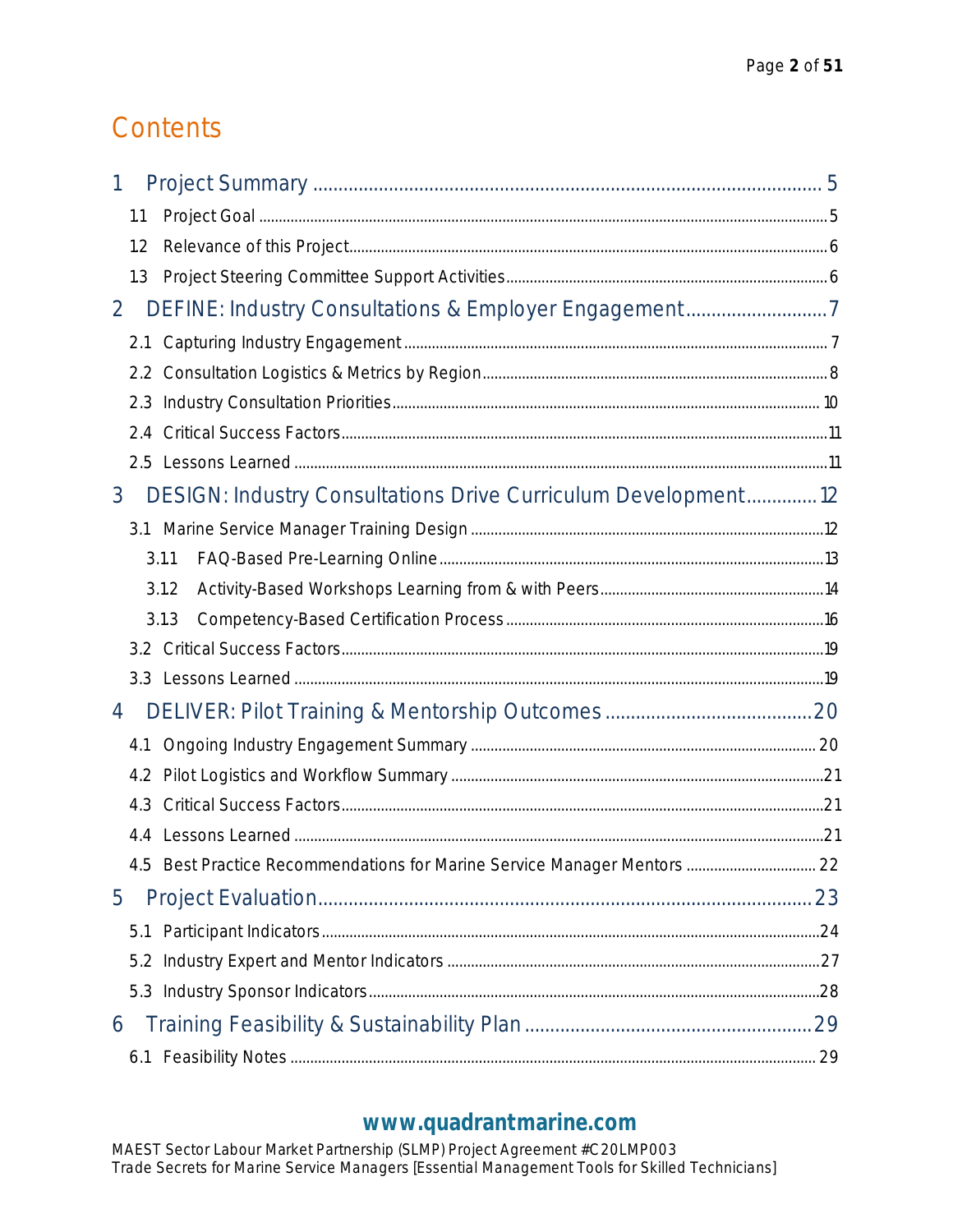|                 | 6.3.1 |                                                                           |  |  |  |  |  |  |  |
|-----------------|-------|---------------------------------------------------------------------------|--|--|--|--|--|--|--|
|                 | 6.3.2 |                                                                           |  |  |  |  |  |  |  |
|                 | 6.3.3 |                                                                           |  |  |  |  |  |  |  |
|                 |       |                                                                           |  |  |  |  |  |  |  |
|                 | 6.4.1 |                                                                           |  |  |  |  |  |  |  |
|                 |       |                                                                           |  |  |  |  |  |  |  |
| 7               |       |                                                                           |  |  |  |  |  |  |  |
|                 |       | Appendix A: Project Steering Committee Support Summary 34                 |  |  |  |  |  |  |  |
|                 |       |                                                                           |  |  |  |  |  |  |  |
|                 | 7.1.1 |                                                                           |  |  |  |  |  |  |  |
|                 | 7.1.2 |                                                                           |  |  |  |  |  |  |  |
|                 | 7.1.3 | July 2020 Phase 2 Instructional Design & Curriculum Development Meeting34 |  |  |  |  |  |  |  |
|                 | 7.1.4 |                                                                           |  |  |  |  |  |  |  |
|                 | 7.1.5 |                                                                           |  |  |  |  |  |  |  |
| 8               |       |                                                                           |  |  |  |  |  |  |  |
| 9               |       | Appendix C: Industry Consultation Methodology and Analysis 38             |  |  |  |  |  |  |  |
|                 |       |                                                                           |  |  |  |  |  |  |  |
|                 | 9.1.1 |                                                                           |  |  |  |  |  |  |  |
|                 | 9.1.2 |                                                                           |  |  |  |  |  |  |  |
|                 | 9.1.3 |                                                                           |  |  |  |  |  |  |  |
|                 |       |                                                                           |  |  |  |  |  |  |  |
|                 | 9.1.5 |                                                                           |  |  |  |  |  |  |  |
|                 | 9.1.6 |                                                                           |  |  |  |  |  |  |  |
|                 | 9.1.7 |                                                                           |  |  |  |  |  |  |  |
|                 | 9.1.8 |                                                                           |  |  |  |  |  |  |  |
| 10 <sup>°</sup> |       |                                                                           |  |  |  |  |  |  |  |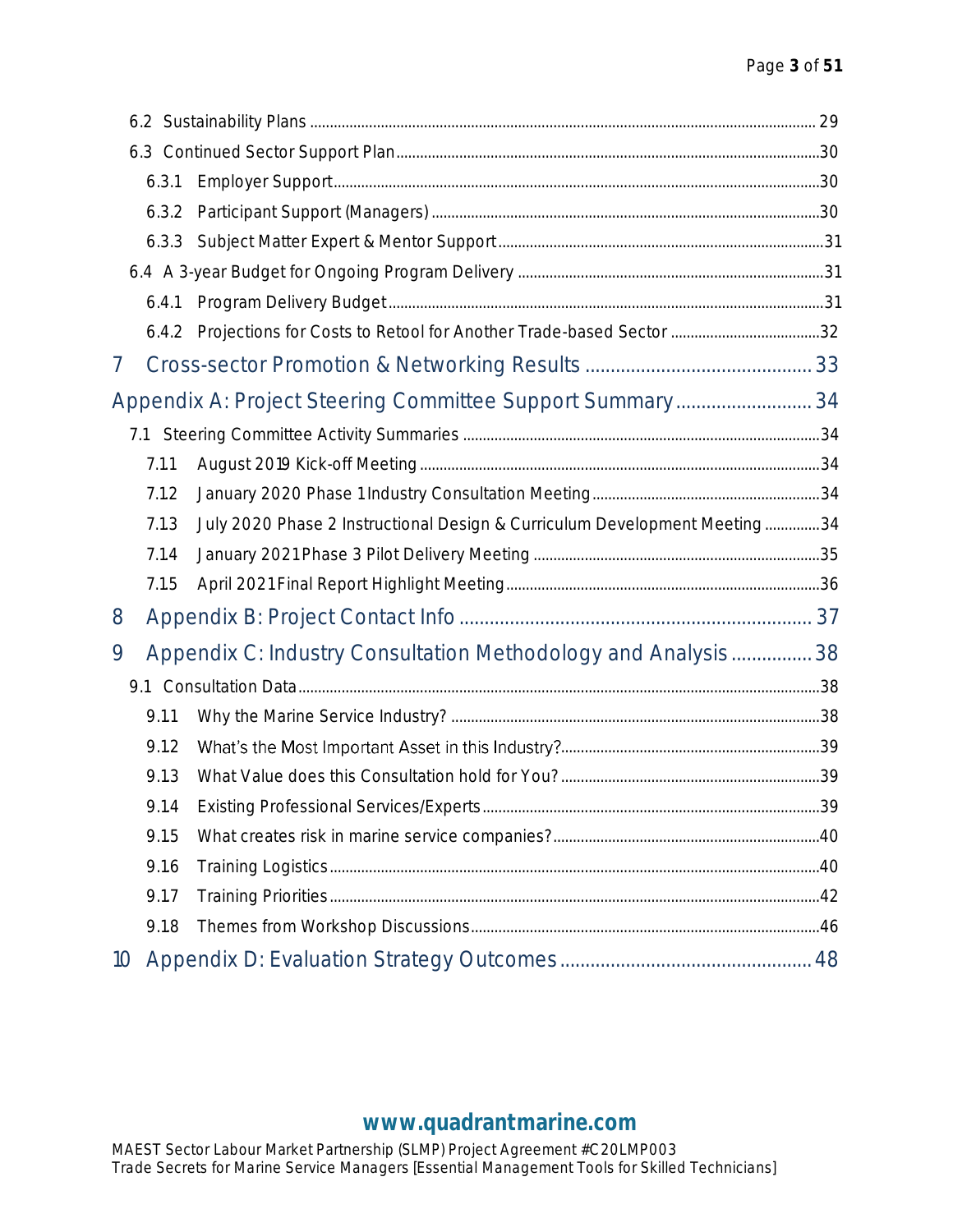# Final Report Draft: Marine Service Manager Essentials

#### 2021-05-31

The Marine Service Manager Essentials project was intended to create (with reference to the contract):

*[A] training program for upskilling and career progression of technically skilled persons in small and micro businesses by providing essential management tools, training, and mentorship in small craft marine (and scalable to other sectors).*

This Final Report summarizes the 2-year project phases and outcomes including:

- Steering committee support activities;
- Industry Consultation results;
- **■** Instructional design and curriculum developed;
- Pilot delivery and mentorship model outcomes;
- **•** Training feasibility and sustainability plans; and,
- Cross-sector promotion and networking results

as they relate to the original Project Management Workplan, the Communication Plan and Evaluation Strategy.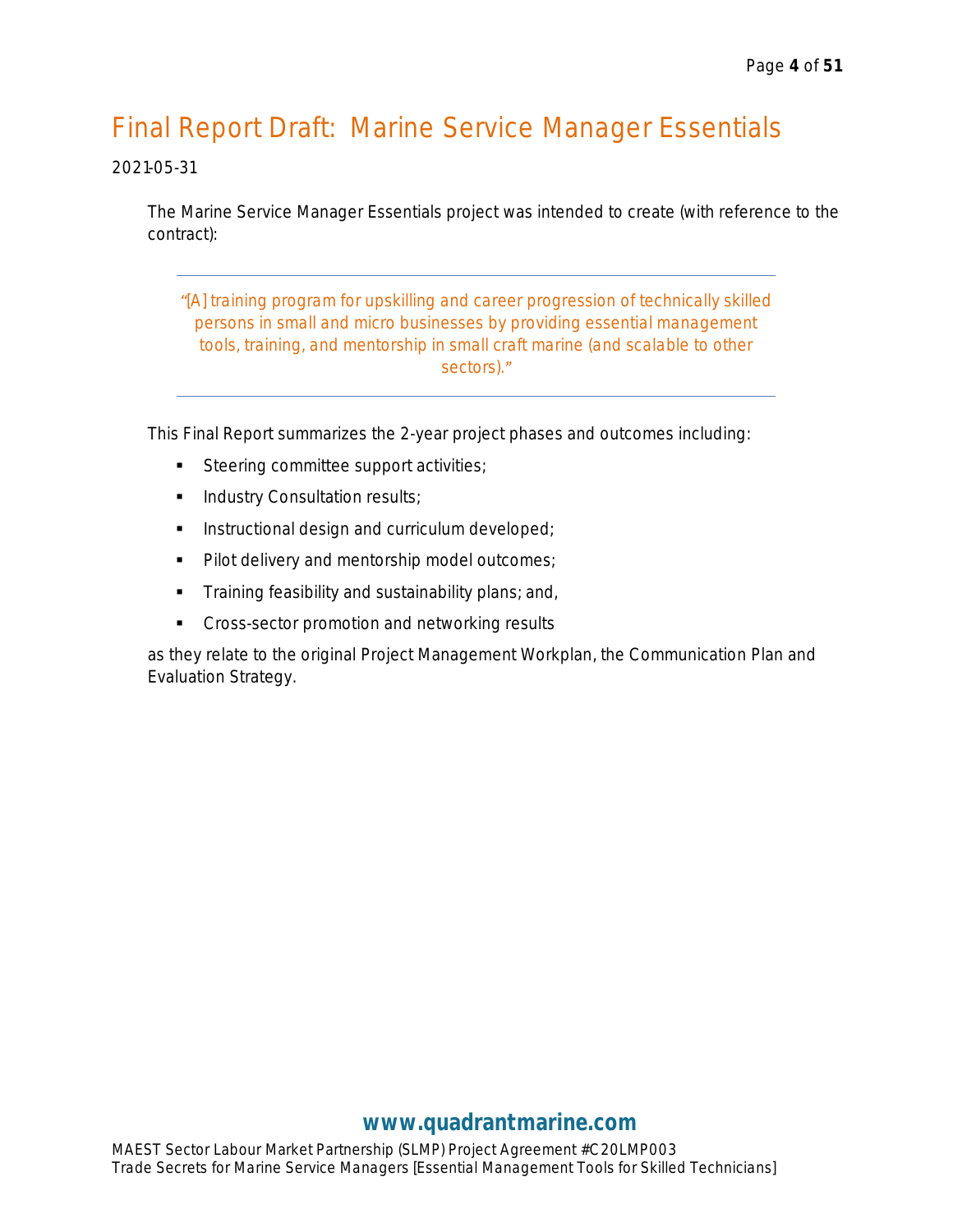## <span id="page-5-0"></span>1 Project Summary

Essential Management Tools for Skilled Technicians has been a two-year project funded by the Province of BC and the Government of Canada through the Sector Labour Market Partnerships Program (01 July 2019 to 31 July 2021).

## <span id="page-5-1"></span>1.1 Project Goal

This project created training to specifically target skilled technicians who are transitioning into management positions. Training design priorities proposed were:

- 1. Non-academic training for hands-on learners (workshops and activity-based sessions rather than theory-driven classes);
- 2. Industry-specific content so applying new practices at work does not require a lot of translation from theory or another industry examples;
- 3. Mentoring as reinforcement and follow-up to learning so new practices do not simply get buried under the pressures of 'what we normally do'.

The project had 3 phases:

- 1. DEFINE what's difficult about transitioning from tools to becoming a manager by asking industry.
- 2. DESIGN workshop-based courses that incorporate mentoring to fill these gaps.
- 3. DELIVER trial courses to ensure what we developed is relevant and valuable.

The project feasibility and sustainability plan in Section 6 outlines how this course will continue to be delivered to BC marine service managers.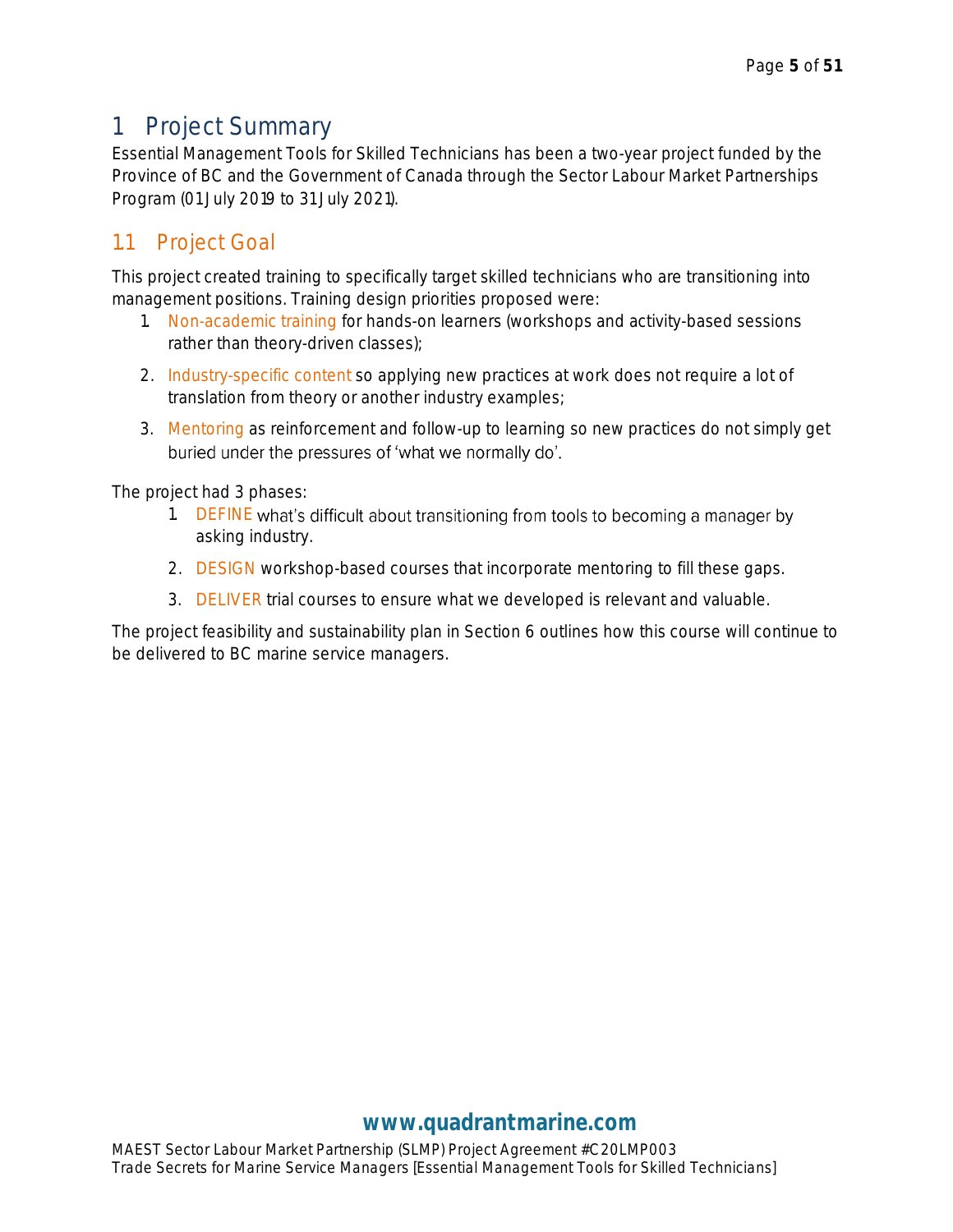## <span id="page-6-0"></span>1.2 Relevance of this Project

We continue to build and market BC as a Marine Service Centre of Excellence. Part of this build is providing the foundations for *Employers of Excellence*—those who care about Customers, Careers, and their Community (industry) as a whole.

From our 2017 - 2019 project<sup>1</sup> we knew that:

**82% of marine service managers come from a skilled trades background.**

**70%of those managers still work on the tools (in addition to management responsibilities).**

# A successful transition to management requires support.

Successful marine service companies require good management practices and organizational consistency. Only then can these businesses successfully hire employees, advance people's career paths, and support a credible, sustainable industry.

## <span id="page-6-1"></span>1.3 Project Steering Committee Support Activities

Throughout the project, the 15-person steering committee met as a group five times formally via Zoom (online video conferencing) and countless times individually with the project team via phone, email, or in-person meetings. This diverse group of trades managers, business owners, industry association representatives (marine and other sectors), and educators were instrumental in providing risk management suggestions and feedback for the planning and implementation of the project activities.

See *Appendix A: Project Steering Committee Support Summary* for detailed committee meeting summaries. Members and affiliations are listed in the *Acknowledgement* on page 1. See *Appendix B: Project Team Contacts* for the list of consultants and contract holders.

<sup>1</sup> C17LMP022 Employer Partnerships: Apprenticeship Support via Competency Assessment Facilitation Final Report February 2019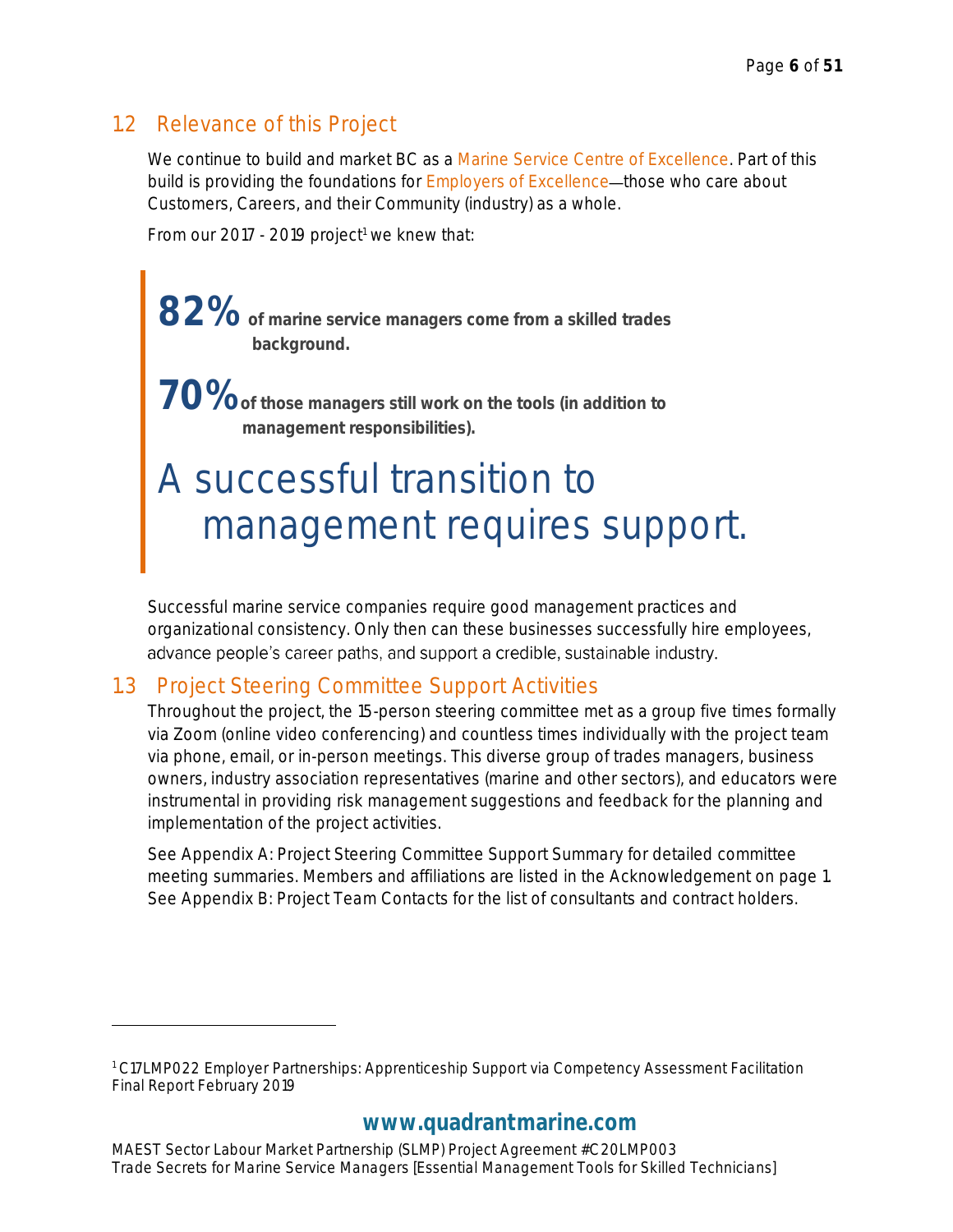## <span id="page-7-0"></span>2 DEFINE: Industry Consultations & Employer Engagement

Phase 1 of the project was to define what every Marine Service Manager needed to know. Consultation workshops with industry were designed as both a gap analysis and an employer engagement exercise.

## <span id="page-7-1"></span>2.1 Capturing Industry Engagement

The Project Management Workplan proposed 5 industry consultation workshops in key centres of marine service across BC. These workshops were designed to be supplemented with 6 individual consultations. Both the workshops and individual consultations were carried out from September through November 2019.

The final tally of industry engagement included 6 industry workshops and 14 individual consultations. The data collected represents the participation of more than 90 individuals from over 70 companies giving over \$40,000 of their in-kind time to provide input and validate the need for this project.

 **>90 managers, individually or in one of our 6 workshops,**

from

 **>70 companies across the province**

who gave this project

 **>\$40,000of their in-kind time telling us what every marine service manager needs to know.**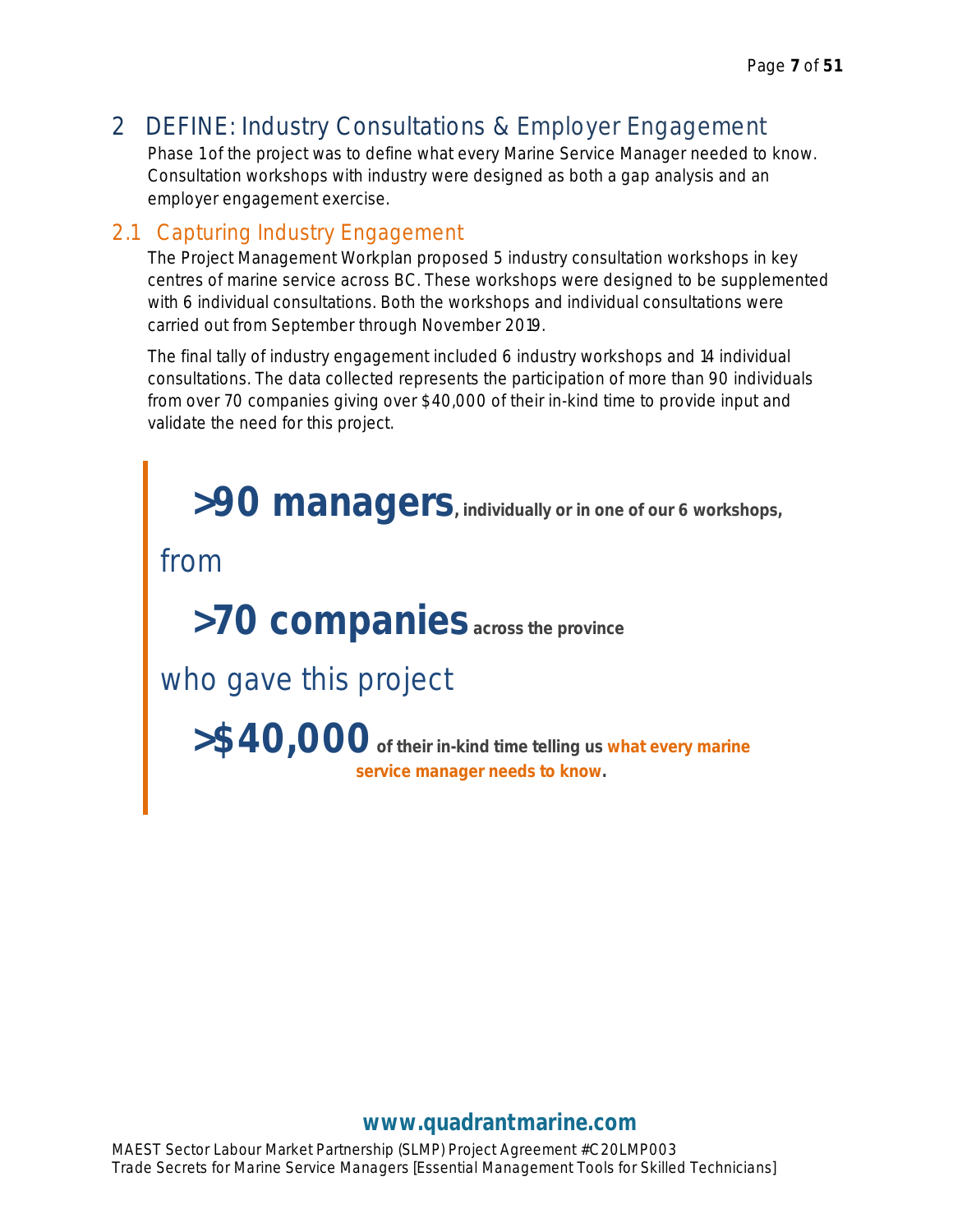## <span id="page-8-0"></span>2.2 Consultation Logistics & Metrics by Region

The BC small craft/recreational marine industry size and scope varies considerably by geographical location. Data was collected from the broadest range of company sizes over 3 key geographical locations.

**North Coastfocused primarily on power vessels for fishing (tourism, commercial, and personal recreation) requiring small custom manufacturing and related services.**

**Kanagan** characterized by larger-scale small vessel manufacturing **operations and the much smaller companies that support them as dealers or outsourced specialized labour.**

South Coast (the Lower Mainland and Vancouver Island) where **smaller manufacturing companies produce small and large custom vessels, both power and sail. The more extensive service and refit side of the industry covers every size and type of vessel.**

On the North Coast, power vessels for fishing (tourism, commercial, and personal recreation) are the primary focus of small custom manufacturing and related services. In contrast, companies in the Okanagan are larger-scale small vessel manufacturing operations and the much smaller companies that support them as dealers or outsourced specialized labour.

On the South Coast (the Lower Mainland and Vancouver Island) smaller manufacturing companies produce small and large custom vessels, both power and sail. The service and refit side of the industry covers every size and type of vessel.

Despite these different operational realities, the themes and priorities for service manager training were clear and consistent. Several participants followed up by email, phone, or in person after their workshop or interview to add further details to their input. As word of the project spread, support and feedback from other subsectors (e.g., marine products, distributors, insurance) provided an external industry lens on training priorities.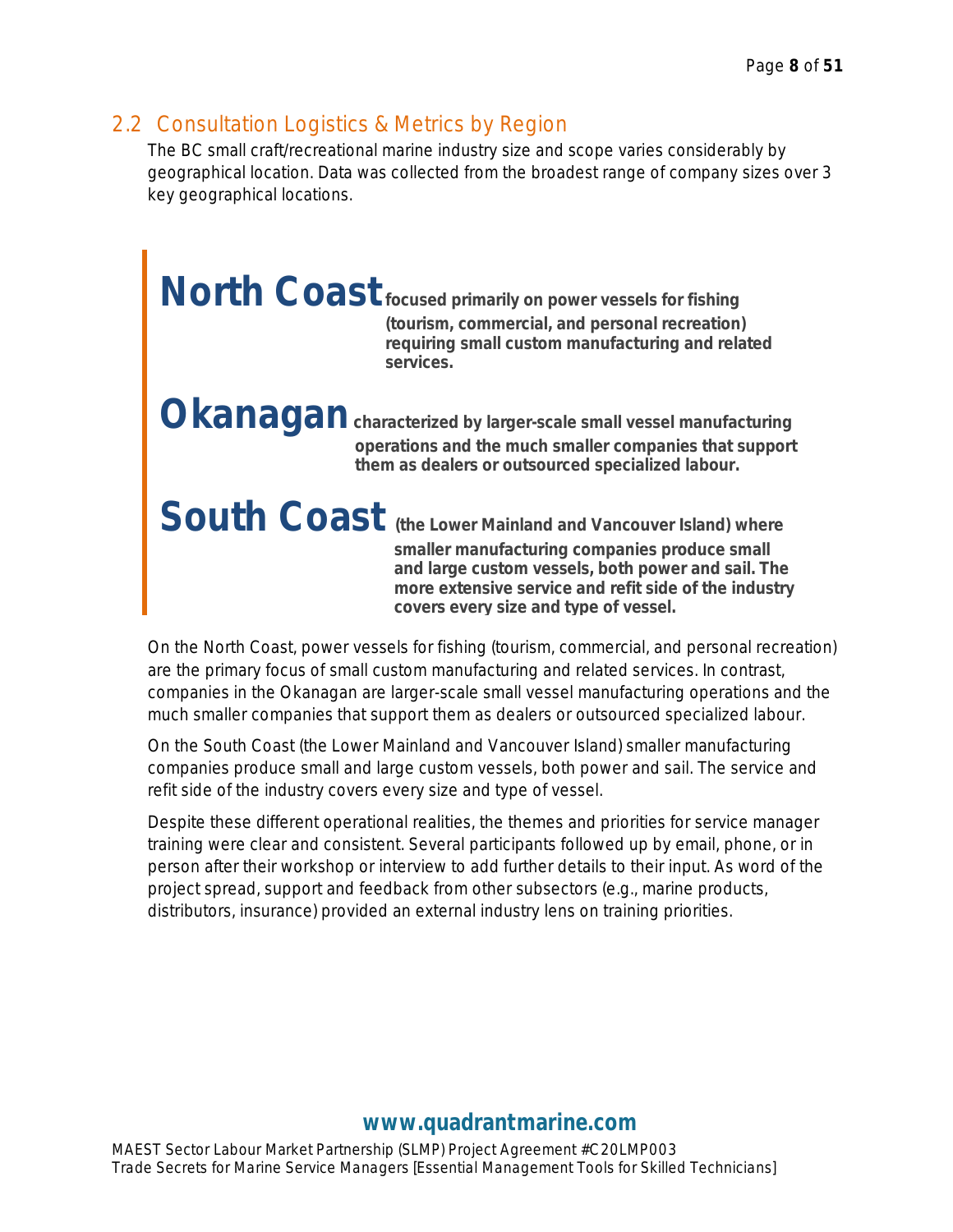In a previous sector labour market funded project  $(2017 - 2019)^2$ , Quadrant profiled the small craft marine industry in BC seeking ways to tailor workforce development supports to the extremely diverse range of companies. From that data, we know that this is a small-to-microbusiness industry; the median BC marine service company size is 7 employees. The heavy proportion of the consultation data in this project (Figure 1) from smaller companies aligns with that median data from the previous project.



*Figure 1 Proportion of consultation data from various company sizes*

<sup>2</sup> <https://news.gov.bc.ca/releases/2017JTST0133-001097>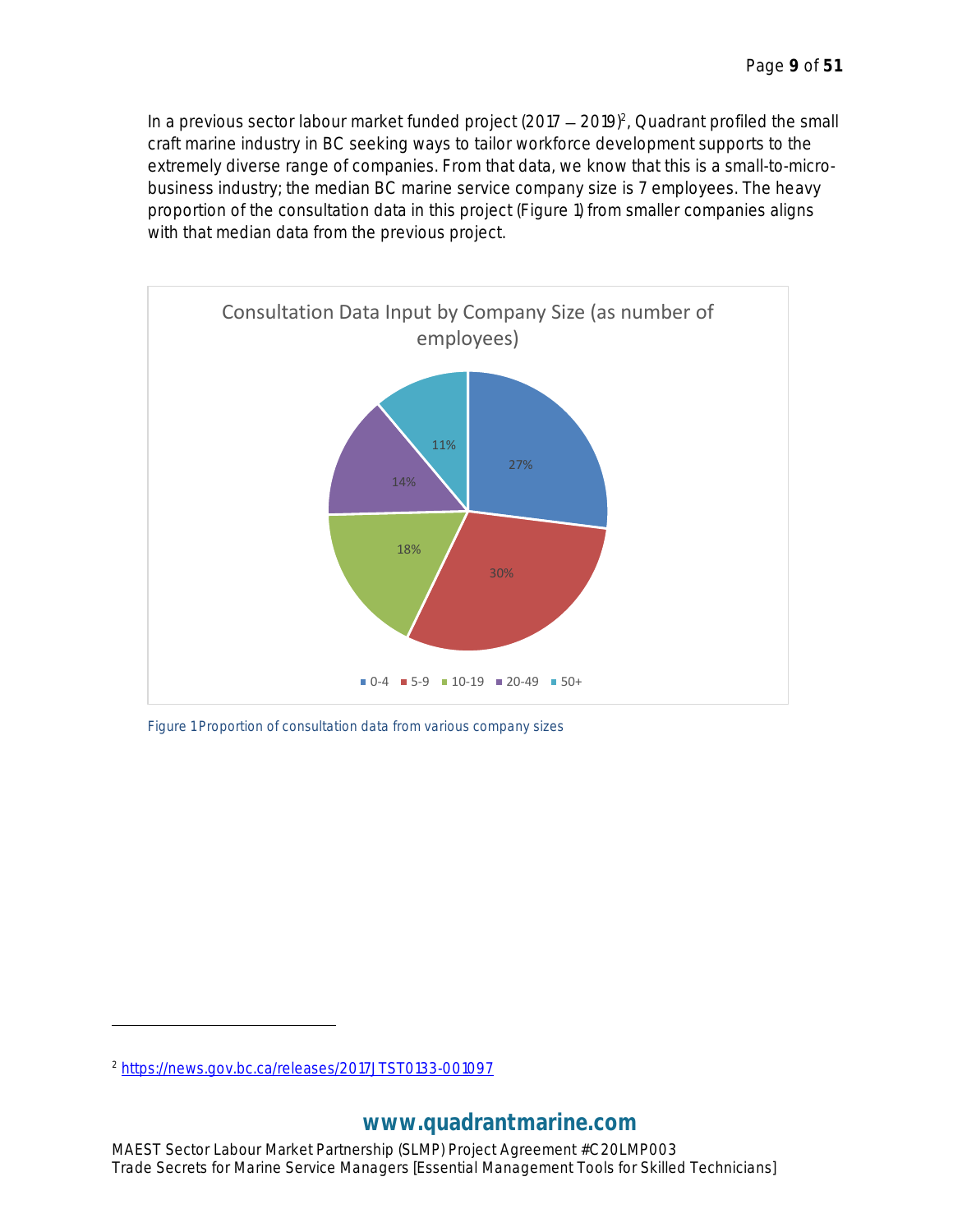#### <span id="page-10-0"></span>2.3 Industry Consultation Priorities

The 90+ managers from 70+ BC companies listed and ranked the knowledge and skills marine service managers need to succeed (the TRAINING PRIORITIES in red were designated as industry-specific). Through facilitated questioning, they identified 6 RISK THEMES the training should address. Incorporating their additional TRAINING REQUESTS will give them most relevant learning experience.

| <b>RISK THEMES</b>                        | <b>TRAINING PRIORITIES</b>        | <b>TRAINING REQUESTS</b>             |
|-------------------------------------------|-----------------------------------|--------------------------------------|
|                                           | <b>Project Management</b>         |                                      |
| Leadership                                | <b>General Business Practices</b> | <b>Limited Time Away</b><br>/ Travel |
| Planning                                  | <b>Human Resources</b>            | Online pre-learning                  |
| <b>Managing Employees</b>                 | Finance                           | <b>Training Updates</b>              |
| / Managing Customers                      | Marketing                         |                                      |
| <b>Accountability &amp; Communication</b> | Legal                             | Challenges/Self-tests                |
|                                           | Insurance                         |                                      |
| <b>Training &amp; Mistakes</b>            | Contracts                         | <b>Competency Certificate</b>        |

*Figure 2 Marine Service Manager Training Priorities, Risks and Logistic Requests*

Project Management was by far the highest day-to-day operational priority. The lowest priorities were those that always include trusted industry-specific external experts.

See *Appendix C: Industry Consultation Methodology and Analysis* for the data collection and creation of this table.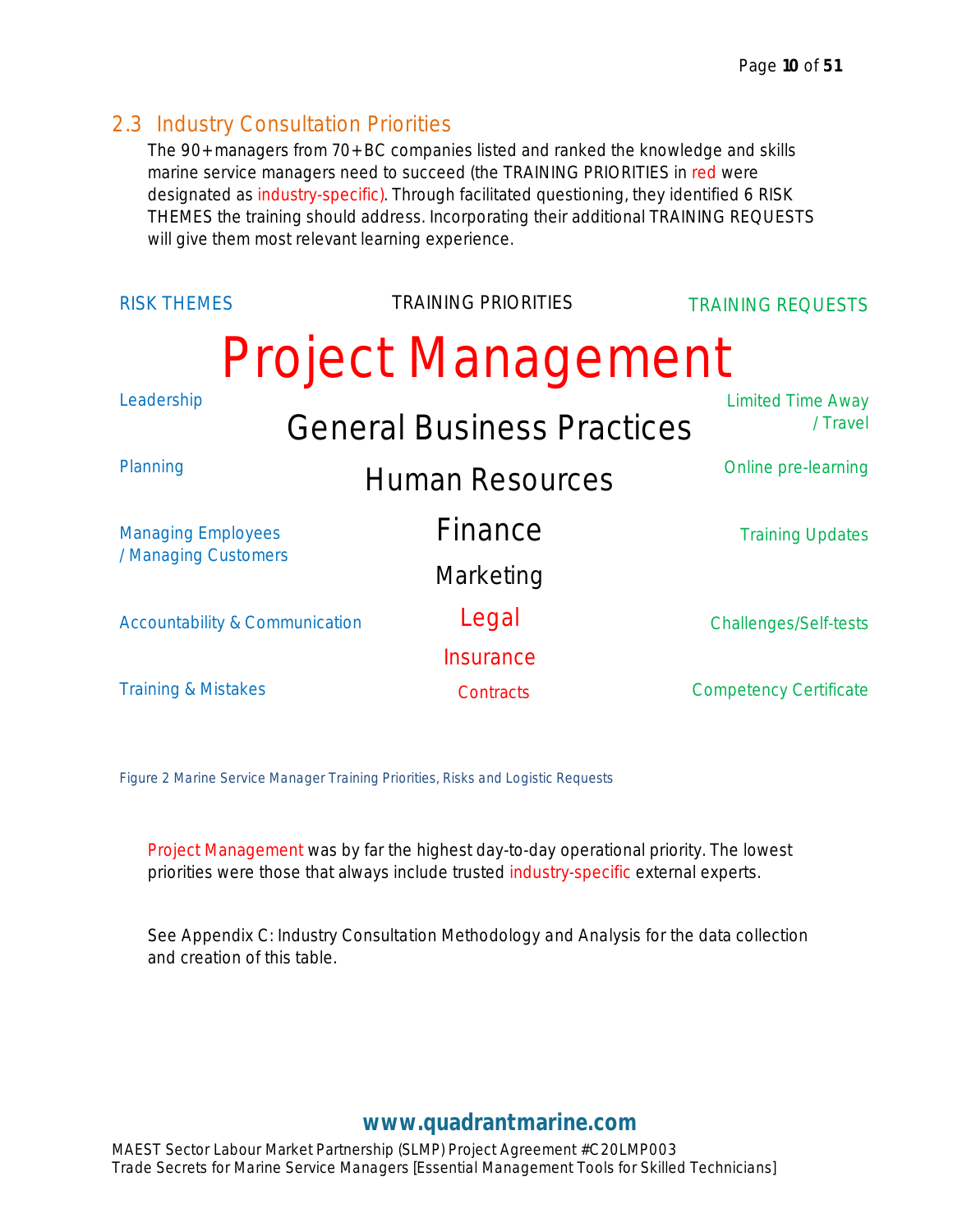## <span id="page-11-0"></span>2.4 Critical Success Factors

The high level of industry engagement in 3 months was significant. **Workshop attendance and engagement depended on strong existing relationships**. Small-business trade-based industries are connected communities.

**Expecting businesses to travel for consultation workshops is unrealistic. If we wanted to hear from them, we had to go to them.**

These two factors explain the limited engagement on the North Coast and in the Okanagan. We used these lessons to change how we engaged with similar pockets of industry on the central and north island by hosting mini workshops rather than planning a larger session.

#### <span id="page-11-1"></span>2.5 Lessons Learned

Experienced tradespeople see themselves as experts in their trade. Success in management does not translate into them identifying as an expert manager. **Mentorship has both a selfidentity and a sector culture barrier.**

While a skilled tradesperson may reach outside their business on a technical topic, they are unlikely to do so on a management topic.

An interesting element from the consultations came from what was not said. **None of the service managers in any of the workshops or individual consultations listed a cost to their business that was not billable as anything related to leadership or management mistakes**.

Creating industry benchmarks for management competence as part of this training will identify the reality and risk of management errors and open a path to improvement.

The consultation process solidified marine service<br>managers' initial engagement...

and offered new discoveries on the challenges... surrounding management & mentorship.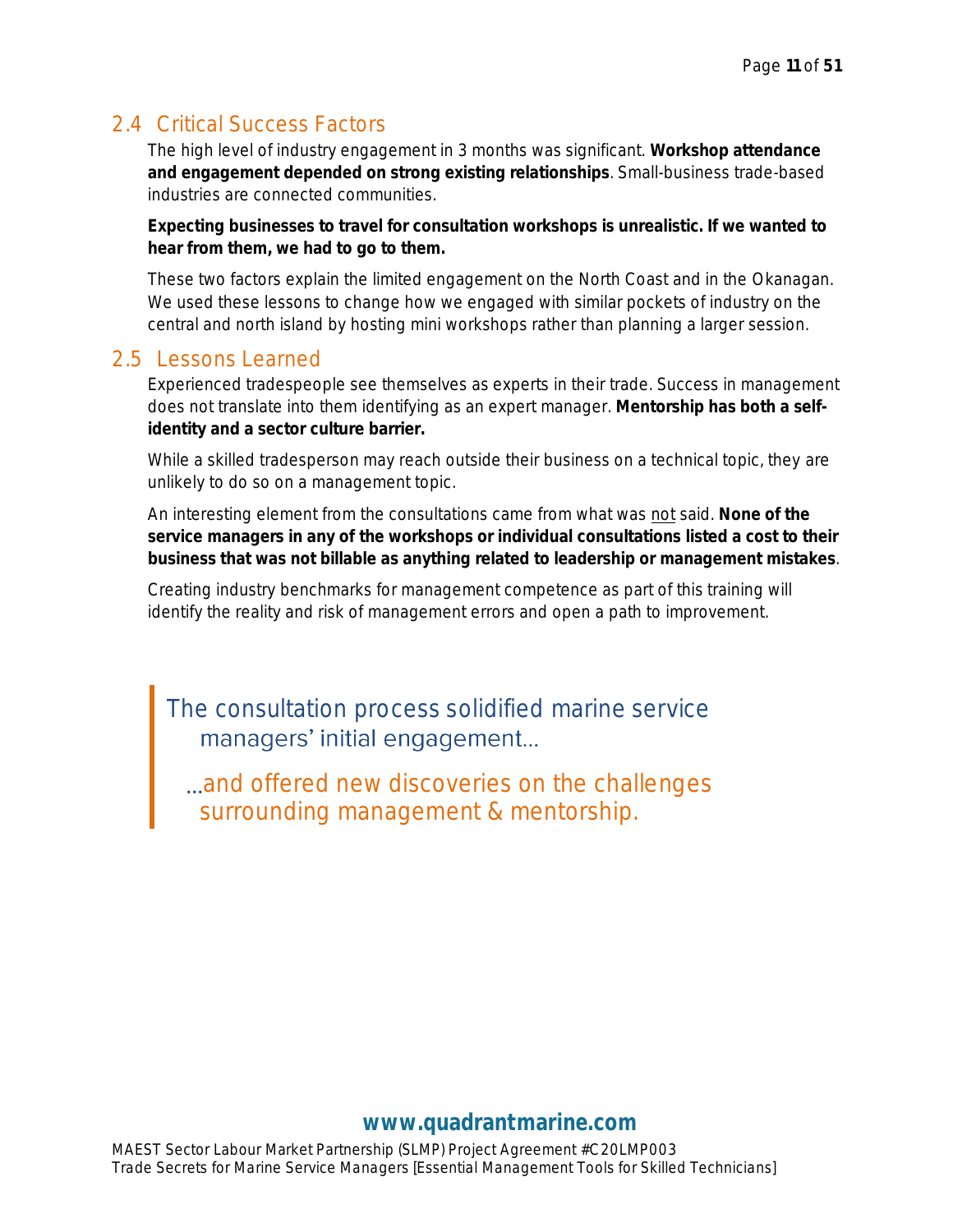# <span id="page-12-0"></span>3 DESIGN: Industry Consultations Drive Curriculum Development

Phase 2 of the project was to create an instructional design plan and develop curriculum based on the data collected and analyzed during the industry consultation phase.

The foundational design principle for this project was that the consultation data would drive the design of all training. Industry indicated clear themes and consistent priorities in their desire for training regardless of the size and type of business.

## <span id="page-12-1"></span>3.1 Marine Service Manager Training Design

The final course design is a **Marine Service Manager Journey** incorporating all the elements of industry's training priorities, knowledge and skill competencies, their identified themes of risk, and their logistics requests (see Figure 2). The program design ensures that Marine Service Managers can practice the required management competencies in the workshop activities, which increases the skill transfer to their own work environments.

This 8-month development process required:

 **20Industry Experts to demonstrate their systems and processes, 11 Subject Matter Experts to help create and vet content,** plus an additional  **>\$10,000of in-kind industry time given to the project.**

The training plan was broken into 3 steps:

- 1. Online pre-learning of foundational concepts;
- 2. Activity-based in-person workshops to apply the online learning to real work situations; and
- 3. A competency conversation for certification based on the application of the concepts to the participants' role in their workplace.

The total time to certification is 4 – 5 months. The training is integrated with work and **requires a minimal time away.**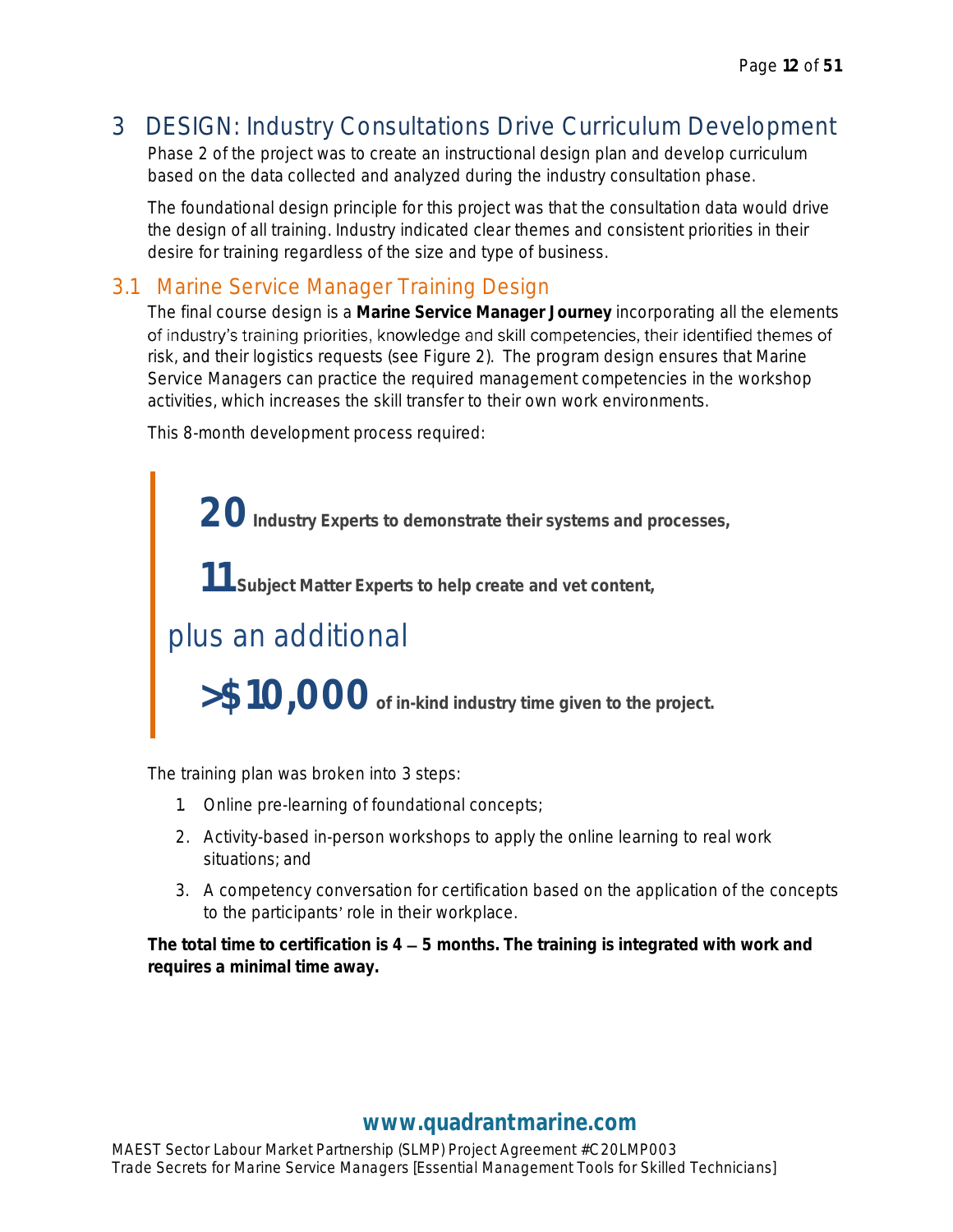#### <span id="page-13-0"></span>3.1.1 FAQ-Based Pre-Learning Online

Online pre-learning was designed with two goals:

- 1. As a challenge mechanism for experienced managers seeking this credential (selftests can be written first to determine knowledge level by topic); and,
- 2. Short content chunks as reference material so all participants show up at the workshops with the foundational knowledge in each subject area.

| <b>Jan Davidored</b>    |                                                 |                                  |                                |
|-------------------------|-------------------------------------------------|----------------------------------|--------------------------------|
| # Sile froms            |                                                 |                                  |                                |
| Calendar                | Marlor Sevilla Marrager Training<br><b>STEP</b> | Martine Samica Manager Training  | Martne Sevice Manager Training |
| Private fies            | How Do You Work Sefe?                           | Managing Employees               | Managing Projects              |
| <b>THE My courses</b>   | <b>PK</b> pomplete                              | <b>BS-Innustrie</b>              | <b>B's complete</b>            |
| Chack Costs             |                                                 |                                  |                                |
| <b>Projects</b>         |                                                 |                                  | 720                            |
| <b>古</b> flusiness      | Marine Service Manager Training                 | Marmit Similar Manager Training  | Marine Sevice Manager Training |
| <b>T</b> Employees      | Marine Imiucanco                                | Marketing & Customer Experience. | Money Metters                  |
| Safety                  | <b>Piccomplete</b>                              | <b>Bit complete</b>              | 0% complete                    |
| Customers               |                                                 |                                  |                                |
| <b>E</b> Money          |                                                 |                                  |                                |
| <b>E</b> Contracts      | Marine Sevice Mariager Training                 | Marmt Sirvice Manager Transing   | Marine Sewive Manager Training |
| <b>度 Logal</b>          | Rizming the Business.                           | What's an a Contract?            | When You Need Your Lawyer      |
| <b><i>Insurance</i></b> | <b>Bill complete</b>                            | <b>BS-remaints</b>               | <b>IT'L</b> configuration      |

*Figure 3 Online Dashboard for 9 short courses in Marine Service Manager Essentials pre-learning*

Over 250 short FAQ-content pages, self-tests, and resource books/links were created with and vetted by eleven (11) different industry subject matter experts.

The nine (9) short courses are divided by topic:

- 1. Managing Projects
- 2. Running the Business
- 3. How do you Work Safe?
- 4. Managing Employees
- 5. Marketing & Customer Experience
- 6. Money Matters
- 7. When you need Your Lawyer
- 8. What's in a Contract?
- 9. Marine Insurance

All online pre-learning should be completed before participants attend the workshops. Depending on previous knowledge and experience, this training takes  $2 - 10$  hours.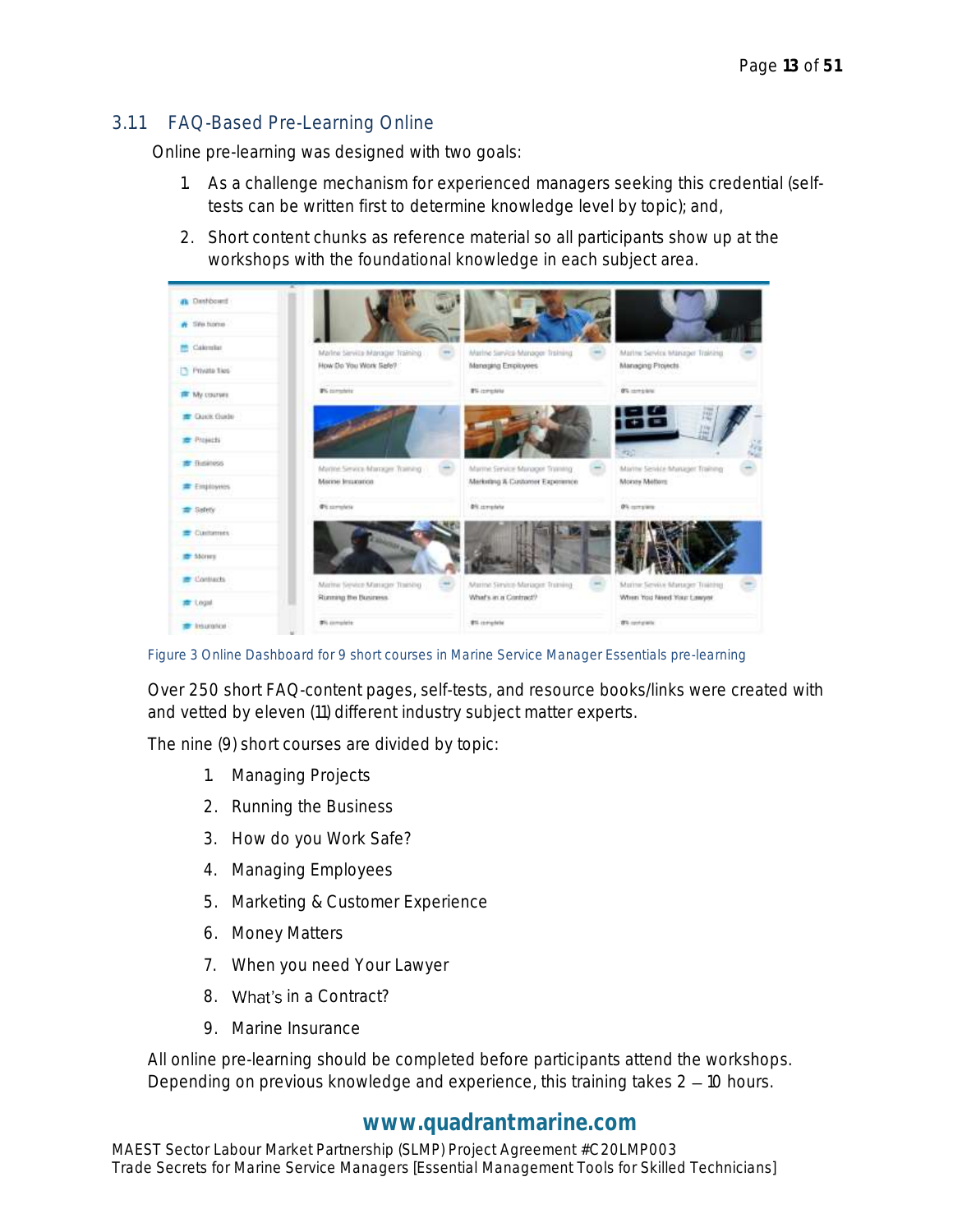#### <span id="page-14-0"></span>3.1.2 Activity-Based Workshops Learning from & with Peers

In-person workshops were designed on the framework of a marine service project. Each day, as participants identify and manage all the risk elements of their chosen project, they incorporate new knowledge from sessions with industry subject matter experts, group activities and peer mentoring opportunities. They build seven (7) Quality Assurance standards specific to their own workplace.

There is no way to challenge the workshop part of the training because it weaves together a project and requires unique evaluations and decision-based consequences. It is the foundational learning with subject matter experts and mentors which is key to this project.

**No two participants will have the same outcome or manager journey. They will learn from their own choices + experiences and those of their peers.**

#### *Integrated Activity-based Sessions with Subject Matter Experts*

The workshop is a 6-day progression through their chosen project case study using the following outline:

- Day 1: The Current State of your Business + introduction of six (6) Marine Service Manager Competencies (MSM) & the seven (7) Workplace Standards.
- Day 2: Meet Your Customer
- Day 3: Plan the Work
- Day 4: Do (Manage) the Work
- Day 5. Return or Deliver the Boat / Get Paid / Did We Make Money?
- Day 6: What did I Learn? + Re-evaluate MSM competency knowledge from Day 1 and continue to complete Workplace Standards. Identify areas that need support and mentorship in preparation for competency assessment certification.

Throughout the days, participants complete activities with Q&A sessions from industryspecific experts in the following subjects:

- Occupational Health & Safety (Job Hazard and Risk Analysis)
- **E** Human Resources (Employee Onboarding and Journey Assessment)
- Finance (Calculating Margins)
- Leadership (Self- assessment and situational leadership)
- Legal (Contract Analysis and Risks)
- **■** Insurance (Evaluate business and customer risks)
- Environmental Protection (Site Assessment and Clean Marine BC Certification)

In addition to these workshop sessions, these same experts are their mentors over the following 3 months as they work to put their Standards plans in place at work.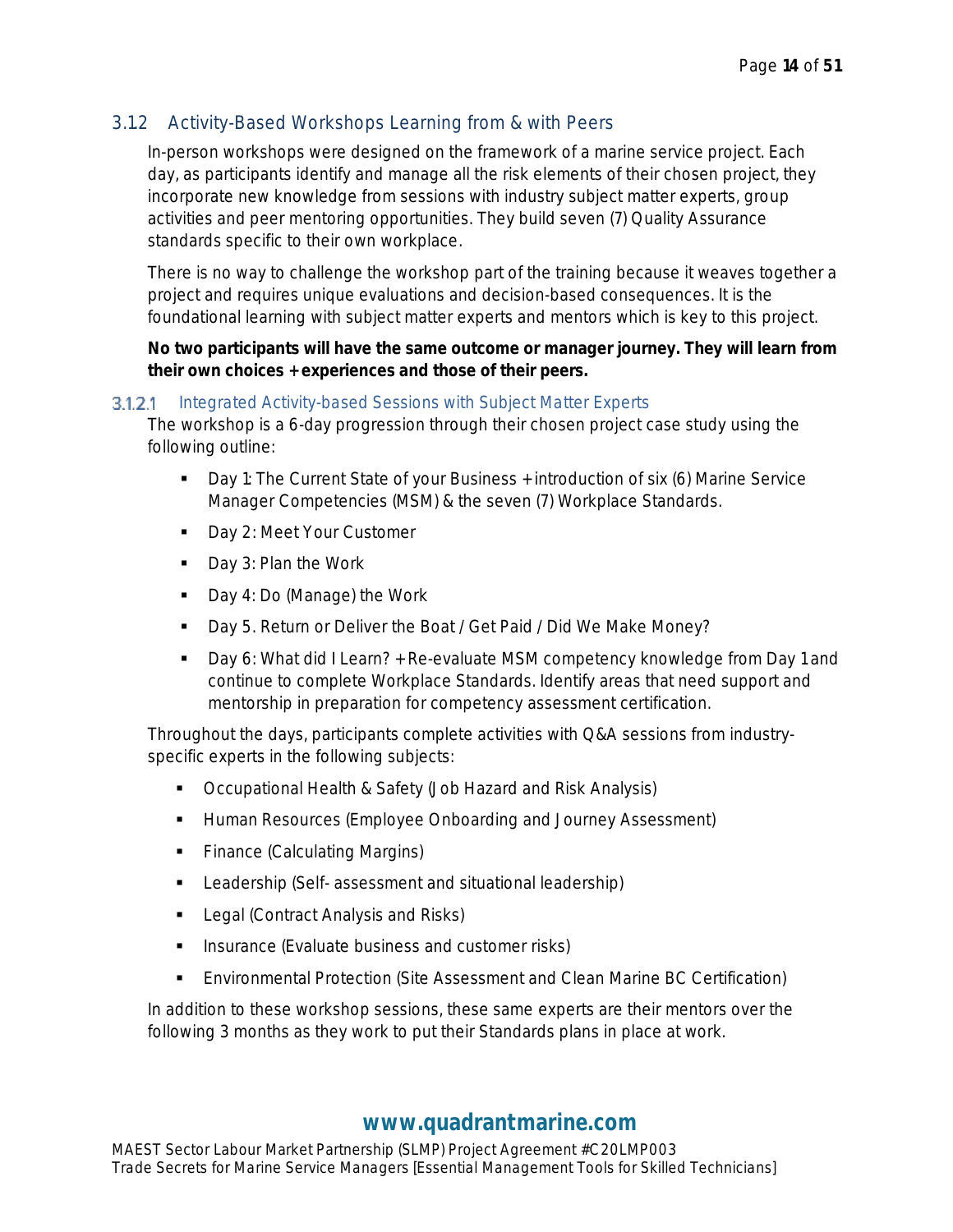#### *Project Simulation with Choices, Consequences, and Peer Group Mentoring*

Participants choose-their-own service or build project weaving together the competencies from the Baseline Occupational Analysis Chart (Appendix C).

In this decision-tree model, participants learn from their own choices and those of their peers. Participants work through multiple stage activities and interconnecting relationships between the 9 pre-learning subject areas.

On Day 5, participants present their project and change-management plans for feedback from the facilitator and their peers. They are given a binary analysis of whether they addressed all the risks to the project in their plans (e.g., identified risk or not).

Although it's unlikely any one project would suffer every possible scenario they are asked to manage, multiple changes are realistic. Bringing each change to their awareness and hearing how their peers deal with changes is a critical element in the workshop.

#### *Identification and Assessment of Management Competencies*

On Day 1, managers are introduced to the 6 management competencies:

- 1. Communication
- 2. Planning
- 3. Organizing
- 4. Decision Making
- 5. Leading
- 6. Monitoring

The workshop activities are designed to expand managers' understanding and skill in these competencies. On Day 6, they re-evaluate their knowledge and skill levels. At their competency conversation for certification, they again re-assess their skill level.

#### *Development of 7 work-based standards*

Each stage of the workshop project has a Quality Assurance (QA) framework for activities and discussion:

- 1. Current State: Where am I now (on this topic)?
- 2. Ideal State: What does it look like when it is working correctly (the destination)?
- 3. Procedures: How do I get from where I am to where it is working (the roadmap)?
- 4. Training: How do I and the people that work for me get from where they are to where it is working (knowledge, skills, competence toolkit required)?
- 5. Evaluation: How do I know when I get there (mile markers and signposts)?
- 6. Records: Did I record what we did (learning from wrong turns, continuous improvement)? What is my evidence?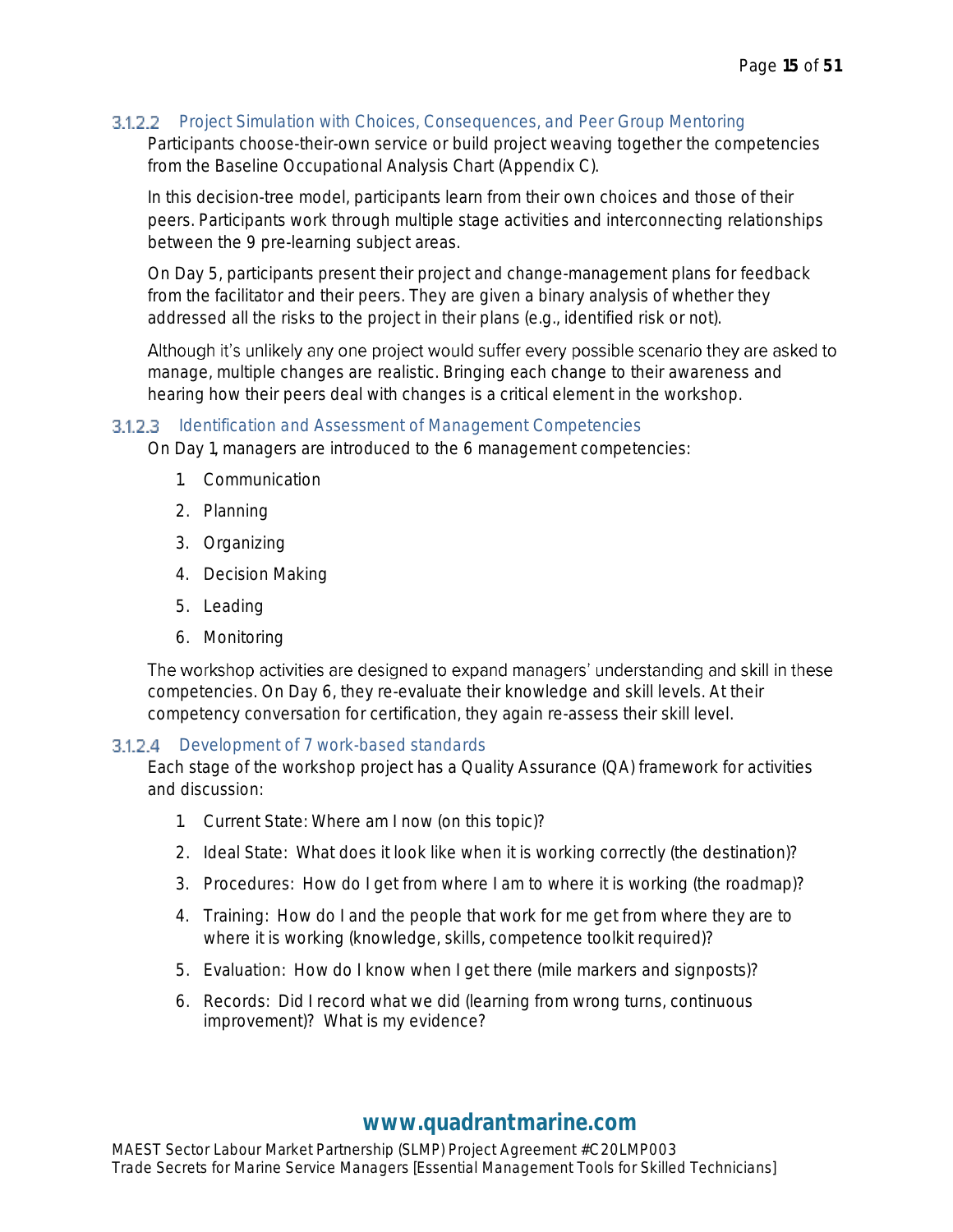Managers must complete these 7 Work-based standards using the above QA framework for each one:

- 1. Standards for the Marine Service Department
- 2. Standards for Safety & Environmental Protection
- 3. Standards for Employee Relations
- 4. Standards for Customer Experience
- 5. Standards for Planning the Work
- 6. Standards for Quality of Work
- 7. Standards for Business Processes

As managers work through their 6 days of activities, they are using their learning to expand their management competencies through the development of these work-based standard plans.

#### <span id="page-16-0"></span>3.1.3 Competency-Based Certification Process

Managers' final competency certification is based on their ability to present their standards plans for their own workplace in each area.

Based on their completion and presentation of these plans (identifying risks and timelines for completion milestones) to the facilitator, participants are awarded their Certificate of Professional Competency.

#### *Marine Service Manager Mentoring Process*  $3.1.3.1$

Following the workshops, managers return to work for  $2 - 3$  months to continue to develop the plans for their ideal standards in their own workplace. During this stage, managers can lean into the experts who presented their knowledge and experience during the workshops as their industry-specific mentors in each subject area.

The pilot program pays for 2 hours of each mentor's time per participant (or company) to address questions about creating the standards plan for that subject. Mentor activities can range from help creating templates, processes, or documentation; directing managers to specific resources for training; identifying costs or timelines; and suggesting evaluation metrics.

If managers need more of their mentors' time, these mentors are available for a business-tobusiness relationship. This model satisfies the community and network-building this course is designed to create. It also addresses the major mentorship concerns and challenges identified in the first steering committee meetings (no time to mentor and mentoring competitor businesses).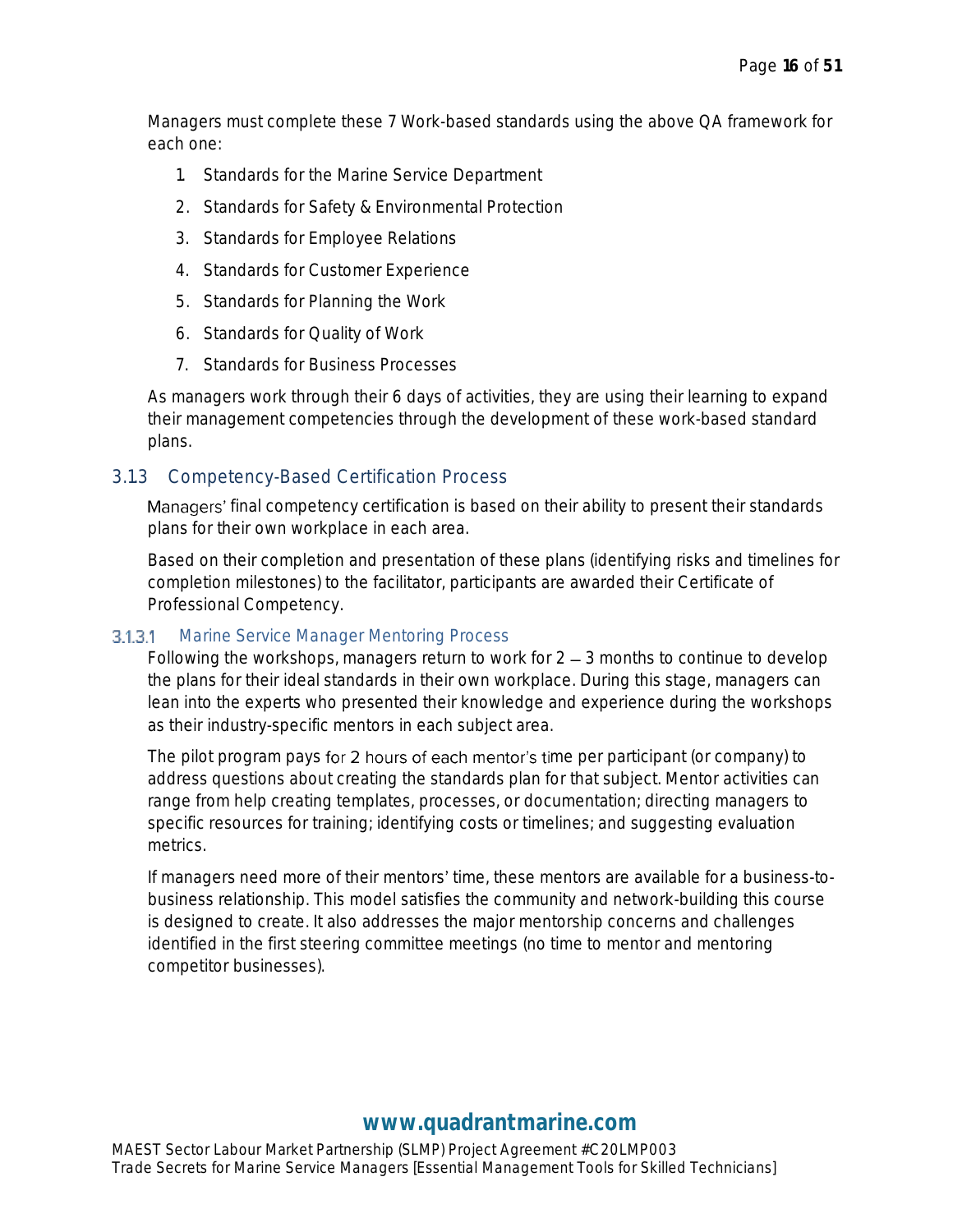#### *Marine Service Manager Certification Process*



The industry consultations clearly stated the certification had to:

1. Be competency based (not a simple completion or participation); and

2. Include continuing education - managers should be life-long learners.

The certification needed to be **achievable** in a reasonable amount of time with a mechanism to continue to **improve**.

The certification is based on the demonstration of excellence in 6 Marine Service Management competencies:

#### Communication | Planning | Organizing | Decision Making | Leading | Monitoring

through the development of 7 specific work-based Standards:

#### Marine Service | Quality | Safety & Environmental Protection | Customer Experience | Employee Relations | Planning Work | Business Processes

Training and record keeping is a critical element of all 7 standards the managers create to demonstrate their competence. **Continuing education credits** for manager training courses that meet industry/business needs are a foundational element for continuous business improvement strategies.

The continuing education credits are an important part of the participants' recognition that every business requires continuous improvement planning to remain viable. Lifelong learning/training is not only for employees on the tools but for themselves as professional managers.

MSM graduates who complete continuing education courses or submit evidence that they have completed other training relevant to their role will receive a sticker to add to their MSM certification for that year. Yearly stickers demonstrate an ongoing commitment to training and learning. Managers should tailor their own annual training plans to whichever area best suits their existing or future business needs.

#### *Competency Conversations for Certification*

The final assessment process ties the entire program together. Participants have 3 months to return to work and continue to build their 7 standards plans using their 6 management competencies. Just as they built their marine service project plans in the workshop (identifying major tasks, breaking them into small chunks, listing resources, putting them on a timeline, assigning them to a responsible person, and monitoring their progress against the plan), they will build a task and timeline plan for each of their 7 standards tailored to the needs of their own business or service department.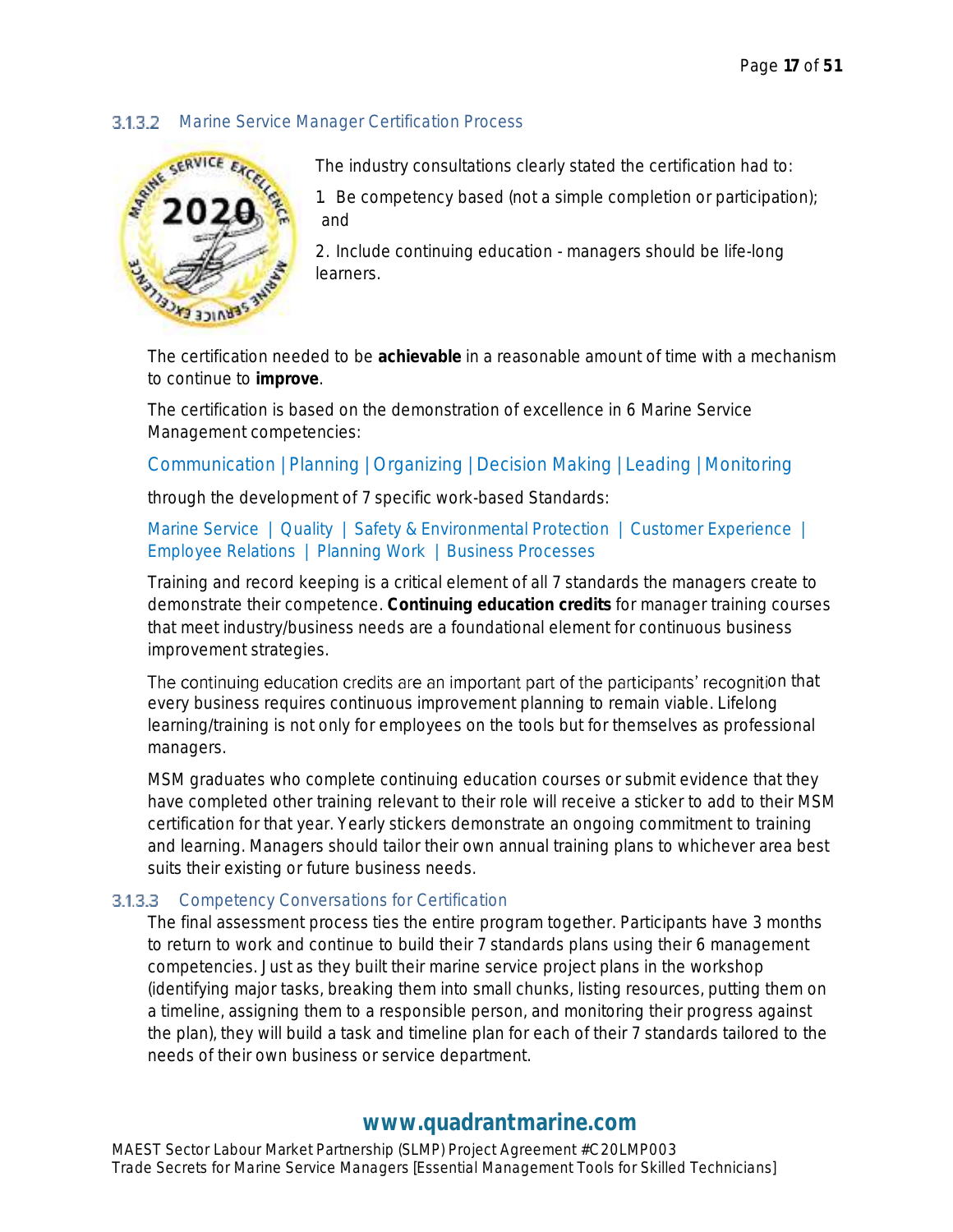Each participant will present their plan outlines to the course facilitator for a Q & A session. The facilitator is only assessing the completeness of the plan and whether the participant has an understandable sequence of tasks on a timeline they can justify:

- Have they clearly identified the current state of the business for each standard?
- Have they clearly identified the ideal state of the business for each standard?
- $\blacksquare$  Did they list  $3 5$  major tasks that would get them from current to ideal?
- Have they broken those down into smaller task lists and put them on a timeline in a reasonable order?
- Have they prioritized which standards will be worked on in the short, medium, and long term and why?
- Have they identified risks and barriers to completion?
- Do they have a plan to mitigate those risks (e.g., contingency plans)?
- What training (and for whom) and record keeping will be required?
- What will they measure and monitor to evaluate their continued success?

The final conversation is their 3-month self-evaluation of the growth and development of their own 6 management competencies.



## **[www.quadrantmarine.com](http://www.quadrantmarine.com/)**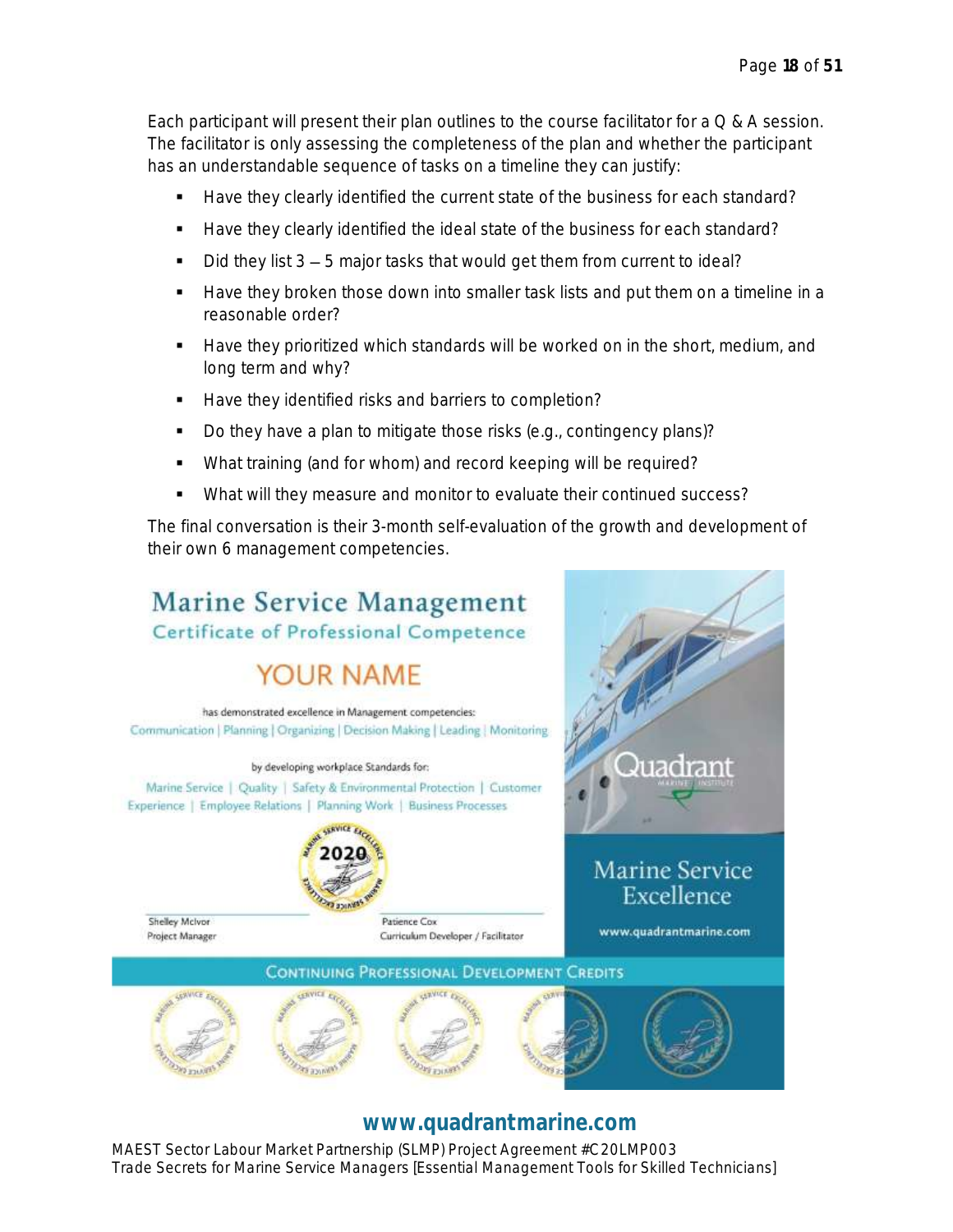## <span id="page-19-0"></span>3.2 Critical Success Factors

**After the consultation data was analysed, it was clear that traditional topic-based workshop modules would not result in integrating new knowledge and skills upon return to work.** Abandoning standardized development plans for training and weaving together the topics industry prioritized allowed us to **address manager's risks as they experience them**.

The training was created on the foundation of project management activities so managers could use their technical skills and transition them from doing the work themselves to managing the work of others and the business.

The program design ensures that Marine Service Managers can **practice the management competencies** in the workshop activities, which **increases the skill transfer to their own work** environments.

#### <span id="page-19-1"></span>3.3 Lessons Learned

The TRAINING PRIORITY topics (Section 2.3, Figure 2) were not seen as neatly bundled independent silos of information. The instructional design plan and curriculum needed to reflect **industry-specific cross over between the topics**. Topics need to be presented the way participants encounter them at work.

The small craft marine industry audience for this training has a unique personality and culture when defining and mitigating risks. Managers connect to their work by association with the boating lifestyle and family history. They enjoy the challenges that go with constantly changing work. These are almost exclusively non-union companies—these managers are rarely limited by contractual definitions of job titles and work scope e.g., where the pipe fitter cannot do even a small part of the marine joiner's job. The more broadly skilled people they have, the more flexible and resilient the company is. **The instructional design plan and curriculum needed to be relevant and focused by their industry-specific lens and experience of risk.**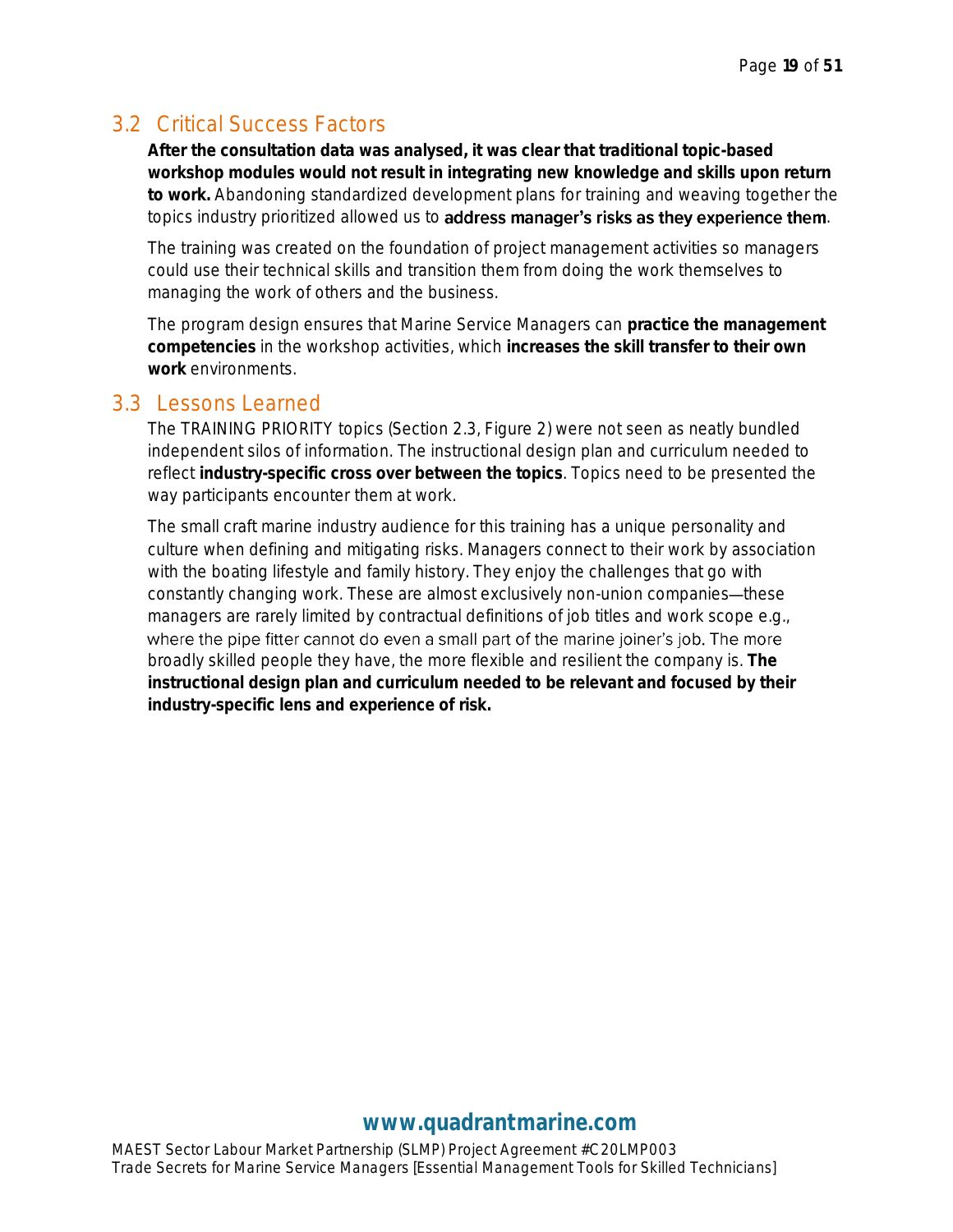## <span id="page-20-0"></span>4 DELIVER: Pilot Training & Mentorship Outcomes

The pilot courses were delivered safely within the original training parameters despite the challenges of the pandemic and Provincial Health Orders.

## <span id="page-20-1"></span>4.1 Ongoing Industry Engagement Summary

Industry cash funding and workshop attendance during the pandemic were potential project challenges.

By raising industry funds through WorkSafeBC, the West Coast Boatyard Association, and charging participants a substantially reduced tuition fee, we were able to raise the industry cash funding required for this project.

While some of our experts had to turn down opportunities to work with us and mentor, there is a strong possibility they will engage in the future and discussions are open.

 **2 pilot courses delivered in Nanaimo and Vancouver** attended by  **16 marine service managers or emerging managers** represented the management of  **>200 marine service workers in BC** raised  **>\$30,000 in industry cash contributions.**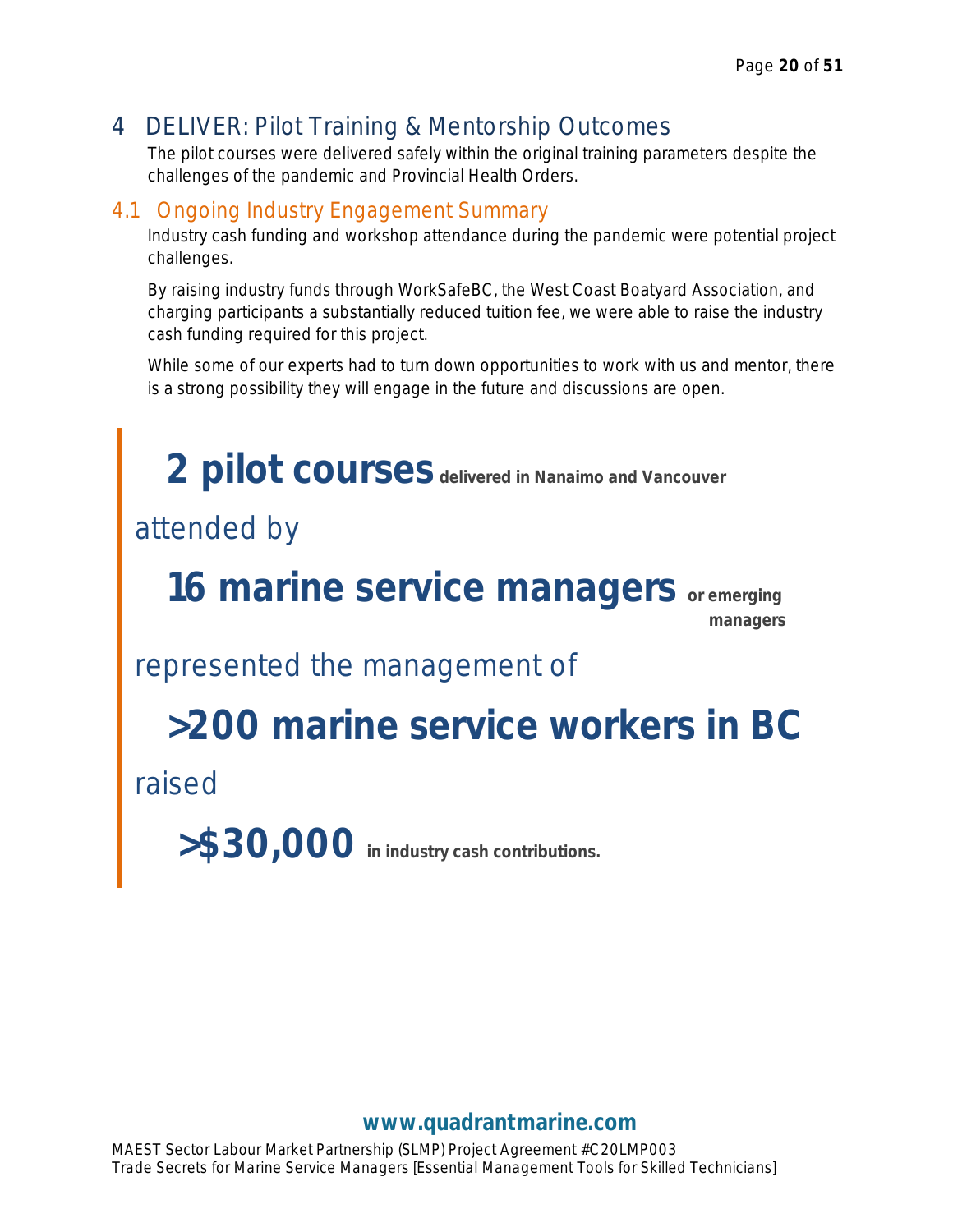## <span id="page-21-0"></span>4.2 Pilot Logistics and Workflow Summary

Two full pilot courses were delivered. The first in-person workshop was held in Nanaimo, BC in October 2020. The second was held in North Vancouver, BC in November/December 2020. Both courses had 8 participants for a total of 16 participants.

**6 hours on average to complete online prelearning** 

**6 daysin person workshop activities with**

**Including sessions with**

**7 industry experts / mentors**

Participants were invited to register and given one month to complete their online pre-learning before coming to the workshop. We estimated the online portion would take anywhere from  $2 - 10$  hours depending on prior experience. Actual reported values ranged from 2.5 to >12 hours to complete. All participants completed their required online activities. The average time to complete was 6 hours.

The 6 days of workshops were broken into 3 x Friday/Saturday sessions. Each 2-day session included activities run by industry subject matter experts. Homework was assigned to participants after Day 2 and Day 4 to be completed while they were back at work for the week.

## <span id="page-21-1"></span>4.3 Critical Success Factors

These critical success factors and lessons learned become our best practices for hands-on, industry-specific, tailored supports for small business, trade-based sectors.

The volume of multi-disciplinary content in this Manager Essentials Course is substantial but truly represents what every Marine Service Manager needs to manage their project risks. **Opportunities to discuss and process this amount of integration is critical**.

A skilled facilitator is the key to helping managers optimize take-away messages from their workshop journey. It's also critical to ensure the peer-to-peer mentoring remains balanced and constructive.

Time between workshop sessions to go back to work, process, and do some homework based on real work was important for relevance and to minimize learning saturation.

## <span id="page-21-2"></span>4.4 Lessons Learned

Participants want more group/peer sharing time which can be increased when it's safe to do so. Participants wanted more of all the content - this can be managed through continuing education short courses and micro-credentials.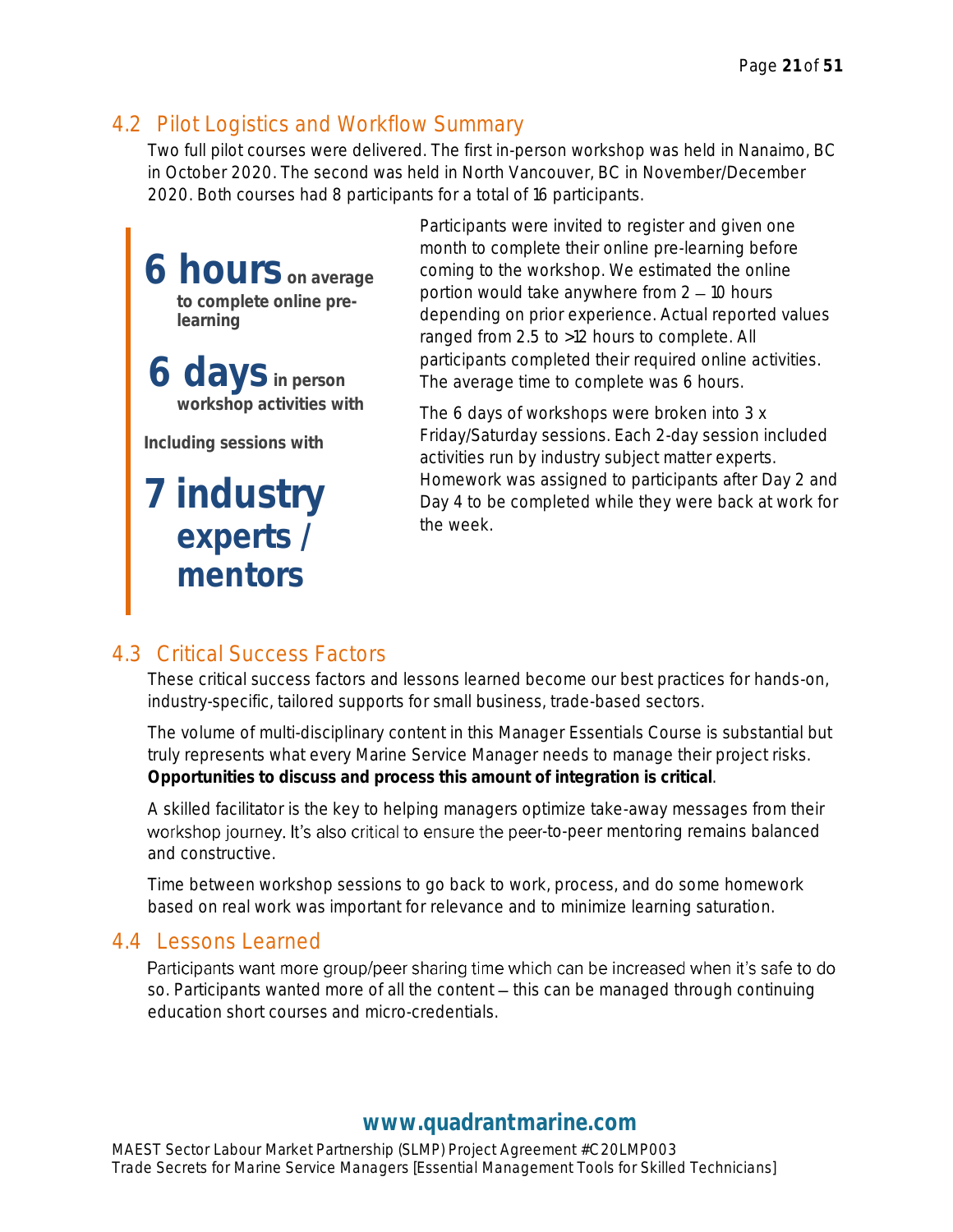## <span id="page-22-0"></span>4.5 Best Practice Recommendations for Marine Service Manager Mentors

One of the 3 main project goals was to determine a mentorship model and best practice for the small craft marine industry and incorporate that into this pilot training.

The original proposal was to embed mentoring training and a mentoring program within the Marine Service Manager Training certification. This was imagined to include a set number of individual mentoring sessions into the cost of the training and allow the manager and mentor to determine if they wanted to continue longer term.

The barriers to mentorship flagged by the steering committee in the Evaluation Strategy Report and reinforced by the industry consultation data were:

- No time. The best mentors will burn out because they are running their own companies;
- Why mentor competitors?;
- Lack of clarity on the concept of mentorship / lack of existing standards for mentorship: "Yes, I've had a mentor or would like a mentor. If I'm a mentor, what is the commitment?
- Retired mentors have time and can train for mentorship but will lose their currency after a few years. This will mean constant mentor turn over; and,
- Industry culture and self-identity: almost 90% of managers come from a trades background—this is where they see their expertise. Their management experiences are often limited to a few companies within a specific scope. They aren't nearly as confident to mentor on management topics.

In the original Project Management Workplan, the mentorship environmental scan data was used to design driving questions for the industry consultations to help identify a functional mentorship model for this industry. Both the steering committee and industry consultation feedback above led the design team to further investigate mentorship programs that operate in Canada looking for a better fit.

Sustainable programs require extensive labour-intensive attention to detail. Some of this can be partially managed by innovative software programs e.g., [www.mentorcity.com](http://www.mentorcity.com/) that help provide matches based on survey questions. They are most successful helping build and track internal mentoring programs within large organizations (with a common set of organizational values, goals, and vision for mentorship).

Even the software requires a high level of management commitment and customization based on the organization.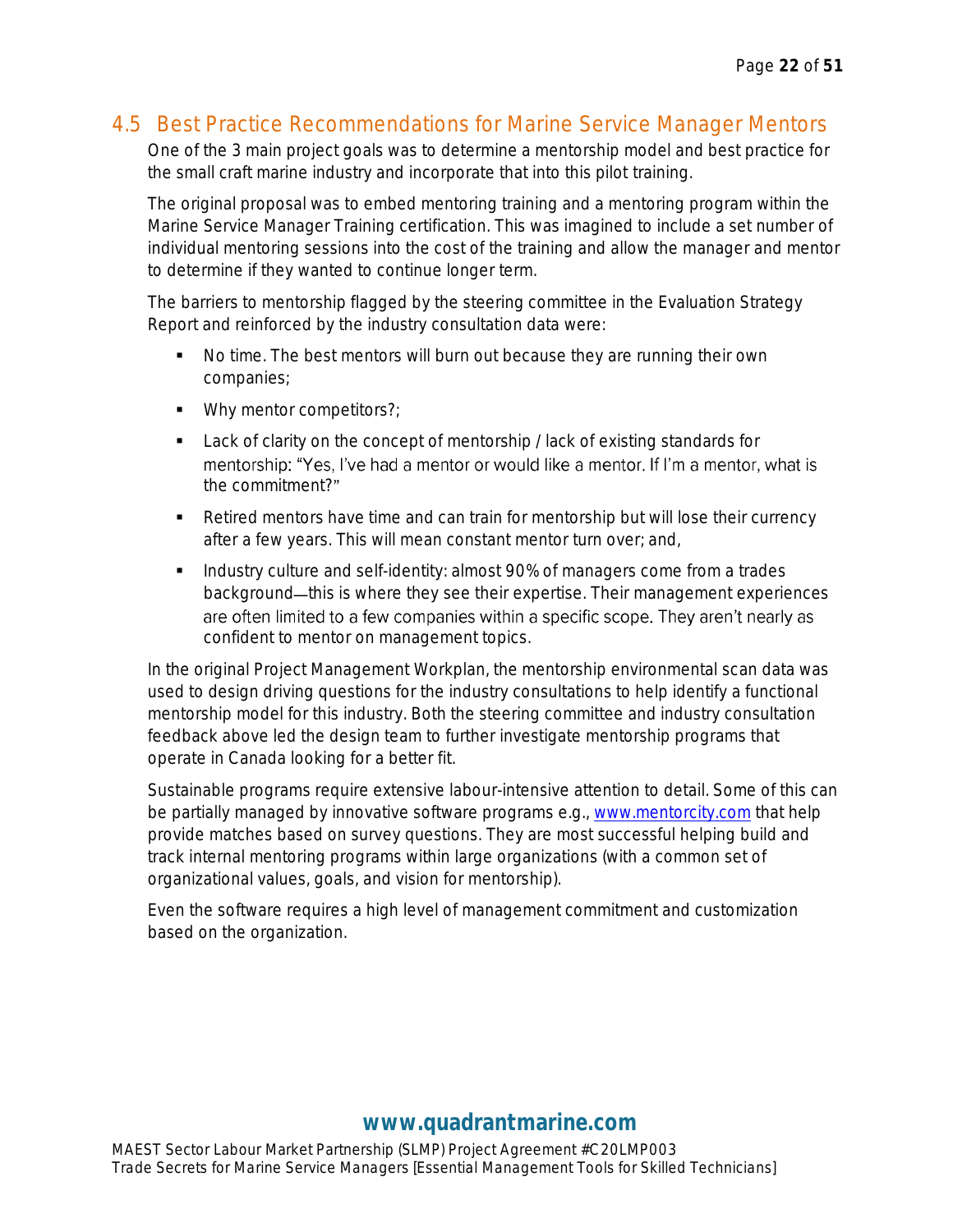For small business, trades-based industries with no history or experience with formal mentorship opportunities, the academic structure and approach is unlikely to inspire or motivate participants. The existing models of mentorship in the original environmental scan don't offer a solution that matches the steering committee and industry consultation feedback.

The training program incorporated two mentoring models.

- 1. **Peer and team mentoring** was built into the workshop discussion and sharing activities. This natural format seemed to break down the barriers of self-identity and skilled trade culture discussed earlier. Every manager was able to share their best practices at some point along the workshop case study. Many of the managers have kept in contact with their peers as they worked on their standards plans for certification.
- 2. **Expert mentoring** from the 7 industry experts (SMEs) that did activities and Q&A with them throughout the workshops. The project paid for 2 hours of mentorship beyond the training. Mentors were also available for business-to-business relationships if more time was required. At least one mentor has entered into a business relationship with a participant following their project-paid session. Regardless of the slower uptake on this novel concept, participants are still reaching out to these experts beyond the certification as questions or challenges arise in their management role at work.

## <span id="page-23-0"></span>5 Project Evaluation

Based on the original Project Evaluation Framework, the targets and performance indicators (financial, engagement, and evaluations) for this project were all met or exceeded. Both quantitative (reporting numbers) and qualitative metrics (evaluations) were used to determine if the project outcomes were achieved.

At every stage of this project (Define, Design, Deliver), the Evaluation Strategy focused heavily on participation metrics as validation of need and relevance. These realistic performance targets and outcomes were simple and effective indicators of success throughout the project. By design, they were an integral part of the project data collection so there were no extra complications or challenges in evaluating the project. For a detailed analysis of the project evaluation, see Appendix D: Evaluation Strategy Outcomes.

"There is nothing like this [training] available anywhere."

 *Trevor S., Vancouver*

## **[www.quadrantmarine.com](http://www.quadrantmarine.com/)**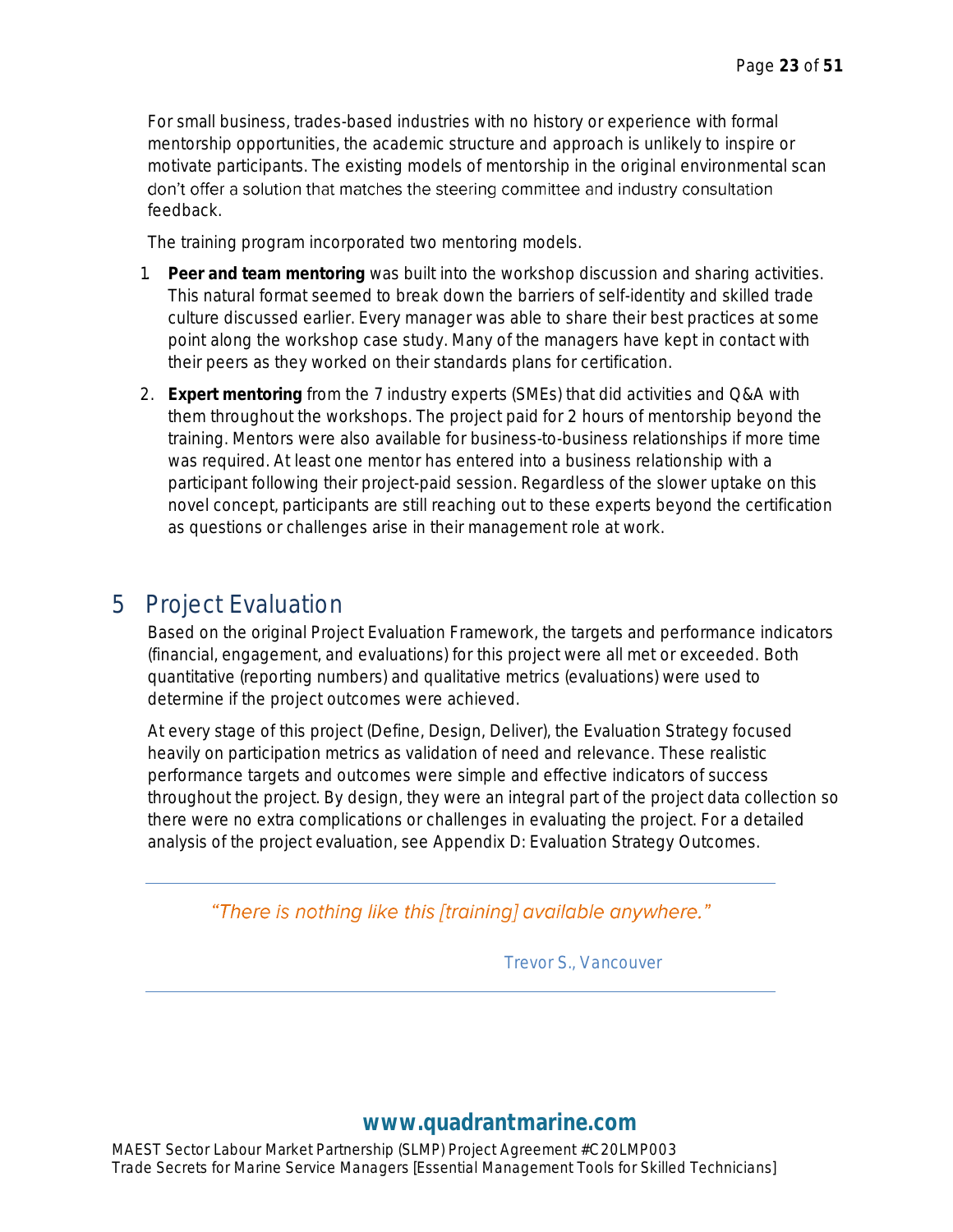## <span id="page-24-0"></span>5.1 Participant Indicators

A critical element of this training is the creation of the 7 workplace standards designed to give marine service managers foundations for good habits and processes at work. The standards they create (and what they watch their peers create) are tailored to their existing workplace. Their competency certificate is based on the demonstration that they are using their management competencies to implement their tailored standards at work to continuously improve their operations.

There are two critical measures of the overall success of the training for participants:

1. Will managers use the standards and processes they developed for themselves at work?



*Figure 4 Will service managers use their new standards plans at work?*

#### Participants indicated they will 'Very Likely' or 'Likely' use their created *standards/processes at work.*

*Customer Experience and Quality of Work Standards were the highest ranked (most likely to be used).*

*None of the participants responded that they were to use any of any category of standard.* 

#### **[www.quadrantmarine.com](http://www.quadrantmarine.com/)**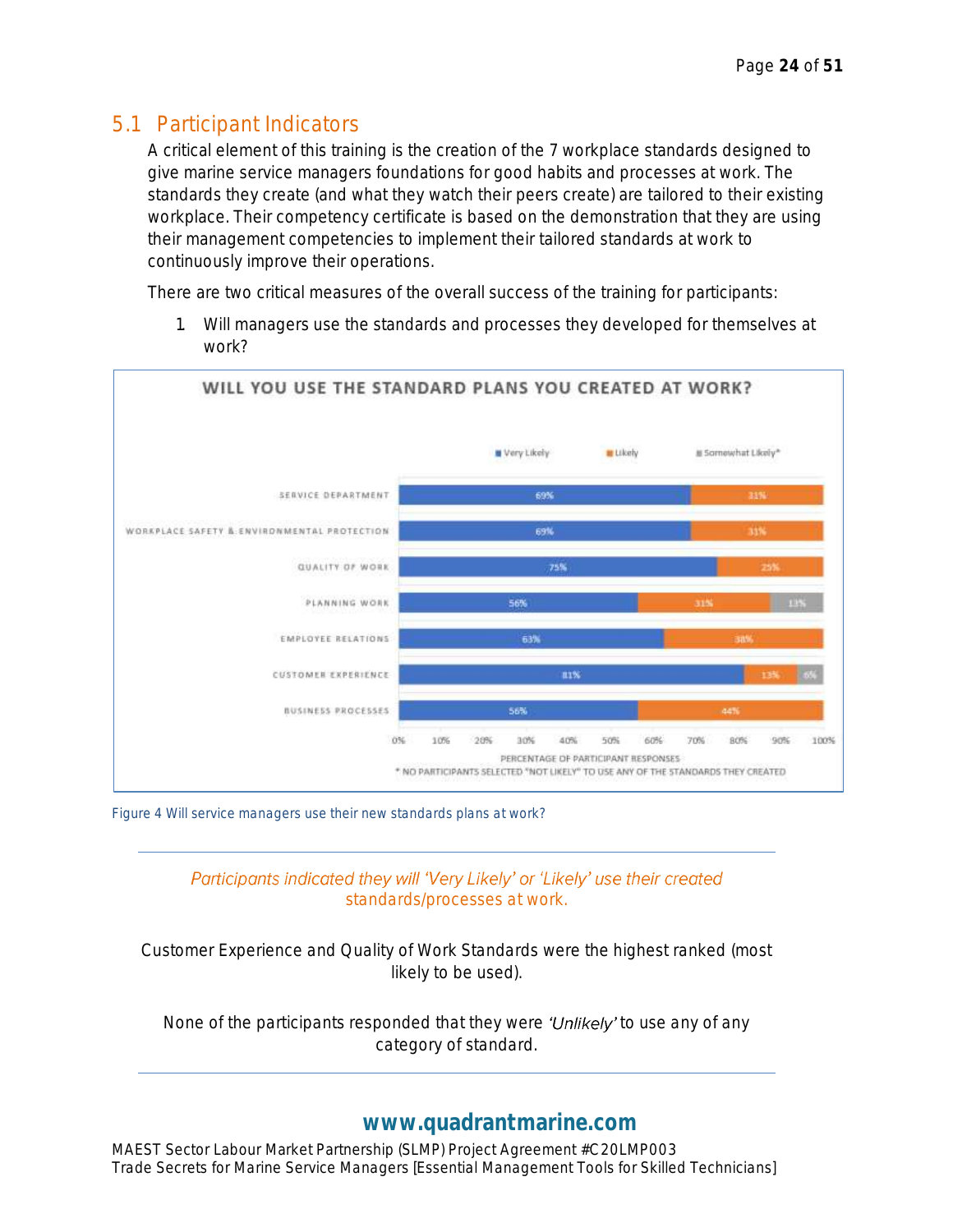

2. Has their confidence in their management capabilities improved?



#### *Every participant 'Definitely' or 'Mostly' gained confidence in multiple management competencies and their ability to manage risks.*

#### None of the participants responded with 'Not at all'.

As further reinforcement of the value of the training, we have a full class of unsolicited 'wait list' applicants for a follow up course. Due to the ongoing Provincial Public Health Orders there has been no active promotion of the program; word of mouth endorsement of the program has come from the participants. One application is from Nova Scotia.



## **[www.quadrantmarine.com](http://www.quadrantmarine.com/)**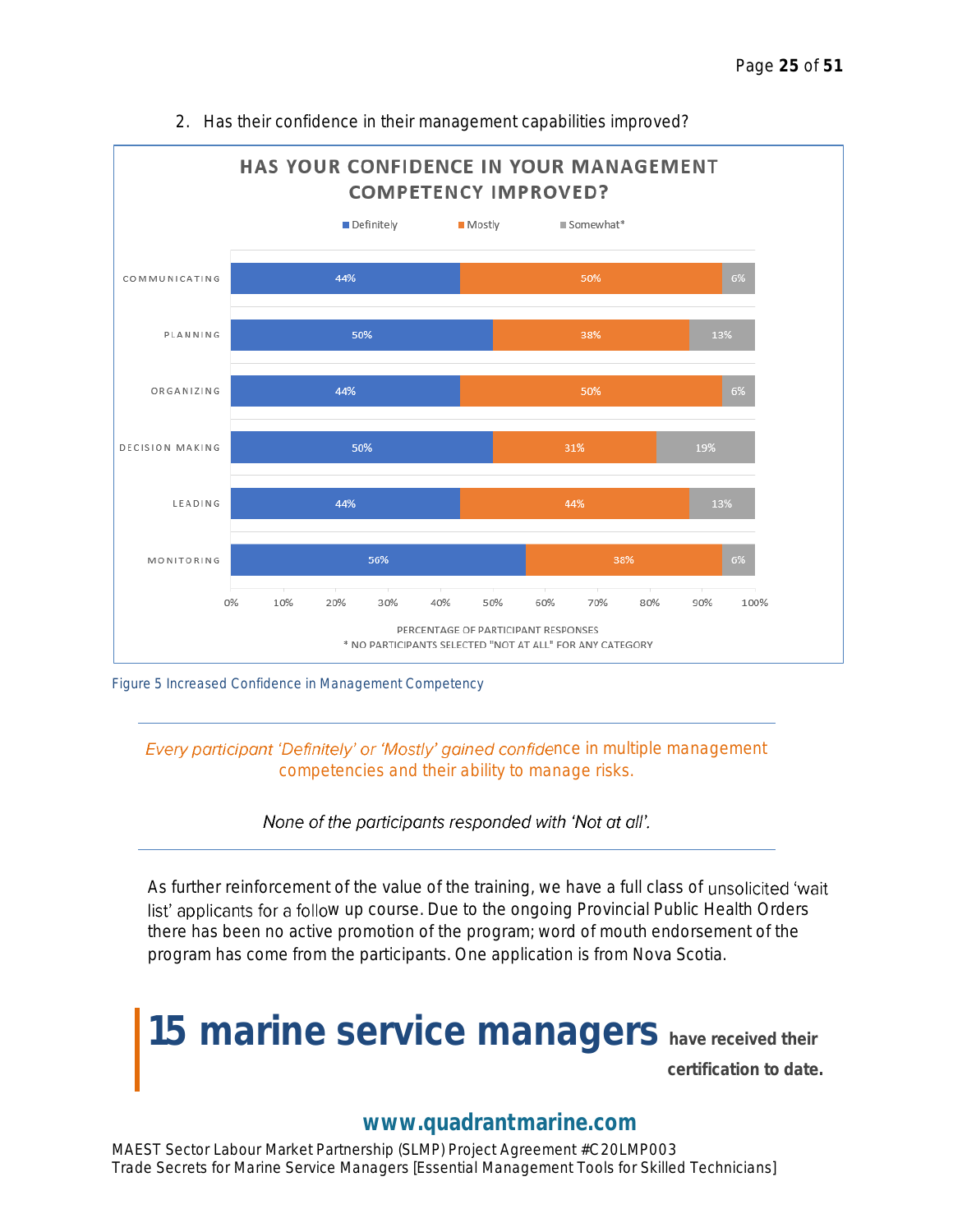Training impact videos with the pilot participants are currently in progress (they were delayed due to COVID). These demonstration-of-outcome videos are an important part of the ongoing communication and engagement strategy.

These videos will be multi-purpose:

- 1. Evidence of the hands-on and tailored nature of the training program giving maximum relevance to each company;
- 2. A celebration of the achievement of each person gaining their Certificate of Professional Competency as a Marine Service Manager;
- 3. A marketing tool to engage the next group of companies to send their managers or managers-in-training; and,
- 4. Part of a sponsorship campaign to solicit participation from product manufacturers or distributors that want to keep their brand in front of these managers and continue to build relationships with emerging managers.



*Figure 6 MSM Demonstration of Impact Videos will be available at www.quadrantmarine.com*

**[www.quadrantmarine.com](http://www.quadrantmarine.com/)**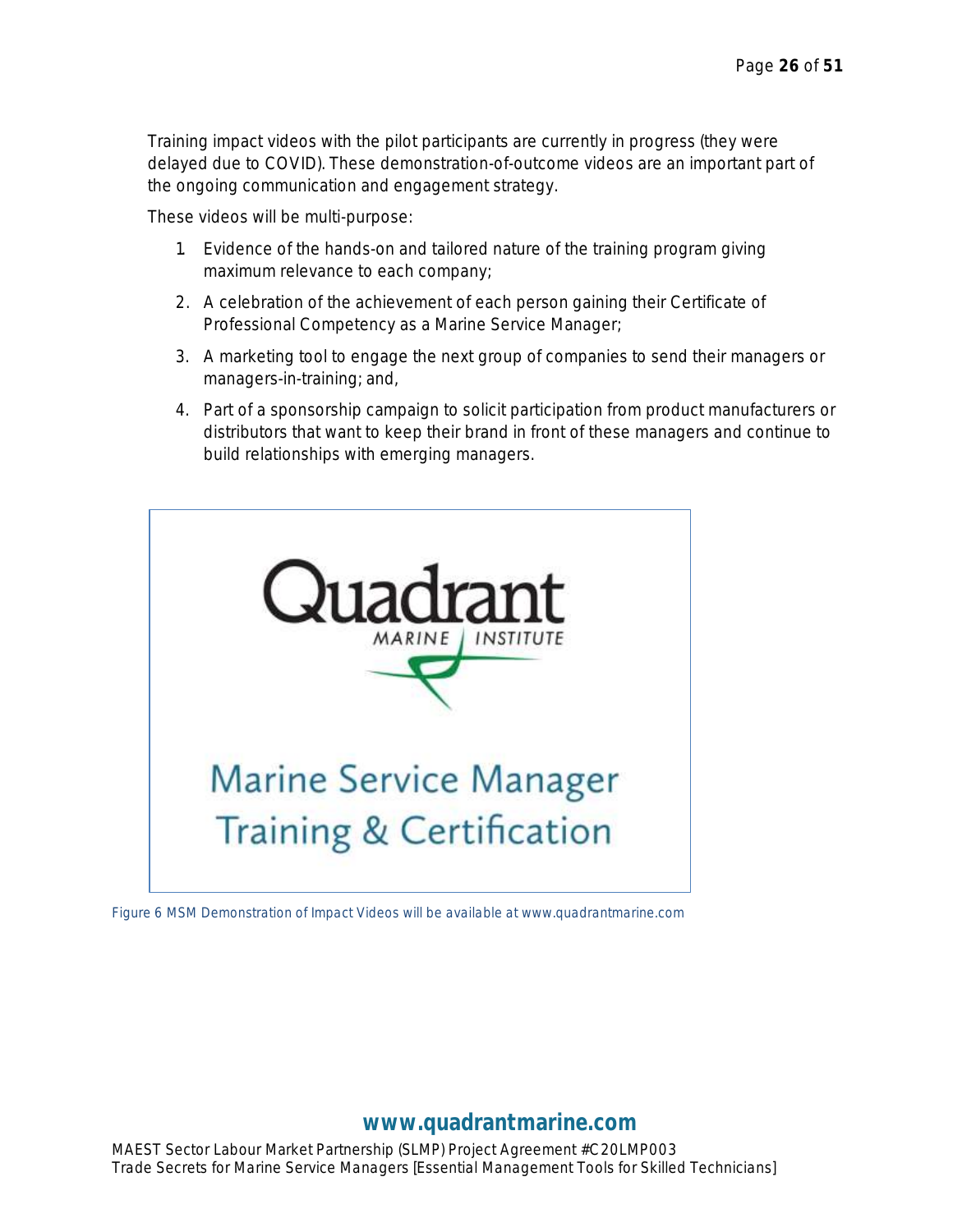## <span id="page-27-0"></span>5.2 Industry Expert and Mentor Indicators

From the subject matter expert (SME) and mentor perspective, the two most critical measures of success were:

1. What was the value to them and their company in participating in the training?

*t helps me to stay in touch with people who are "in the trenches" of working in our industry and is an opportunity to share perspectives with each other. In addition, it helps to build the overall capacity and awareness in our industry.*

"We work with professionals in the marine industry...the professional exchange of *information and interactions with participants in the industry is valuable to assist in our professional development, development of contacts, as a mentoring tool and to*  facilitate progression in the industry." Chris S.

2. Will they continue to participate in future training?

"Yes, absolutely...I had a wonderful experience working with [the mentee]. They *seemed very dedicated to implement all they learned from the course. I think it should become an industry norm to take this course or have taken this course when*  hiring for this role." Lindsay B.

"Yes, I would love to... This has been a wonderful experience, knowing both the industry needs and my enthusiasm to share 25+ years of experiences." Dave P.

Every mentor's feedback was positive (some commented about Zoom and the challenges of technology during the pandemic). Every SME and mentor said they would recommend the training and be happy to keep working with the participants.

Four of the seven mentors had participants contact them for additional help completing their workplace standard plans. All had positive experiences.

Although the certifications from the pilots are complete, **participants are still** in the process of reaching out to mentors as they get to specific stages of putting their work plans into action. This demonstrates participants are actually incorporating their new management habits and competencies into their daily operations.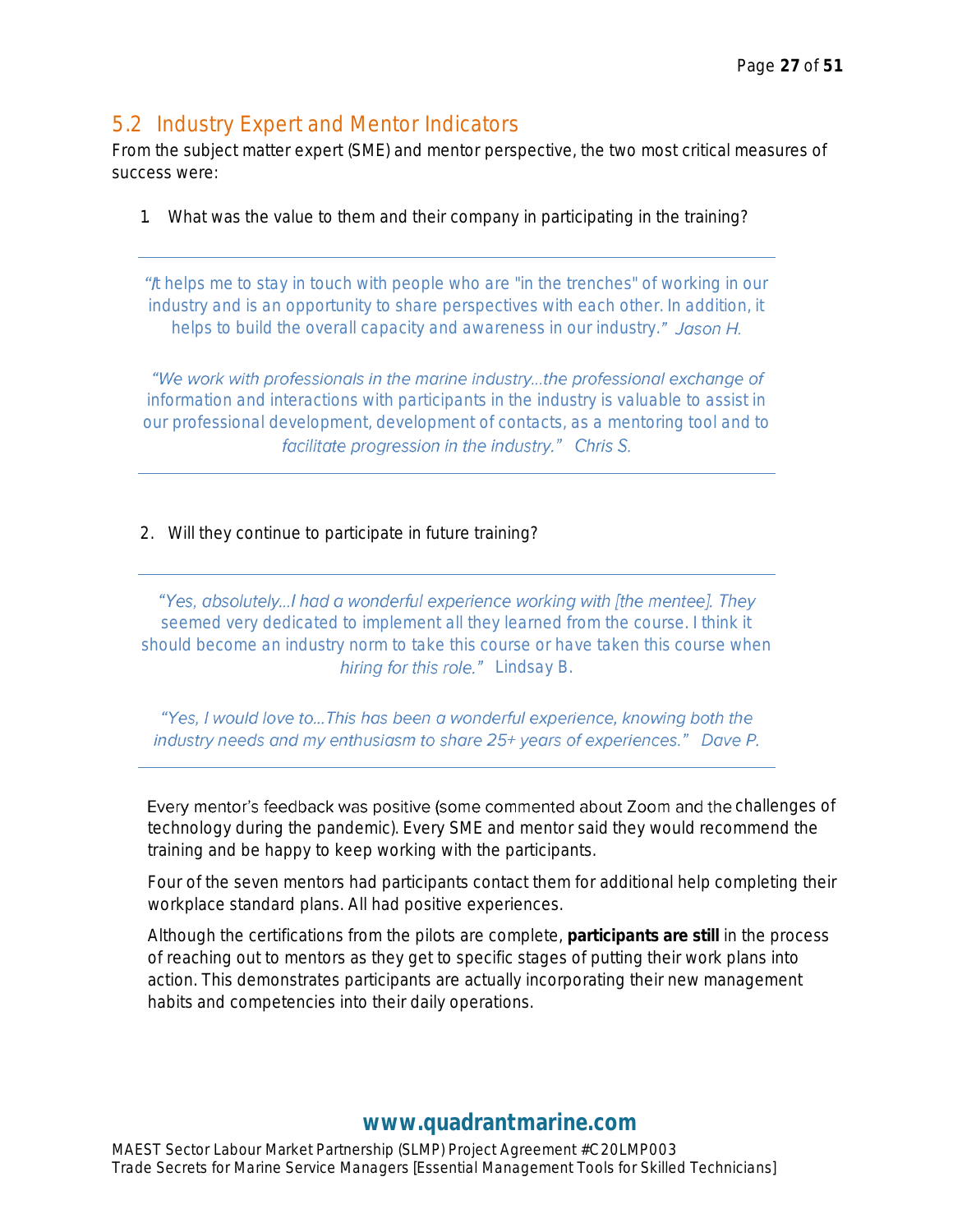#### <span id="page-28-0"></span>5.3 Industry Sponsor Indicators

Our largest contributor of industry cash funding was WorkSafeBC. Participants also paid a discounted pilot tuition fee for this training; this was almost exclusively paid by the employer.

"It sounds like you'll have a good product that will be of tremendous value to the *learners and industry Inclusion of hazard and risk assessment as a learning outcome is such an important step we often see that this is the greatest challenge that many employers have, i.e. not knowing how to conduct a proper/thorough risk assessment specific to their workplace.*

 *Tom P., WorkSafe BC*

*We had an employee take part in the program and found it to be valuable. He eppreciated our investment in his growth...it helped strengthen his business knowledge overall and lends a good base to the experience he is gaining as a working leader.*

 *Christina C. Marine Industry Employer*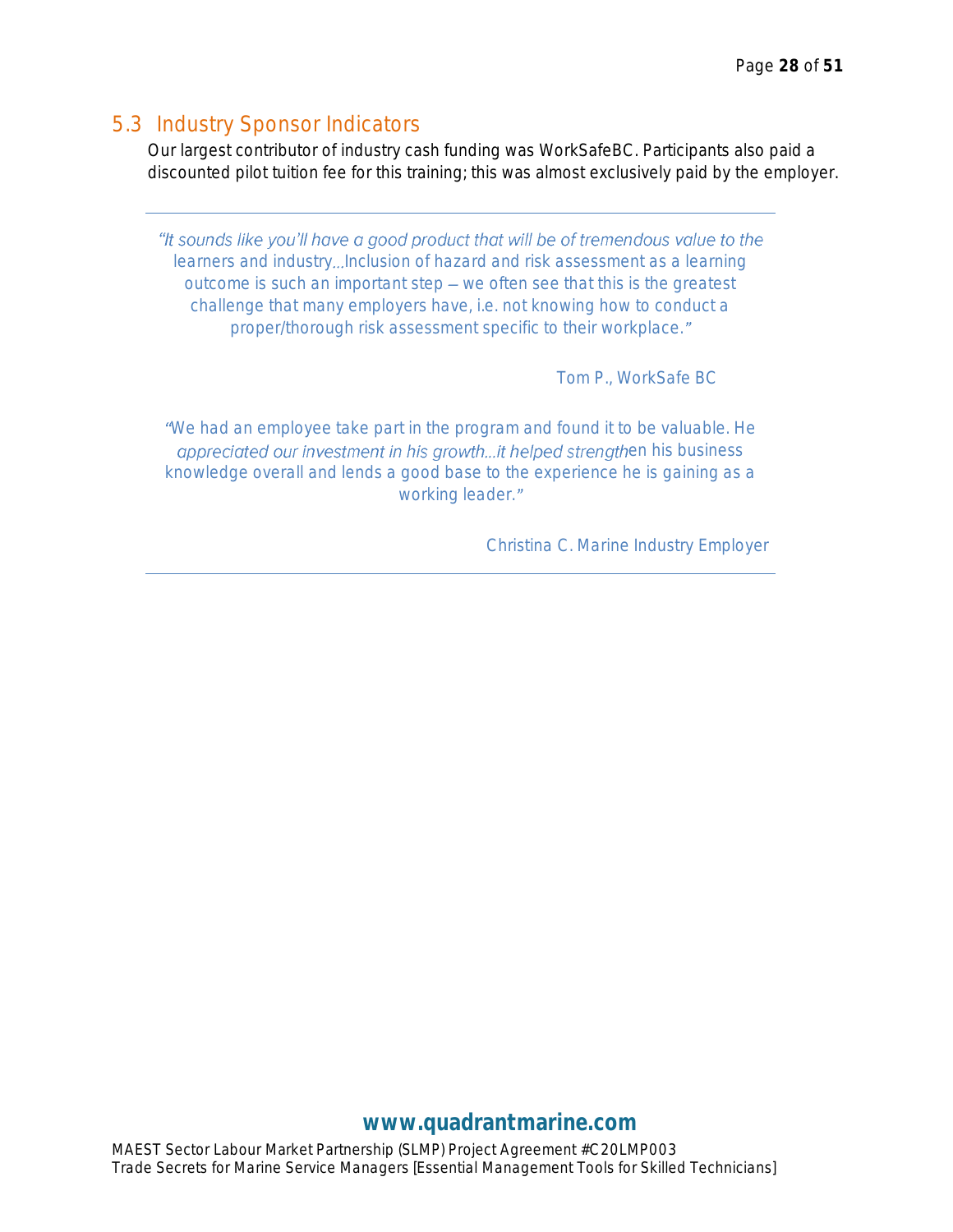# <span id="page-29-0"></span>6 Training Feasibility & Sustainability Plan

## <span id="page-29-1"></span>6.1 Feasibility Notes

In the January 2021 Steering Committee meeting, the size of the future pool of potential Marine Service Managers to market the training to was questioned. We know from the first two pilots that 16 managers represented about 200 workers in the micro and small businesses represented there. Labour market data from Quadrant's 2019 LMP project<sup>3</sup> indicates there are about 4000 small craft marine service employees in BC. Using the same ratio for comparison, this would indicate a potential 300 marine service managers left to train if they all wanted to participate.

Running two cohorts per year as we did in the pilots is a reasonable goal. Given the constraints of peak service times for industry plus the four-month time to certification (one month to complete the online pre-learning modules, one month of 3 x Friday/Saturday workshops, and two months back at work to build their tailored workplace standards for a competency conversation), industry time is maxed out.

At a training rate of two x 8 - 10 person cohorts training 16 - 20 people per year, the program could run for 20 years. In that time we would expect a significant turn over of managers requiring training. This program will be self-sustaining in the marine service industry for more than 3 years.

## <span id="page-29-2"></span>6.2 Sustainability Plans

As expected, the development of this training program (industry consultations, curriculum development and pilot testing) required a large commitment of resources in comparison to what it will take to sustain it. The ongoing resources required for this training fall under the categories of maintenance, administration, and delivery.

The training delivery will require the largest ongoing commitment of resources. The largest single expense will be the facilitation and monitoring of progress and competency conversations for certification.

The smaller cohorts were very productive. This model will allow future training to include more time with small group activity and discussion time, as requested by participants in the evaluations.

The program structure will fund itself sustainably with approximately 80% tuition fees from participants and 20% sector contributions of in-kind or cash funds from sponsors. Tuition fees are projected to be \$3000 per participant and include all online, workshops, and competency certification. Sponsorship opportunities (for industry organizations, product manufacturers and distributors) will give a unique avenue of access to their target demographic (marine service managers) and offer widespread promotion of their support and good will.

<sup>&</sup>lt;sup>3</sup> See page 9 for information about the 2019 project.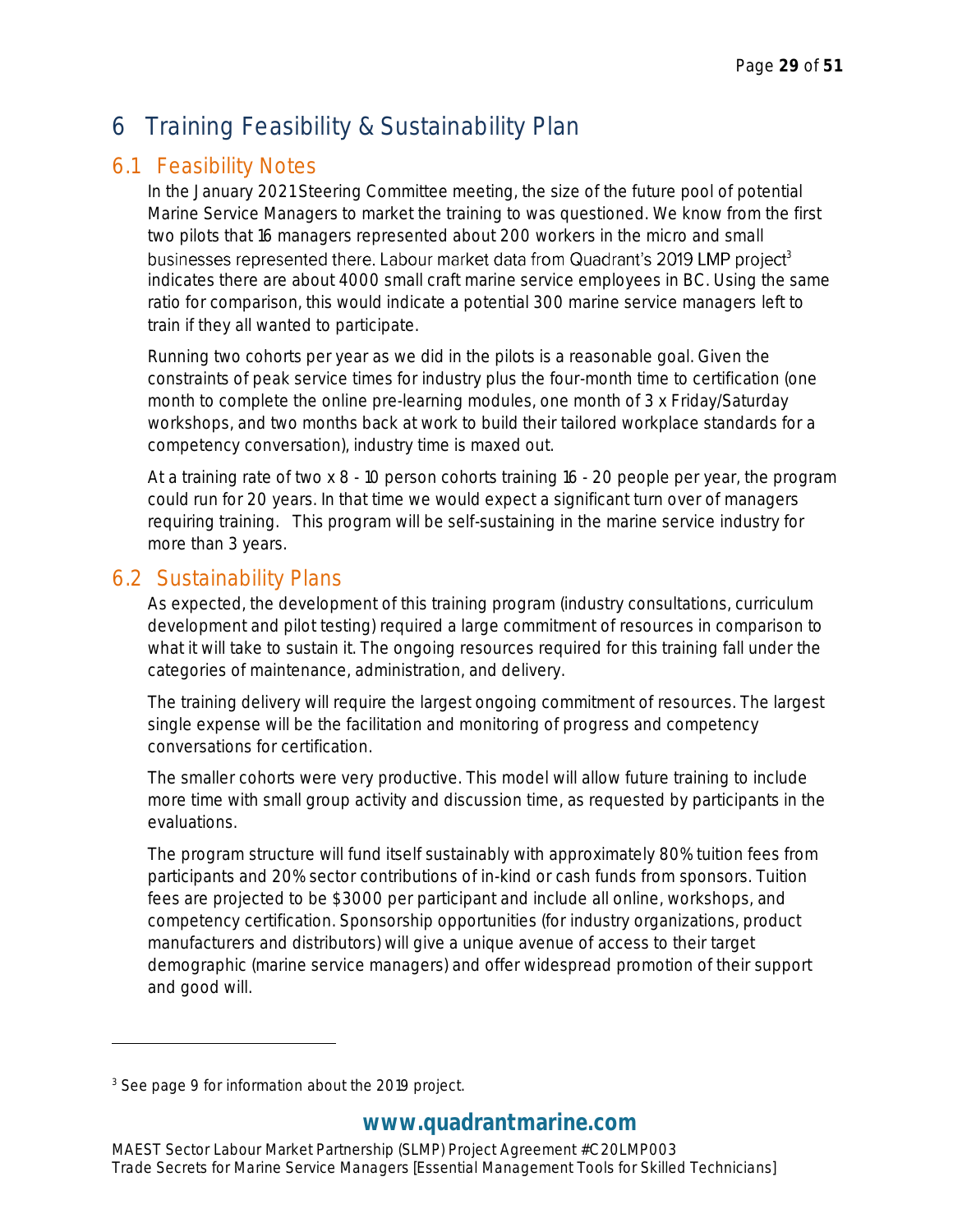There will be additional revenue from continuing education courses. The most requested courses centre around leadership and managing people. As well as further training on efficient Job Hazard and Risk Analysis. Mentorship in the trade workplace has also been requested.

There are possible cross-sector consulting opportunities where we can accelerate their time to pilot delivery using the developed plans and templates. We have been in contact with 10 other sectors and have expressions of interest to present our training program from 5 of them.

## <span id="page-30-0"></span>6.3 Continued Sector Support Plan

No training program will succeed without the support of the primary audience (employers and managers). In this case, this program also requires ongoing support from the subject matter experts and mentors. Ongoing sector support is the only risk to the sustainability of this training and the sections below outline the mitigation strategies for each group.

#### <span id="page-30-1"></span>6.3.1 Employer Support

The foundations for ongoing employer support for this program were built into the industry consultation phase. Industry collaborated in geographical-based cohorts to determine their priority lists for service manager training – both content, risks, and logistics. This phase was not just designed to gather information. It was a calculated expense designed to maximize inclusion and diversity of perspectives. The outcome of that participation is ongoing engagement.

Employer engagement was evident by the rapid filling of the two x eight-person pilot courses, even with the ongoing pandemic. The wait list for the next (unannounced) fall program is already 8 people by word of mouth. Communication with the sector about the success of the pilots will follow the project impact videos with participants. Employer support has been strong throughout the project.

#### <span id="page-30-2"></span>6.3.2 Participant Support (Managers)

We are filming short videos of the 16 managers or emerging managers who participated. The goal is to highlight the most relevant aspects of the training by outlining:

- 1. The impact the training and planning had on their business; and,
- 2. The impact the training and tailored planning had on their confidence and competency as a manager.

They can also provide any advice to future participants.

Our plan to celebrate the certification of each manager with these videos will promote their skills and the participation of their company in the program.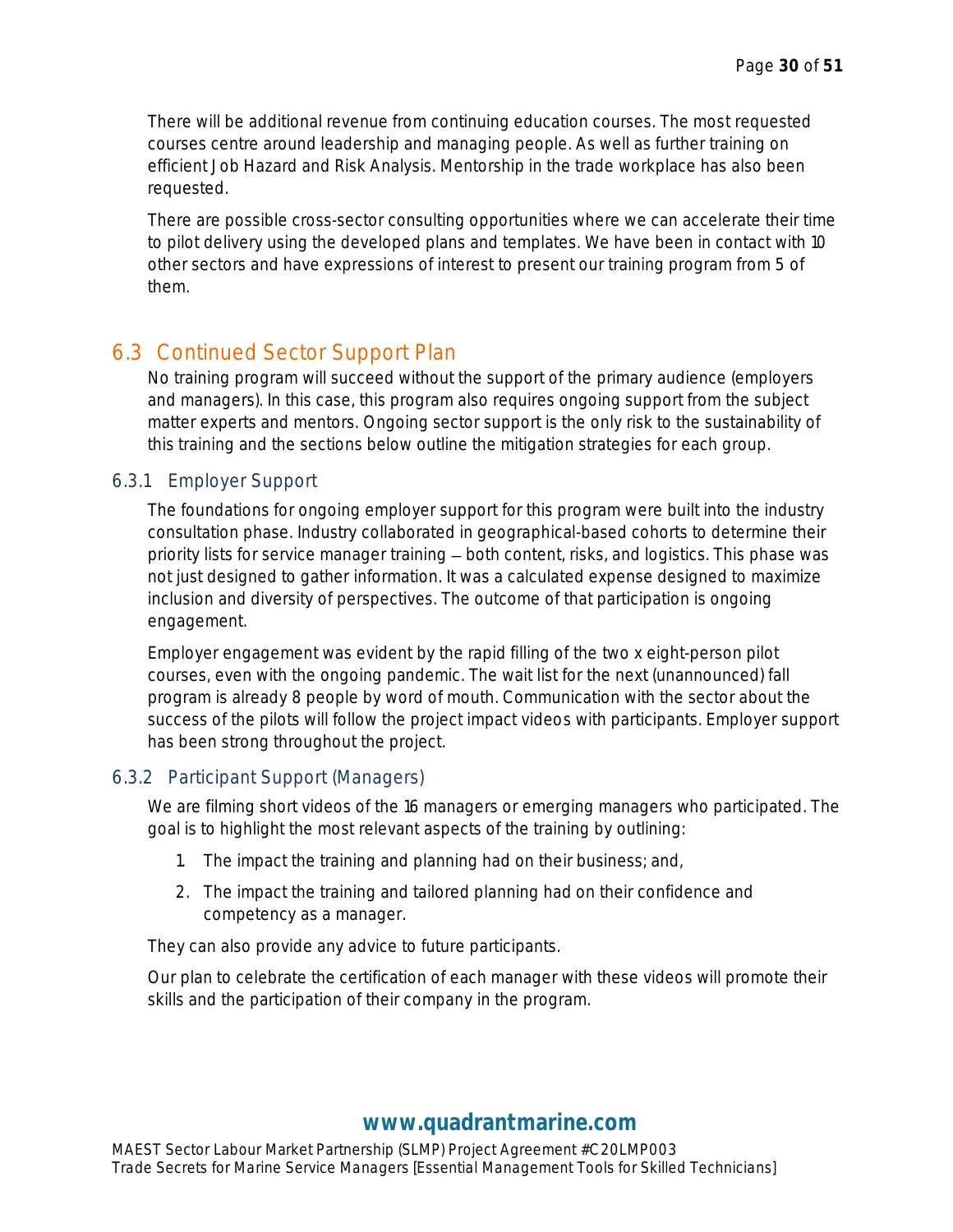#### <span id="page-31-0"></span>6.3.3 Subject Matter Expert & Mentor Support

All 8 of our subject matter experts and mentors were positive about their time on the project and the importance of this ongoing training for the industry. We will continue to promote the hours of in-kind time and good will they bring to the project.

As we develop the ongoing continuing education courses for marine service managers, the calendar will be populated with shorter courses these mentors will teach allowing them to further engage with the sector. These continuing education courses are also part of the overall sustainability plan for both the industry engagement and financial sustainability of the project.

## <span id="page-31-1"></span>6.4 A 3-year Budget for Ongoing Program Delivery

The program will require different financial resources for ongoing delivery of the marine service manager course and the retooling of the developed program for other industries. This section outlines budget projections for both.

#### <span id="page-31-2"></span>6.4.1 Program Delivery Budget

Each  $8 - 10$  person cohort training will require the following resources:

| Phase                                                          | Admin          | Facilitator    | Experts/<br><b>Mentors</b> | Travel         | Supplies                                    | total   |
|----------------------------------------------------------------|----------------|----------------|----------------------------|----------------|---------------------------------------------|---------|
| Curriculum<br>Review &<br>Maintenance                          | \$500          | \$500          | \$500                      | $\overline{O}$ | $\overline{O}$                              | \$1500  |
| Administration<br>Setup, promo,<br>software<br>licensing, fees | \$2000         | $\overline{O}$ | $\overline{O}$             | $\overline{O}$ | \$1000                                      | \$3000  |
| Delivery                                                       | $\overline{O}$ | \$8000         | \$4000                     | \$2000         | \$3000<br>Books,<br>lunches,<br>venue, etc. | \$17000 |
| Assessment<br>(competency<br>conversations)                    | $\overline{O}$ | \$2000         | $\overline{O}$             | $\overline{O}$ | $\overline{O}$                              | \$2000  |
| Total                                                          | \$2500         | \$10500        | \$4500                     | \$2000         | \$4000                                      | \$23500 |

Depending on the delivery location, travel may not be required. An 8-person training delivery with a tuition free of \$3000 as discussed in the January 2021 Steering Committee meeting, will cover all costs. Expanding the class to 10 people or adding the planned industry sponsorship will produce a reasonable profit.

There will be additional revenue from continuing education courses and possible crosssector opportunities.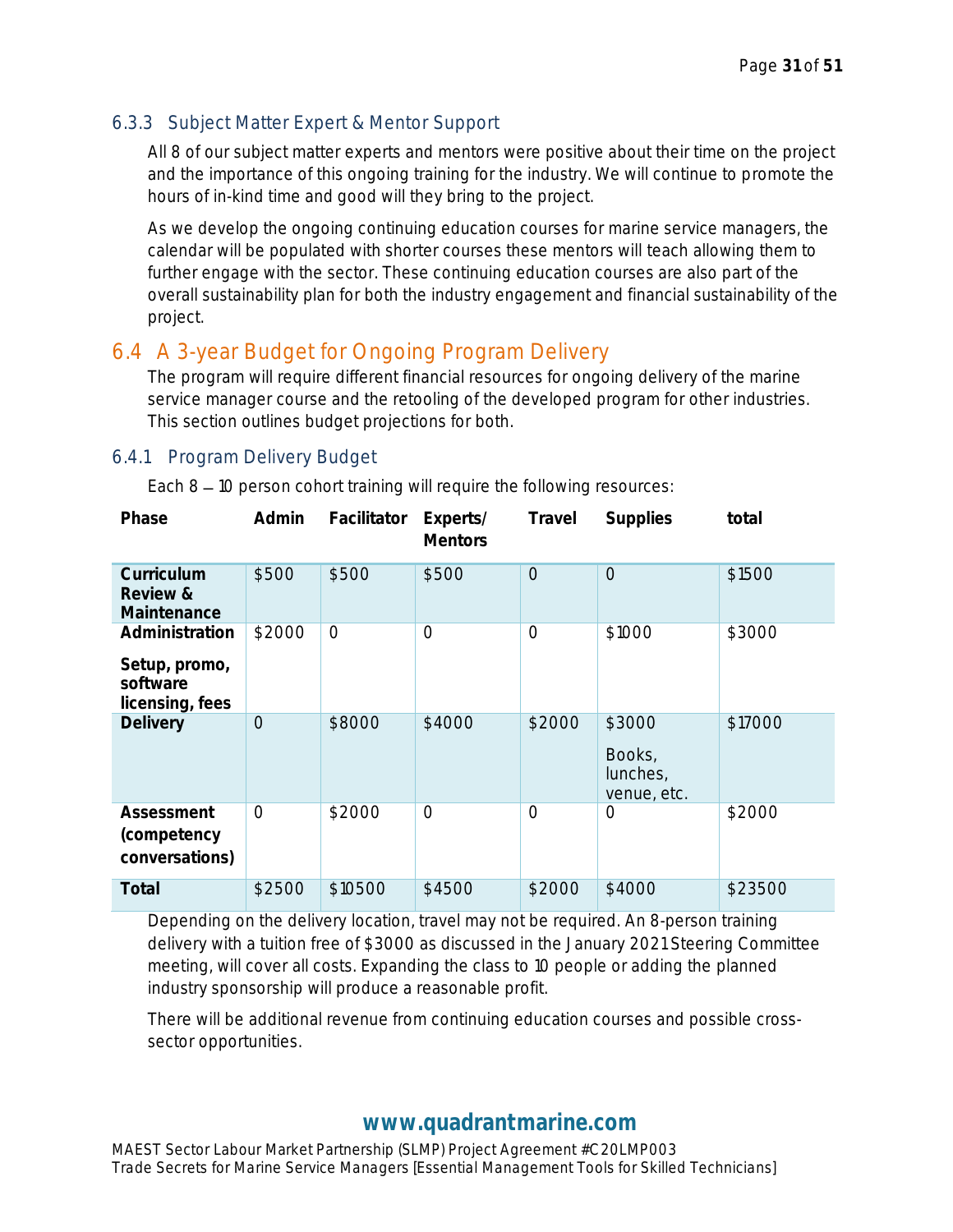#### <span id="page-32-0"></span>6.4.2 Projections for Costs to Retool for Another Trade-based Sector

An additional revenue opportunity may come by assisting other sectors in scaling this management training specific to their industry needs. They may be interested in developing their own continuing education program or sending their managers to our training.

These projections are based on each phase of developing the Marine Service Manager training and what percentage of that time or content is expected to be reusable or tailored to another industry.

The tools for determining and analyzing industry priorities do not need to be redeveloped so the planning phase requirements are far simpler.

| Project phase                                                                               | Management<br>& Facilitator | Subject<br>Matter<br>Experts                 | Travel                                                                   | <b>Supplies</b> | total    |
|---------------------------------------------------------------------------------------------|-----------------------------|----------------------------------------------|--------------------------------------------------------------------------|-----------------|----------|
| Planning                                                                                    | \$10000                     | $\overline{O}$                               | $\overline{O}$                                                           | \$1000          | \$11000  |
| Province-wide<br>Industry<br>Consultations and<br>priority analysis<br>Reuse all templates. | \$50000                     | All in kind<br>industry<br>time<br>logged    | $$7000-$<br>could be<br>higher<br>depending<br>on number<br>of locations | \$3000          | \$60000  |
| Instructional design<br>and Curriculum<br>development<br>ID reuse 100%<br>CD reuse 50%      | \$30000                     | \$10000 to<br>be industry<br>specific        | \$2500 to<br>visit a few<br>key<br>locations if<br>possible              | \$2500          | \$45000  |
| Pilot delivery x 2<br>cohorts<br>Reuse all logistics<br>templates etc.                      | \$40000                     | \$10000,<br>some<br>might be<br>in-kind time | \$7000                                                                   | \$8000          | \$65000  |
| Total                                                                                       | \$130000                    | \$20000                                      | \$16500                                                                  | \$14500         | \$181000 |

The total given here represents the upper end of the resource scale. For industries that are similar to Marine Service, the time and financial commitment could be under \$100000, especially if the consultation phase was managed remotely (though in-person consultations foster future engagement and connection as noted earlier).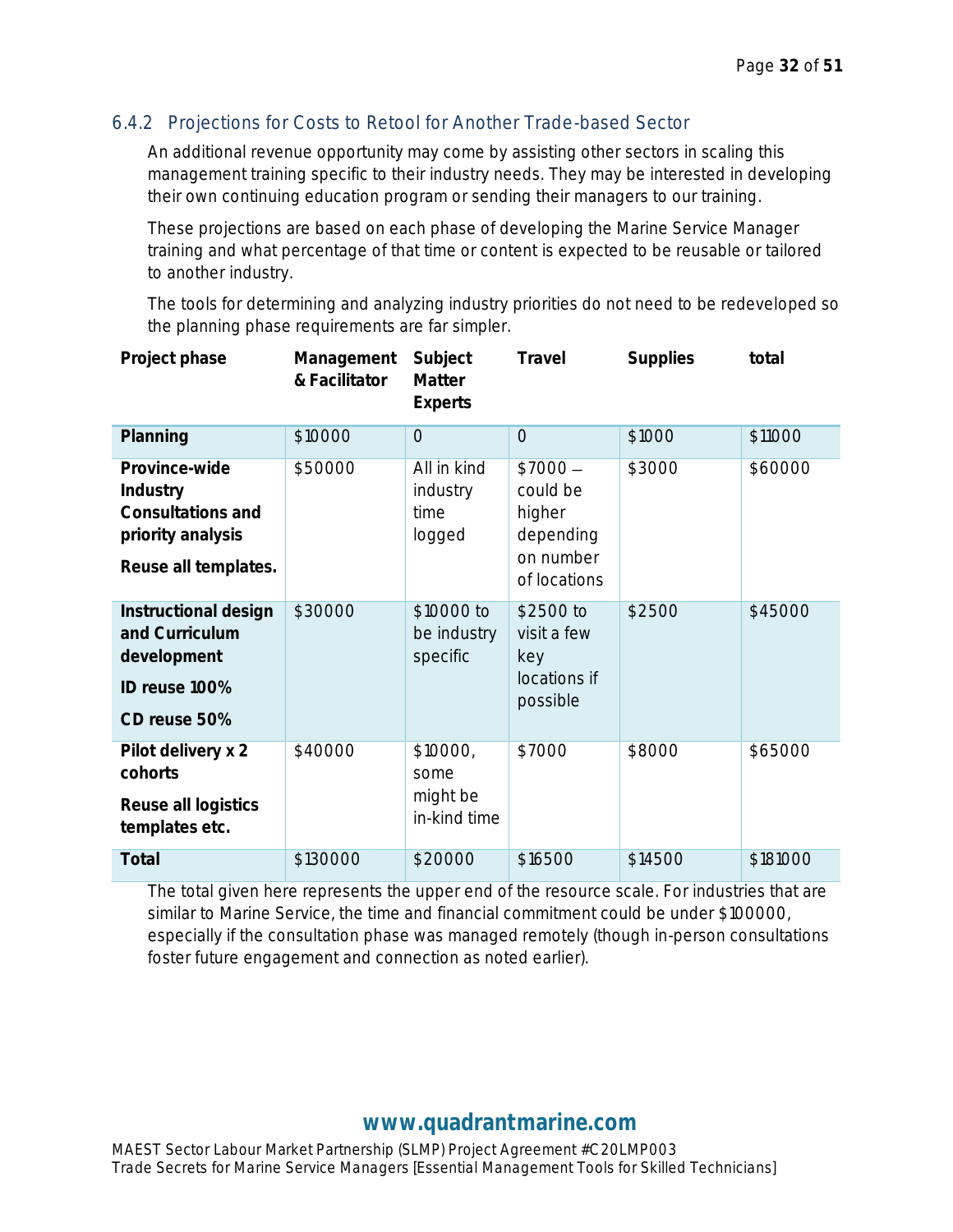## <span id="page-33-0"></span>7 Cross-sector Promotion & Networking Results

The strategy for helping other small business, trade-based sectors build manager training has started with the following conversations:

- 1. Automotive Retailers Association is interested and will schedule a presentation when we're ready;
- 2. BC Wood and Wood Products is interested but not at that stage of sector development yet;
- 3. Canadian National Trades / Concrete Finishers is interested. They have a representative on this project Steering Committee and have been following along closely. We can present to their group anytime;
- 4. Construction Foundation of BC is interested. They also have a representative on this project Steering Committee and their interest is for their small trades managers. We can present to their group anytime;
- 5. The BC Landscape and Nursery Association conversation was very positive and timely. We'll present to their group in the coming months; and
- 6. The BC Agriculture Council is interested and waiting for us to schedule a presentation

As well, 5 representatives from the Ministry of Agriculture, Food, and Fisheries have asked to sit in on one of the other presentations.

It is worth noting some of the initial reactions and support from other sector leaders after hearing about the training highlights:

With respect to moving from skilled trades worker to manager, one leader stated, "We often say that they [skilled trades workers] are being promoted into incompetence." Two other leaders expressed their own experiences with the barrier for skilled trades managers to identify as management experts able to mentor.

<span id="page-33-1"></span>The Steering Committee has been a great help populating the list of other sectors to reach out to. We follow up as they continue to contact us with their ideas. The budget projection in Section 6.4.2 will allow us to build on those early conversations following the presentation with a range of possibilities for assistance and cost depending on their existing capabilities and capacities.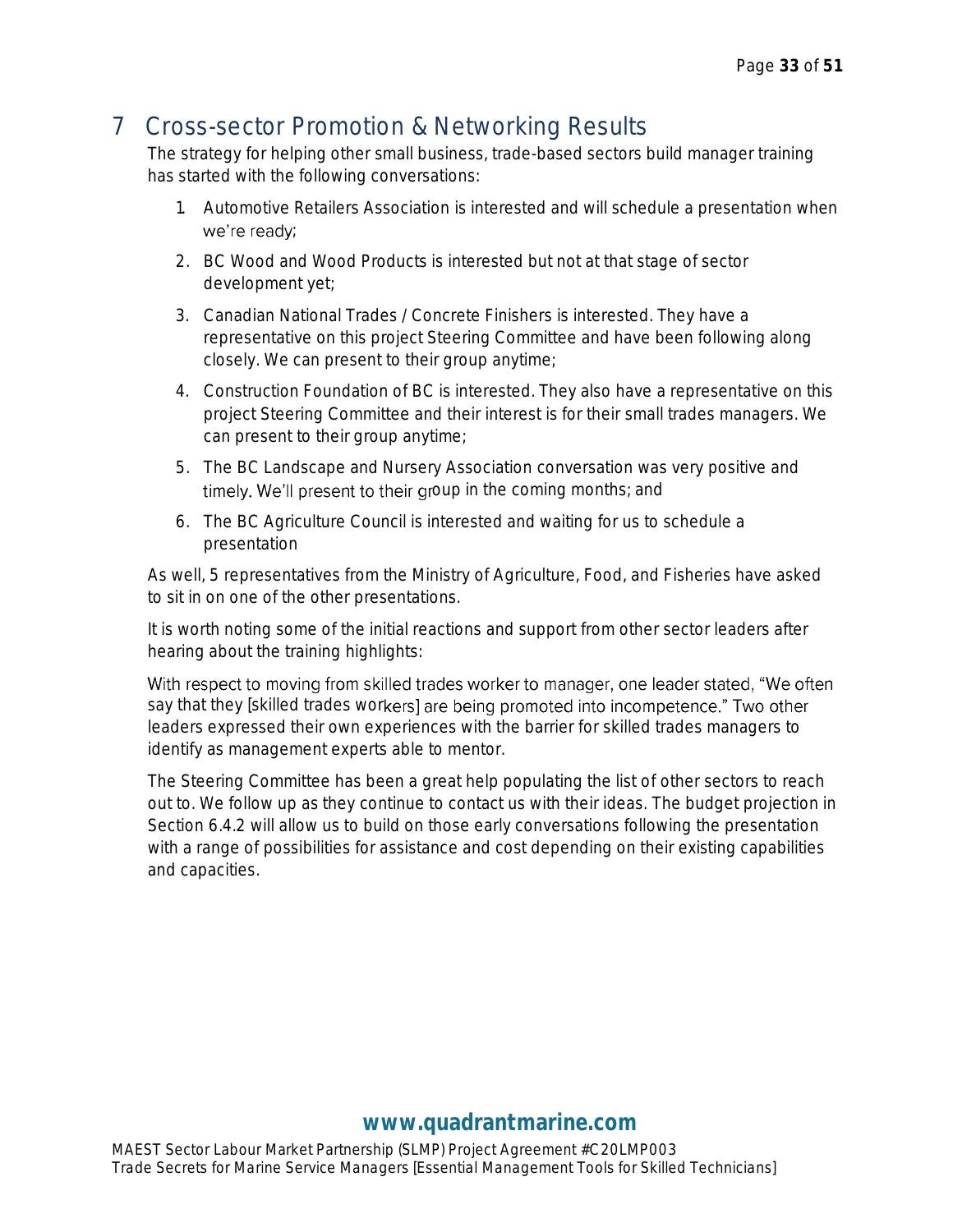# Appendix A: Project Steering Committee Support Summary

## <span id="page-34-0"></span>7.1 Steering Committee Activity Summaries

The goal of the committee was to work within the pre-approved (Phase 4: Implementation contract) project scope and timelines to discuss, fine-tune and approve each deliverable for on-time submissions to MAEST.

#### <span id="page-34-1"></span>7.1.1 August 2019 Kick-off Meeting

Committee members were already engaged from the spring 2019 proposal process; they were aware of the concepts and goals already. After a quick introduction we were able to jump right into the first 3 deliverable drafts outlining the structure and foundational logistics for the project:

- 1. Project Workplan;
- 2. Communication Plan; and,
- 3. Evaluation Plan.

Mentorship was the hottest topic in this meeting: how would we find and engage mentors? What would that look like in other industries? How would we evaluate mentors?

**There was general agreement that the language and structure of formal mentorship does not exist in most small business, trade-based industries. It was proposed that rather than frame mentorship as something managers need to learn, we need to approach it as capturing what they already do. The project can provide support and confidence.**

#### <span id="page-34-2"></span>7.1.2 January 2020 Phase 1 Industry Consultation Meeting

Critical to the success of the consultations, the industry-based steering committee members participated in the consultation workshops themselves and brought their industry colleagues with them.

Our non-industry-based steering committee members helped brainstorm potential sources of industry cash funding for the pilot delivery phase of the project as well as identifying cross-sector applications for this training model.

**There was a general agreement about:**

- **1. The ongoing challenges of engaging mentors;**
- **2. The risk of resistance to proposed online learning in trades in general;**
- **3. The pattern of low priorities for tool-oriented managers on abstract business process topics e.g., legal, insurance, and contracts; and**
- **4. As business grow, work based on personal relationships decreases and knowledge of those more abstract business processes become increasingly necessary.**

#### <span id="page-34-3"></span>7.1.3 July 2020 Phase 2 Instructional Design & Curriculum Development Meeting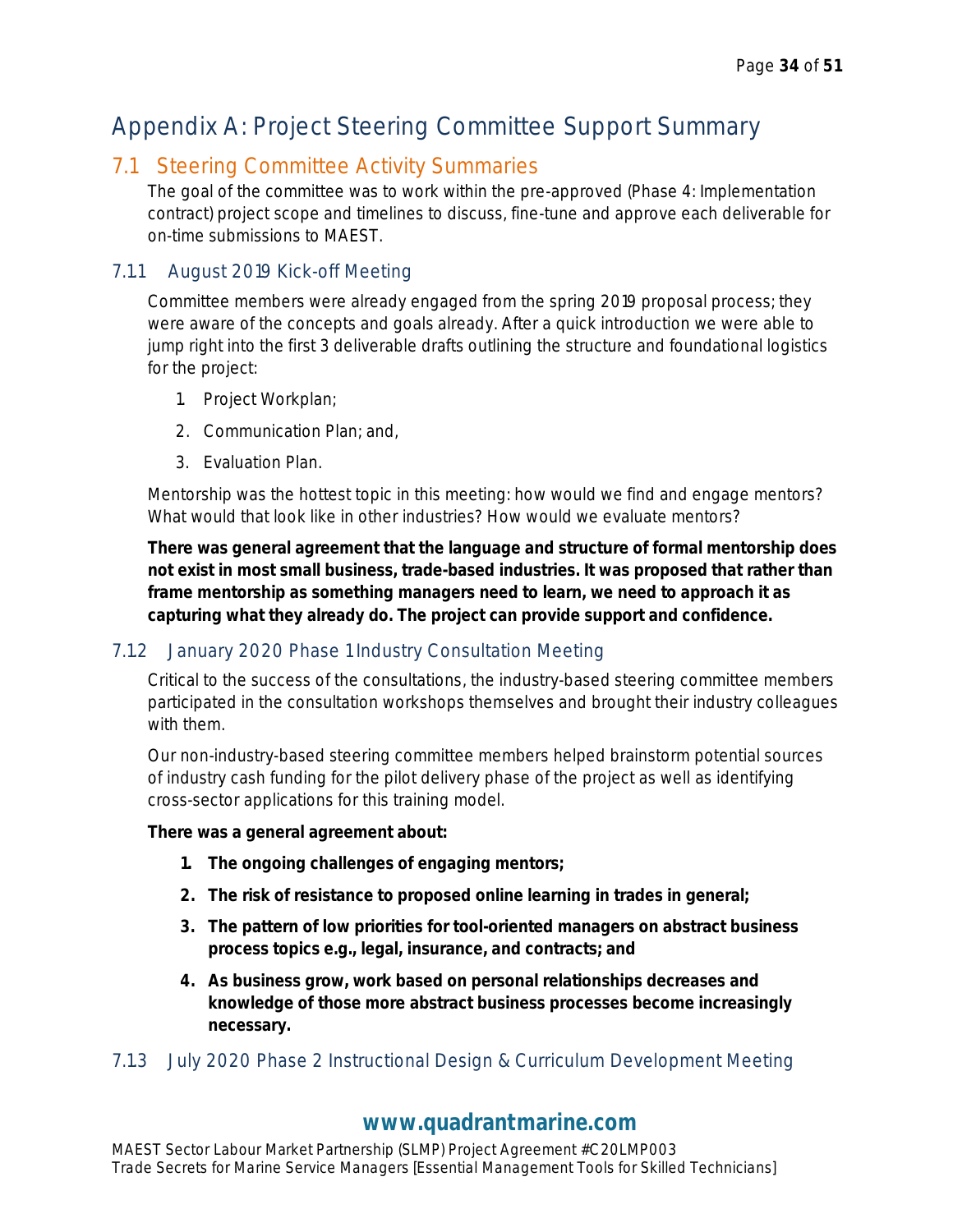In this curriculum development phase, our industry-based steering committee members:

- 1. Participated in the additional observation/interview consultations;
- 2. Recommended industry colleagues for further in-depth expert conversations and making introductions; and,
- 3. Provided documents and templates to modify and use in the workshop activities.

Our non-industry-based steering committee members continued to engaged in:

- 1. Brainstorming potential sources of industry cash funding for the pilot delivery phase of the project
- 2. Identifying cross-sector applications for this training model; and,
- 3. Recommending and making introductions to Subject Matter Experts for content creation.

**The meeting focused on the workshop delivery challenges:**

- **1. With reduced pilot cohorts due to COVID-19, attendance was offered by invitation. The steering committee provided recommendations of both new and experienced marine service managers to attend the pilots so we can get well rounded feedback to improve the material and flow even with reduced numbers.**
- **2. Pilot training workshops should be broken up into segments rather than one long continuous workshop; and,**
- **3. Valued-added elements to the training are important:**
	- **a. Ongoing continuing education courses;**
	- **b. NEW Clean Marine BC Marine Service Facility Certification; and**
	- **c. Insurance underwriters should be persuaded to offer discounts for companies with certified management.**

#### <span id="page-35-0"></span>7.1.4 January 2021 Phase 3 Pilot Delivery Meeting

The main discussion topics covered at the pilot delivery meeting were:

- 1. Mentorship on a micro and macro scale changing the culture so industry learns to reach outside their own companies to solve business problems;
- 2. Discussion of potential pushback or sticking points in the training;
- 3. The process of competency-based certification; and
- 4. Participant evaluations results.

**Committee members offered their input on the feasibility and sustainability drafts for the small craft marine industry. They also offered introductions to other small business, trade-based sectors that could be interested in this training for us to contact and gauge interest.**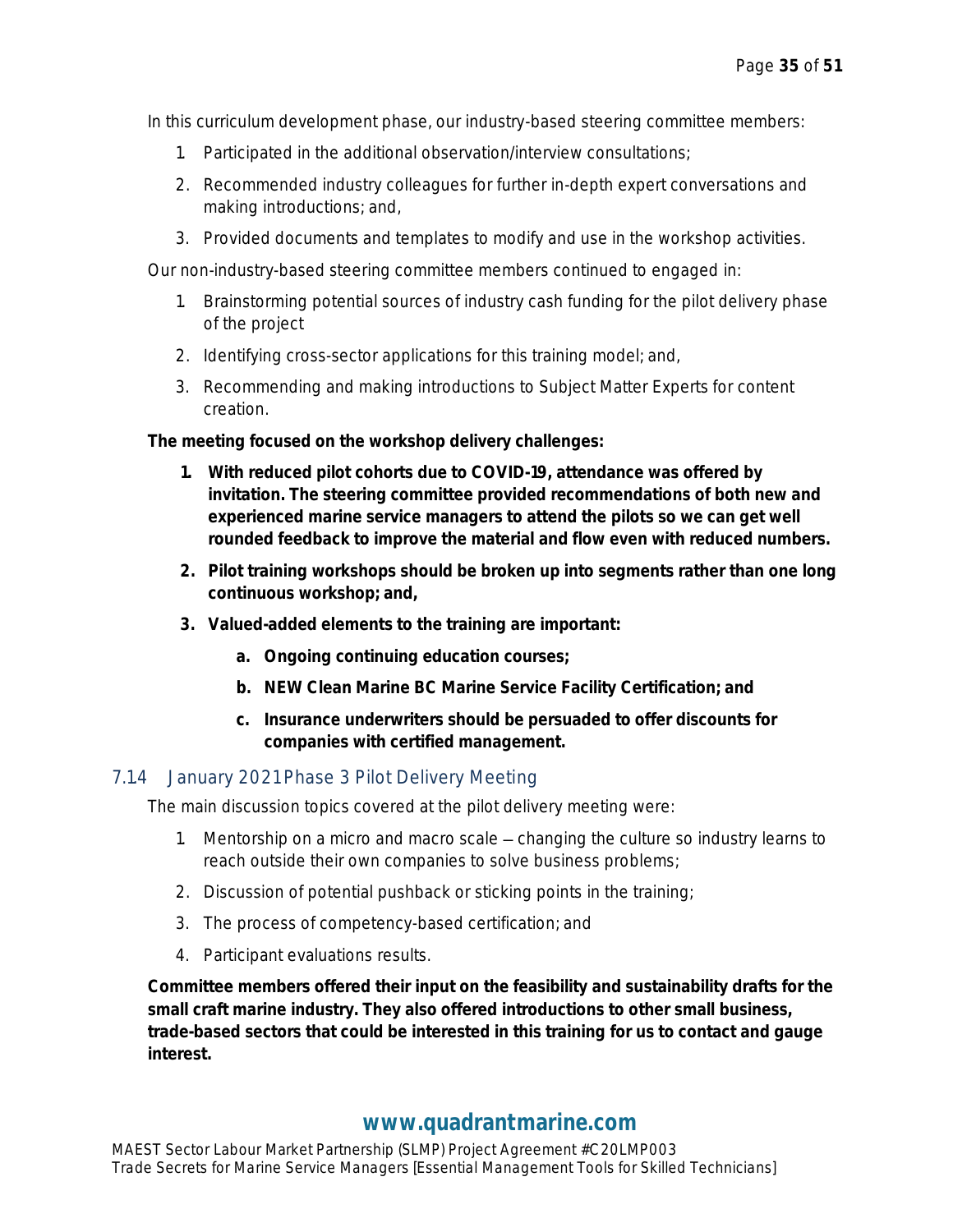#### <span id="page-36-0"></span>7.1.5 April 2021 Final Report Highlight Meeting

The final formal steering committee meeting recapped the highlights from the 3 project phases, comparing them to the original project workplan and evaluation framework from fall 2019. The major focus was on the details of the Competency Conversations for certification and feedback from subject matter experts / mentors. Continuing education and sustainability were minor topics. Draft demonstration of impact videos were well received.

**The committee was asked what was most relevant for them/their company about this project:**

- **Example 1** Seeing the whole picture of running the business so the manager can excel in **their role.**
- **Giving confidence to have conversations with their upper management and owners or business partners.**
- **Highlighting mentorship as a way to retain employees.**
- Supporting business growth by showing career paths supporting and promoting **this growing industry.**
- **Providing accessible, flexible, industry-verified training.**
- **Dynamic training that impacts work.**
- **Building relationships in the industry**.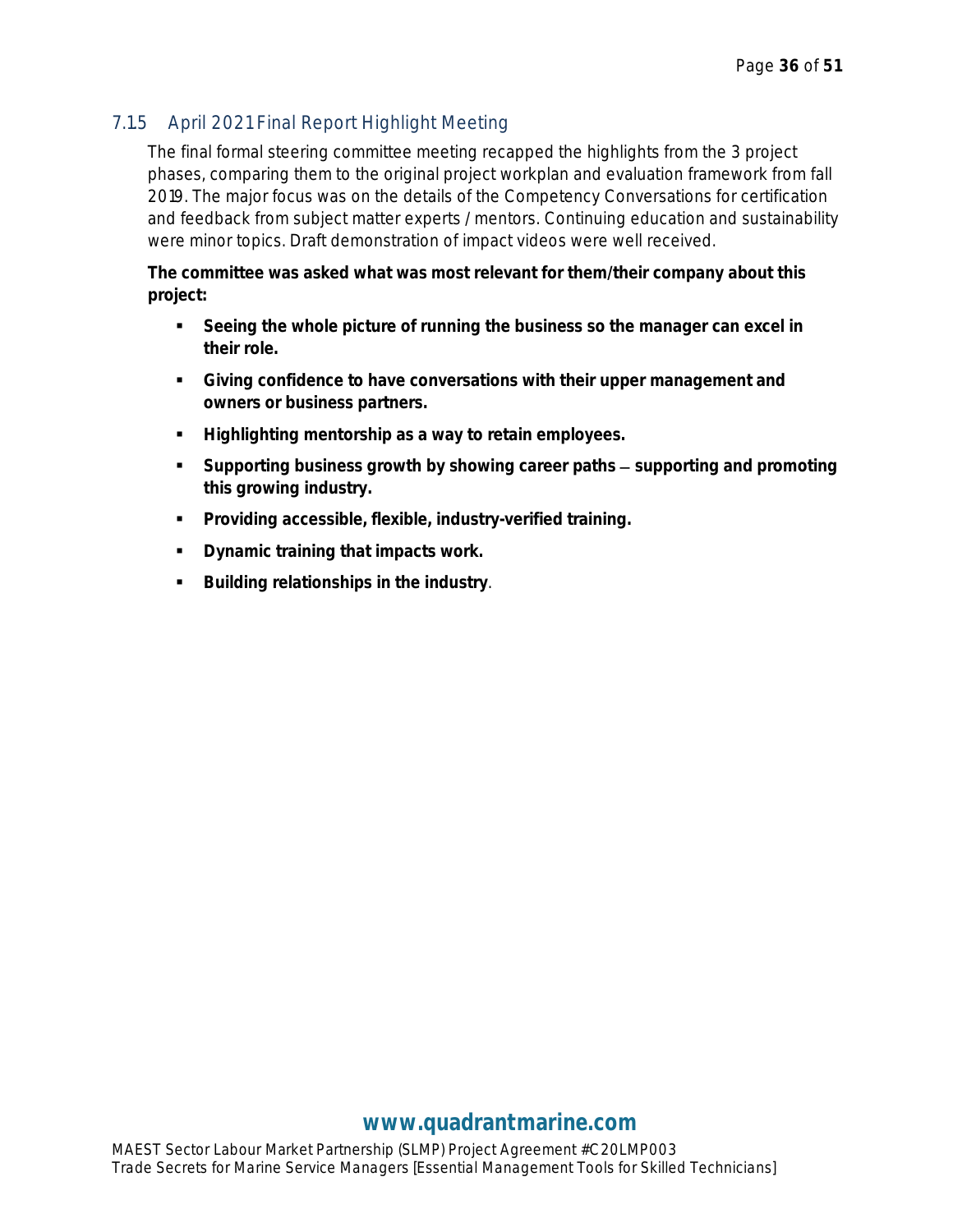# <span id="page-37-0"></span>8 Appendix B: Project Contact Info

| Project Manager/Steering Committee Chair   | <b>Shelley McIvor</b>                                           |
|--------------------------------------------|-----------------------------------------------------------------|
|                                            | <b>Project Communication Consultant</b><br>&                    |
|                                            | Managing Director Quadrant Marine<br>Institute Inc.             |
|                                            | smcivor@quadrantmarine.com                                      |
|                                            | d: 250-618-7152                                                 |
| Project Curriculum Development Facilitator | Patience Cox                                                    |
|                                            | Thynk Leadership Inc.                                           |
|                                            | pcox@quadrantmarine.com                                         |
|                                            | d: 778-584-0435                                                 |
| Project Contract Holder                    | Campbell Black                                                  |
|                                            | President, Quadrant Marine Institute                            |
|                                            | cblack@quadrantmarine.com                                       |
|                                            | d: 250-812-1443                                                 |
|                                            | 0: 250-656-2824                                                 |
| Program Manager MAEST                      | Ryan McCormick                                                  |
|                                            | Senior Program Manager, Sector<br>Labour Market Partnerships    |
|                                            | Ministry of Advanced Education and<br><b>Skills Training</b>    |
|                                            | Ryan.McCormick@gov.bc.ca                                        |
|                                            | d: 250-589-2039                                                 |
|                                            | https://www.workbc.ca/labour-<br>market-industry/sector-labour- |

## **[www.quadrantmarine.com](http://www.quadrantmarine.com/)**

[market-partnerships-program.aspx](https://www.workbc.ca/labour-market-industry/sector-labour-market-partnerships-program.aspx)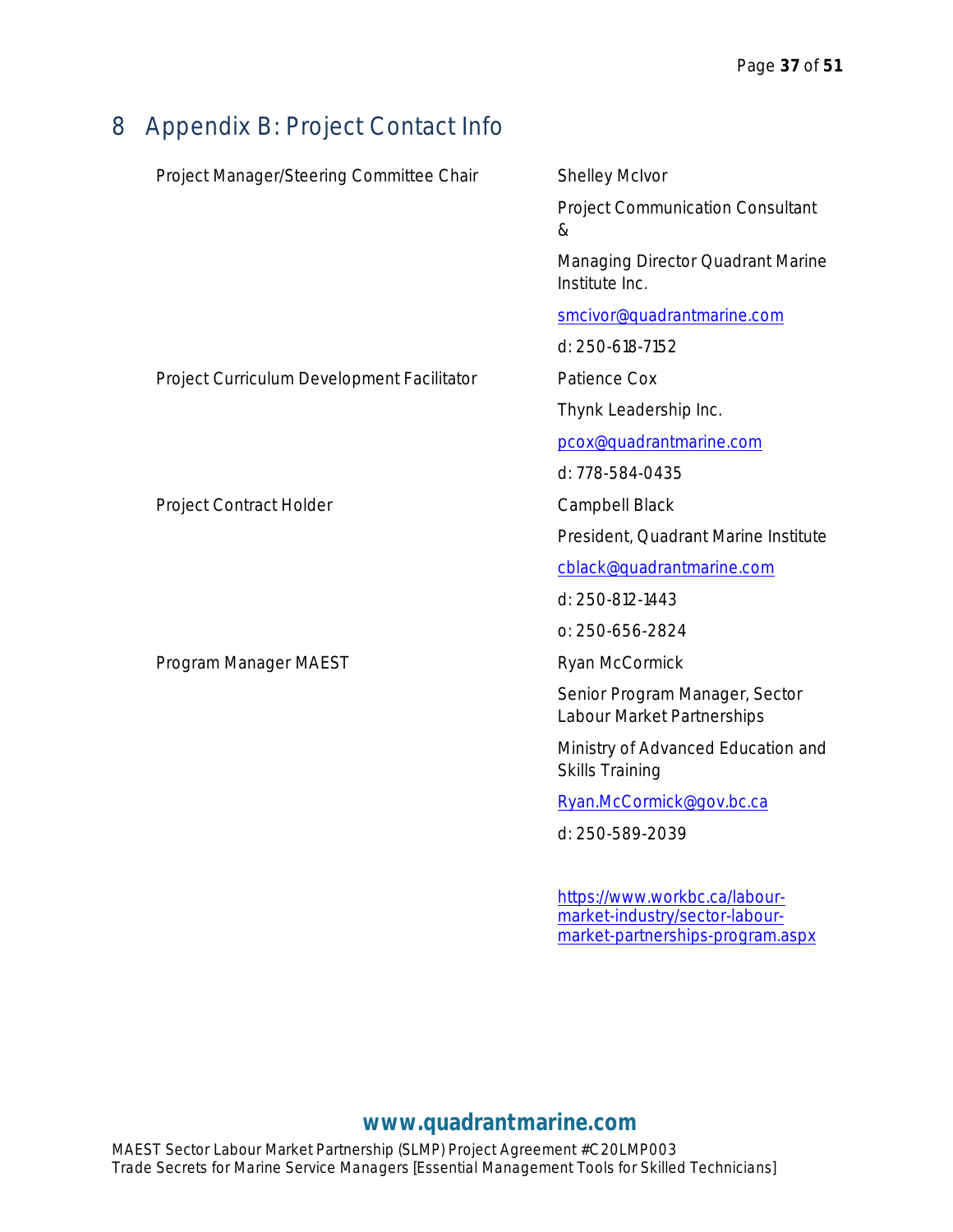# <span id="page-38-0"></span>9 Appendix C: Industry Consultation Methodology and Analysis

The group and individual interview data were captured consistently in a structured process of questions and activities. While the information collected was qualitative, by bundling the data into themes, we were able to quantify and rank industry priorities and concerns.

Data was entered into a spreadsheet as the exact summary phrases and quotes presented to us. It was sorted by category and coded for themes. Responses were weighted by the number of people who ranked a certain answer in a certain order. Pivot tables were built to count the number of times responses were given.

## <span id="page-38-1"></span>9.1 Consultation Data

The results from these consultations were themed and will form the instructional and curriculum design plans in the next project phase.

Although the operations in marine service companies across BC differ by company size, scope (service focus, dealership/sales model, manufacturer), and geographical location, what started as workshop icebreaker activities for relationship/credibility building, became an enlightening commentary on the foundations of this professional community as a whole.

#### <span id="page-38-2"></span>9.1.1 Why the Marine Service Industry?

We asked every workshop attendee and those we interviewed personally, how they got into this industry and why they stay with it. Answers were entirely free form and people could give more than one response.

Overwhelmingly, the most cited answer was **a personal connection to boats and a love of the lifestyle on the water that accompanies this industry.**

"*I grew up on boats."* 

"I started working on boats at an early age."

"We're always on or near the water."

The reasons people stay with it as a career were more equally split. **The number one reason**  marine service managers stay in the business is people—their staff and their customers. The second is the variety of challenges and problem solving they do every day.

"The people in this industry are why I stay."

"Every boat is different. Every day is different."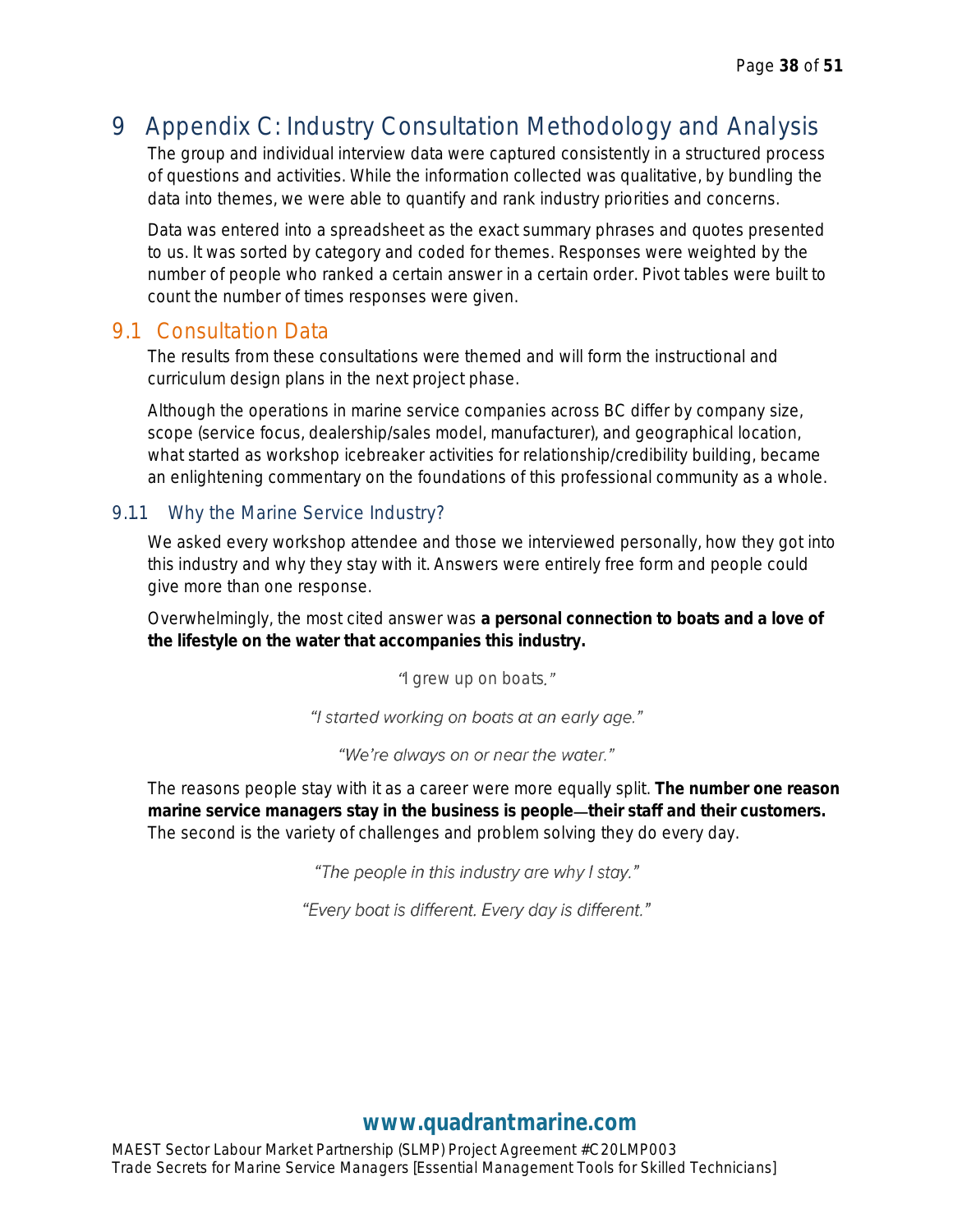#### <span id="page-39-0"></span>9.1.2 What's the Most Important Asset in this Industry?

Nearly unanimously, the most cited word was:

#### *Employees*

Other single additions included customers, business reputation, and location.

#### <span id="page-39-1"></span>9.1.3 What Value does this Consultation hold for You?

The single most cited answer was networking. When we broke that down a little further the responses indicated:

- Sharing common challenges and experiences, and learning from peers;
- Giving back to this industry and contributing to the profession resources for future generations;
- Appreciation of being asked and having a voice in improving the awareness and promotion of our trade; and,
- Knowing the BC government was invested in our industry.



## <span id="page-39-2"></span>9.1.4 Existing Professional Services/Experts

Every attendee was asked what experts their company already has, and whether it was in-house or outsourced. The goal was to determine how in depth the training would need to be in certain subjects and to make sure the training wasn't redundant.

The definition of these professional services varied considerably from person to person, especially for financial services, human resources, and IT. As a result, the data was themed into a general summary to give an accurate picture of how the marine service industry uses business support services.

Every company had access to some form of legal advice and services. Only 2 participants listed them as in-house.

Financial services were more mixed. Most businesses had in-house bookkeeping—in smaller companies the manager was often also the bookkeeper.

Accountants were split relatively equally between inhouse and outsourced, but many participants didn't distinguish their accountant from their bookkeeper.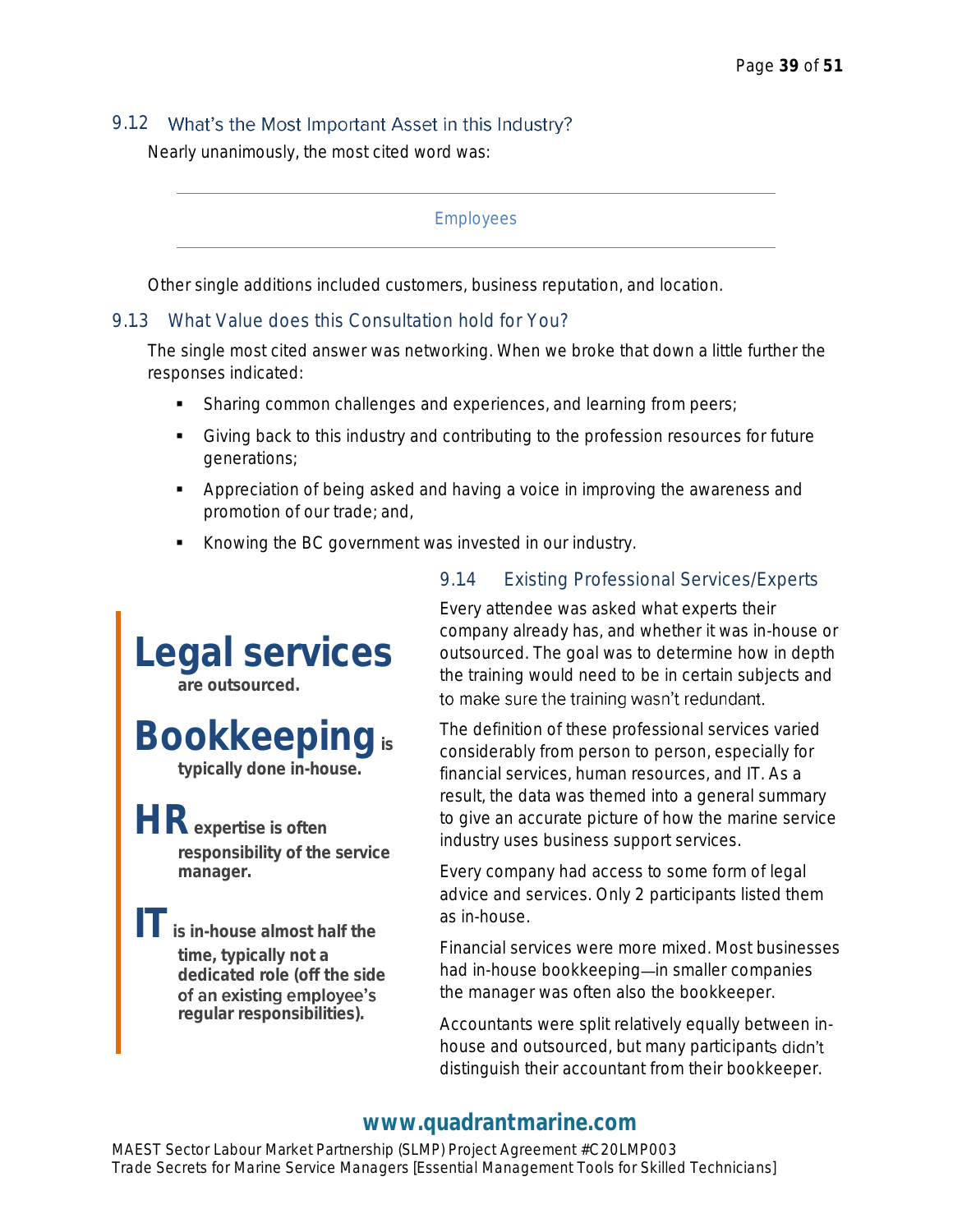While they might be the same person, it could also be a limited understanding of the distinction between the two. The largest companies also had more speciality resources in-house (e.g., controller, payroll, purchasing).

The results around Human Resources was also mixed and heavily dependant on definition and understanding of that as a professional designation. Most companies stated they had internal HR but upon further discussion, the service manager cited themselves as the internal HR expert.

The question around IT support indicated that about half the participants outsourced their computer and web support. Of those that indicated it was in-house, they often referenced someone already in their business with additional skills in maintaining their website and social media marketing presence.

#### <span id="page-40-0"></span>9.1.5 What creates risk in marine service companies?

These questions sparked great discussion and storytelling in the workshops and interviews:

- What would you tell someone new to your management role?
- What causes the most business frustration?
- What cost you or your company money that you could not bill the client for?
- What do you wish you'd figured out sooner?

Six main themes emerged out of the answers to all these questions:

- 1. Leadership balance
- 2. Planning, preparation, and knowledge
- 3. Managing employees
- 4. Managing customers
- 5. The importance of accountability
- 6. Training and mistakes

These themes will support framing of the learning outcomes and the shape of the activities for the training. Section 9.1.8 shows the breakdown of the themes by question with examples.

#### <span id="page-40-1"></span>9.1.6 Training Logistics

For a sustainable training program, we needed industry to tell us when they can be away from work, for how long, and what recognition of this training should look like.

#### *Time of year and location of training matter*

Although there are differences between manufacturing-based marine services and repair and refit-based services, most companies reported being busy year-round. Avoiding their peak service times means not offering this course from late February to the end of October. Late fall and winter were the most convenient times to be away from their day-to-day activities.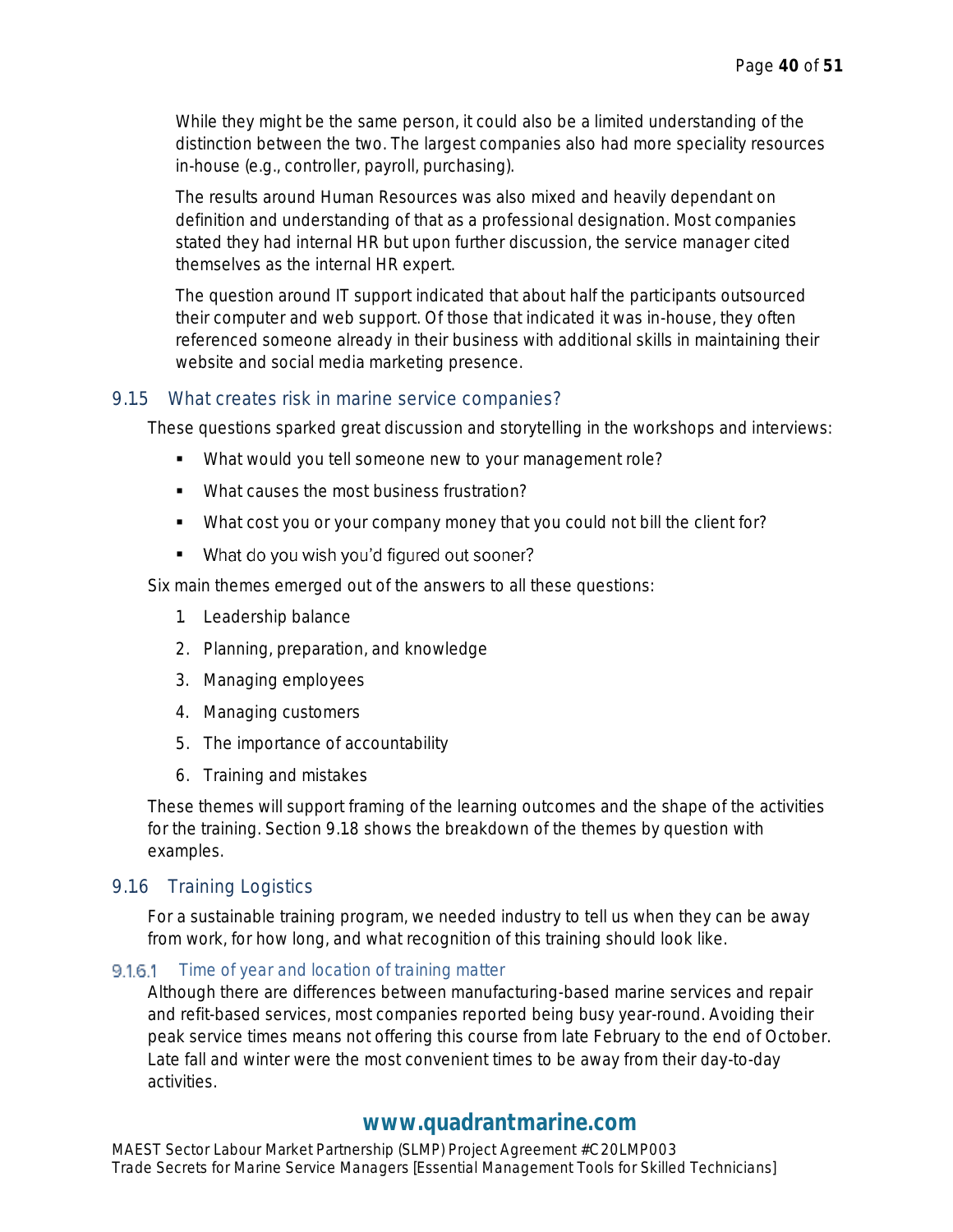Larger companies have an increased ability to send someone away for training without losing critical capacity. The largest companies said they could send someone on courses for up to a month. Most smaller companies could only commit to having someone away for a couple of days to a week.

These discussions led to industry suggestions on workshop delivery method:

- Travel and accommodations are expensive so if courses can't be offered locally, could we minimize/optimize the f2f time with some online learning in advance;
- **•** Pre-requisites and foundational learning could be online with practice activities and applications in person;
- Online self-tests before f2f portion would help determine the level of understand of the subject; and,
- The ability to challenge certain subjects based on existing competence/experience.

#### *Certification Matters*

Except for one workshop attendee, it was unanimous that certification was important. Industry suggestions for certification:

- Levels within the certification process;
- Modular delivery and certification;
- Ongoing or annual upgrade;
- Competency based (not just attendance or participation based);
- Needs an evaluation process (must pass some criteria).

#### *Perception of Mentoring*

To get a sense of the industry's familiarity and comfort with the concept of mentorship, we asked every participant about their experiences and perceptions of mentoring:

- Did you have a mentor?
- Would you still want a mentor?
- Could you be a mentor?

Answers were concise, consistent and will impact the development of that part of the overall training:

**EXEDENT Almost every participant has had multiple mentors, past and present, and spoke** positively about their experiences;

*Marine service careers are too complex to have only one mentor.* 

*Ryan G., Business Manager*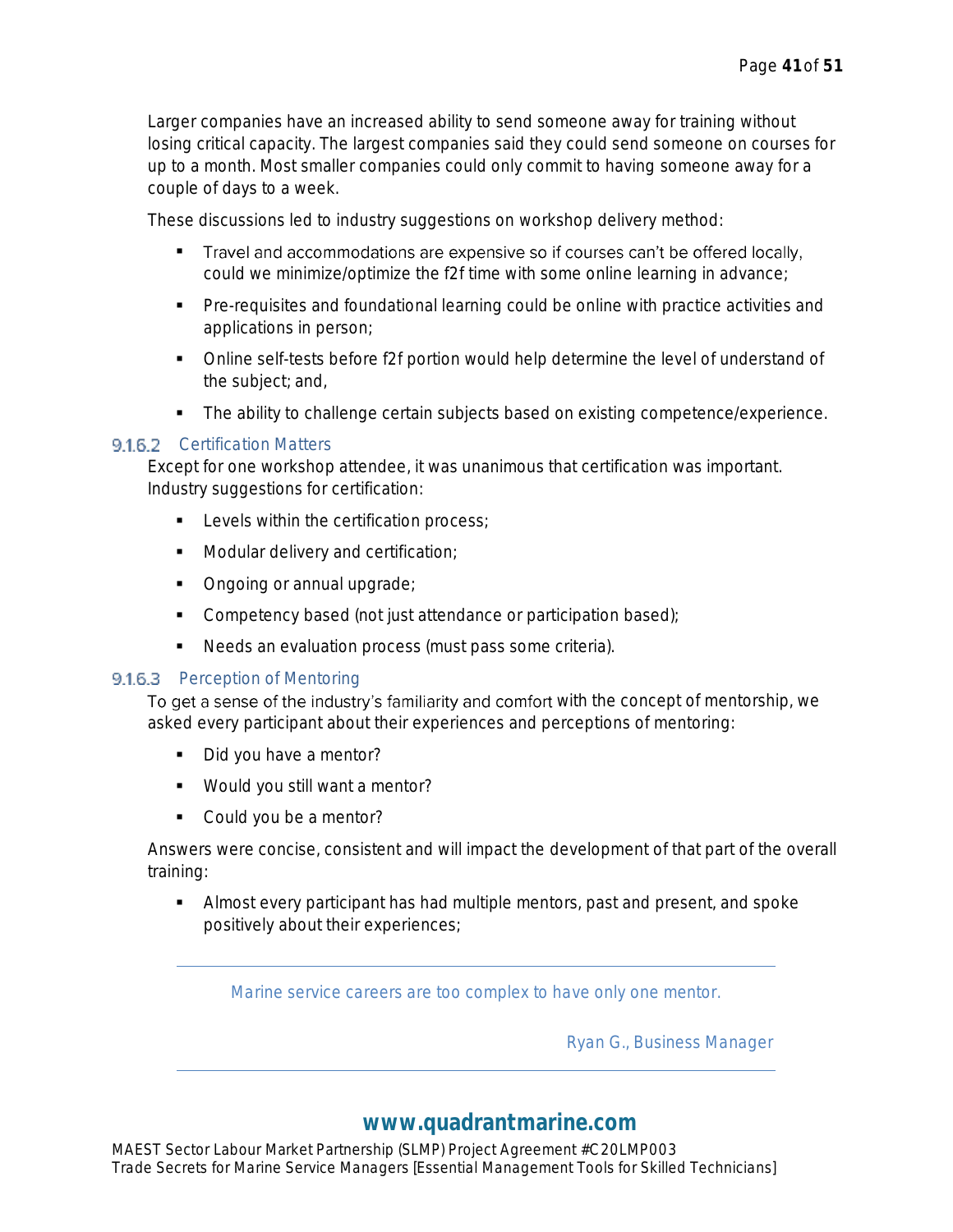A few participants described their anti-mentor, an example of what not to do.

"You're on your own. Don't ask me any questions. Don't touch my tools."

*Tim M., Anti-mentor attitudes from his first day on the job*

- Some expressed concerns about over mentoring, described as not letting people make mistakes to learn from them.
- Except those who are very close to retirement, no one turned down the idea of having a mentor as part of this training;
- Most participants believe they already mentor people within their own companies, even if it's in an informal sense;
- There was some hesitation about potentially being a mentor as part of this training program especially when it came to specifics of what we would be asking of them and how it might look;
- Participants stated very clearly that they have no time to mentor external to their company.

#### <span id="page-42-0"></span>9.1.7 Training Priorities

Using a small-group facilitated workshop activity, groups of 3 or 4 were assigned one section of the larger poster outlining possible training topics. Participants were asked to fill in as many details as possible on what training topics fit under each category. They could also populate an 'other' category with any topic they felt we had missed. Participants were then asked to prioritize (rank) the topics most important to them and their business.

Participants were instructed to cross out irrelevant categories and rearrange the prepopulated example information blocks to best describe what was relevant to their work. After the larger group shared and discussed their thoughts, the small groups were again

# **Project Management** was by far the highest priority on marine service managers' risk list.

asked to rank the relevance (importance) of each category to their work.

The results from the consultation groups resulted in the baseline marine service manager competency map outlined in Table 1. It's important to note that these topics are not independent silos of information. These results will become the foundation for the instructional design plan and subsequent curriculum development process. That process will have to consider the industry-specific cross over between the topics.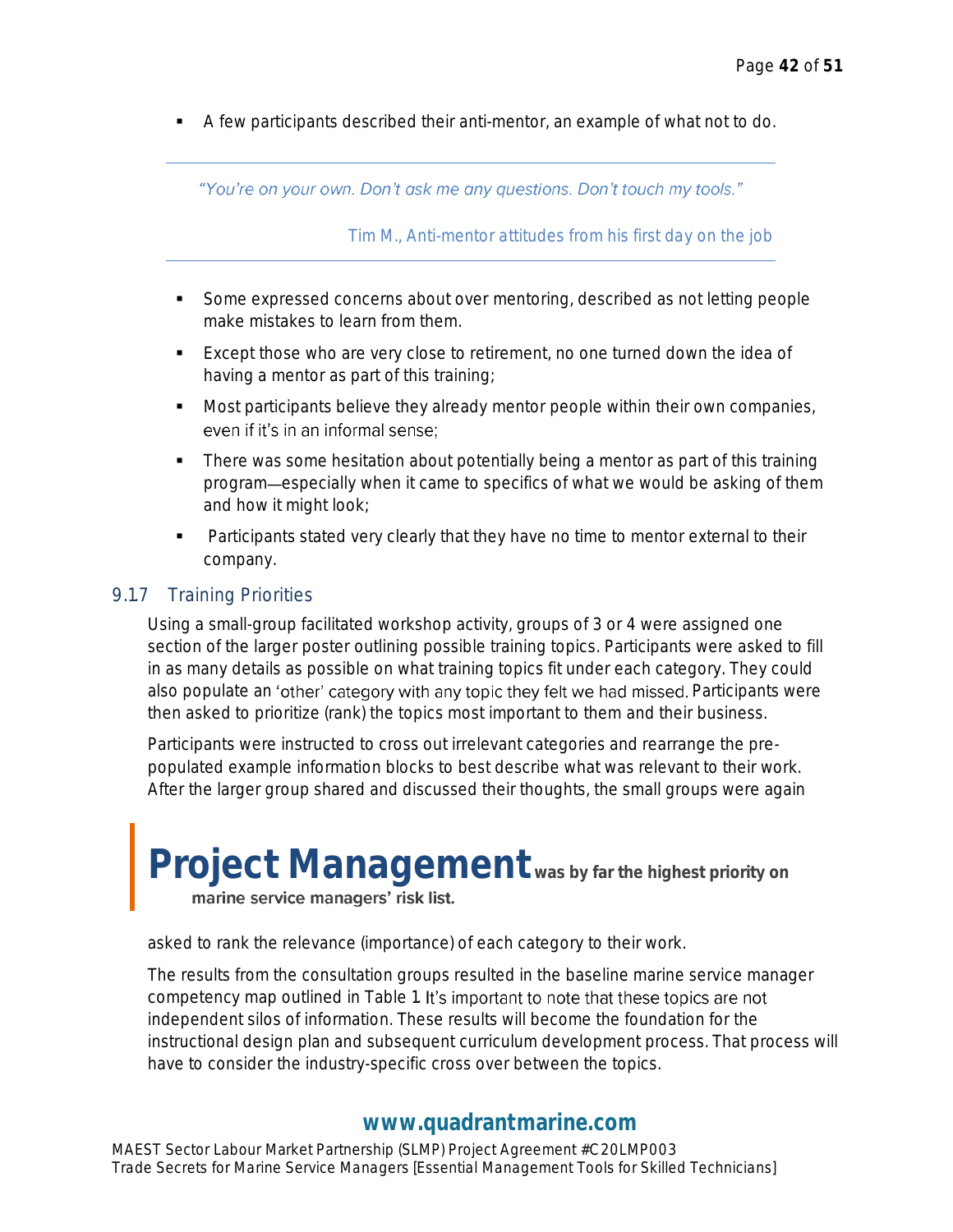Determining what creates the most risk for marine service managers lays the groundwork for a prioritized occupational standard chart with industry's wish list for attitudes, skills, and knowledge required for competent managers.

The top 3 marine service manager priorities for training were:

- 1. Project management;
- 2. General business practices; and,
- 3. Human resources.

Mid-range training priorities were:

- 1. Finance; and,
- 2. Marketing

The lowest priorities were:

- 1. Legal;
- 2. Insurance; and,
- 3. Contracts.

The topics identified by industry as marine specific are in red above and in Table 1. It is interesting to note that the lowest ranked priorities are not necessarily the topics where a manager might experience the least risk. However, these are the areas where managers are most likely to have an external expert. The lower ranking on these categories may indicate their level of trust in the expertise and credibility of their outsourced expert and therefore lower their perception of risk.

Neither the major categories of information nor the rankings changed by geographical location. Differences in priorities were more likely to be based on the size of the company.

Two themes appeared consistently that were not part of the pre-populated examples: **communication and accountability**. Communication in its broadest definition is the single largest entry on the worksheets. Accountability was defined as both a value (e.g., honesty, integrity) as well as a skill/knowledge competence (e.g., quality assurance and warranty).

**Communication & Accountability were** 

**added by managers under every topic category.**

## **[www.quadrantmarine.com](http://www.quadrantmarine.com/)**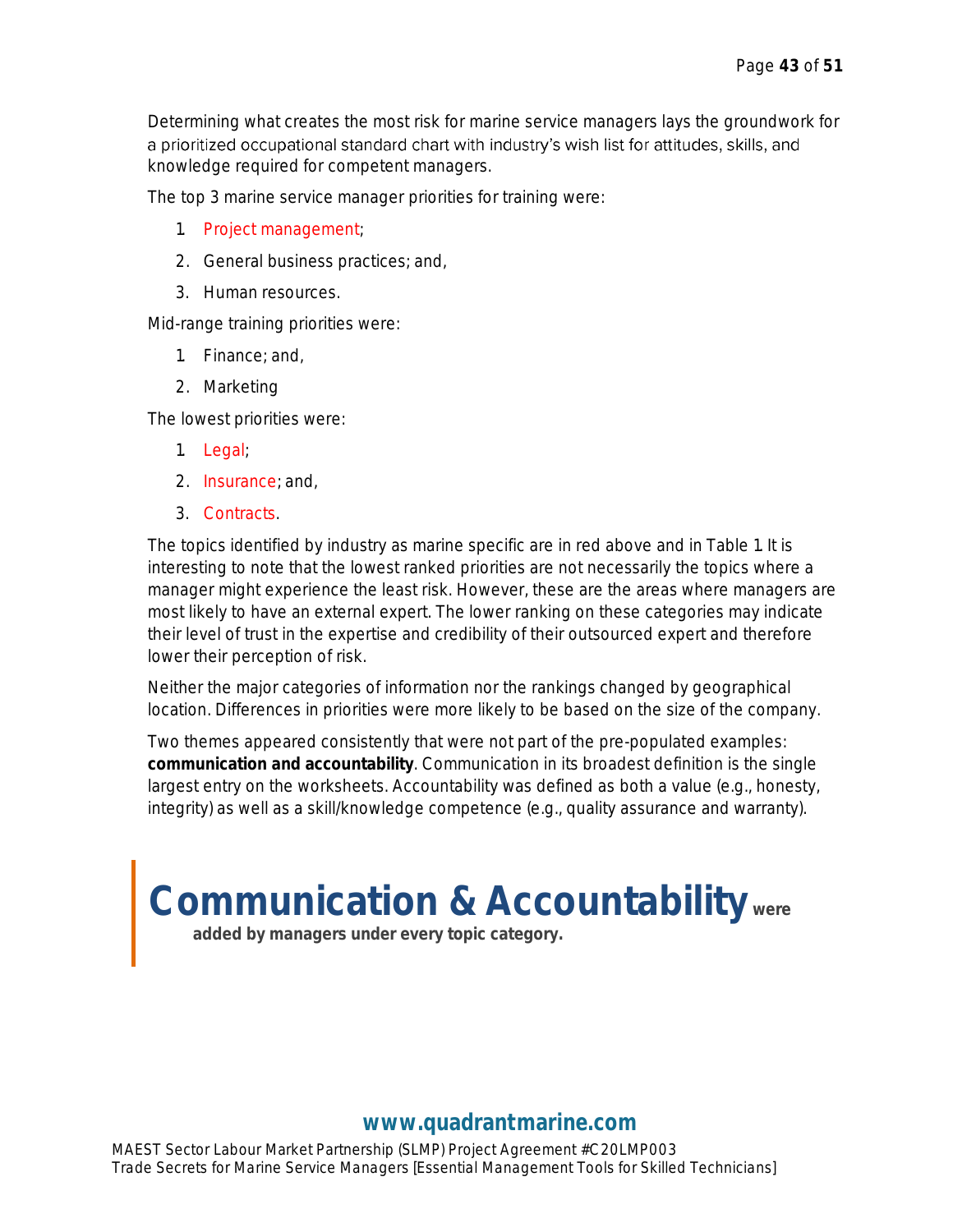*Table 1 Baseline Marine Service Manager Competency Chart*

| Management<br>Competency<br><b>Block</b> | Sub-competencies (Attitudes, Skills, & Knowledge):<br>Core Competencies (general principles and specific circumstances)<br>Marine Industry-Specific Competencies (specific principles and circumstances) |                                                   |                                                        |                                                                |                                                 |                                                             |  |  |
|------------------------------------------|----------------------------------------------------------------------------------------------------------------------------------------------------------------------------------------------------------|---------------------------------------------------|--------------------------------------------------------|----------------------------------------------------------------|-------------------------------------------------|-------------------------------------------------------------|--|--|
|                                          |                                                                                                                                                                                                          | Immediate & Ongoing Risks with Highest Priorities |                                                        |                                                                |                                                 |                                                             |  |  |
| Projects                                 | Managing<br>workflows.<br>facilities, and<br>equipment                                                                                                                                                   | Creating work<br>orders                           | Quoting,<br><b>Estimating &amp;</b><br>Costing         | Applying quality<br>assurance<br>standards<br>(accountability) | Communicating<br>clearly and<br>consistently    | Choosing and<br>using PM tools                              |  |  |
| <b>Business</b><br><b>Processes</b>      | Understanding<br>basic business<br>processes and<br>best practices<br><b>(Succession</b><br>planning)                                                                                                    | Communicating<br>clearly and<br>consistently      | Developing<br>supply chain<br>and inventory<br>systems | Creating<br>company<br>policies                                | Setting quality<br>assurance<br>practices       | Analyzing<br>business health<br>(SWOT and<br>other metrics) |  |  |
| <b>Employees</b>                         | Hiring and<br>retaining staff                                                                                                                                                                            | <b>Training staff</b>                             | <b>Evaluating staff</b><br>performance                 | Maintaining<br>safety<br>standards &<br>compliance             | Creating human<br>resources<br>polices          | Communicating<br>clearly and<br>consistently                |  |  |
|                                          |                                                                                                                                                                                                          | Frequent Risks & Medium Priorities                |                                                        |                                                                |                                                 |                                                             |  |  |
| <b>Finances</b>                          | <b>Balancing cash</b><br>flow                                                                                                                                                                            | <b>Tracking A/R</b><br>and A/P                    | <b>Setting billing</b><br>and charge-out<br>rates      | Calculating<br>margins                                         | Reading<br>financial<br>statements              | Understanding<br>tax implications<br>to the business        |  |  |
| Marketing                                | Managing web<br>and marketing<br>technology                                                                                                                                                              | Creating and<br>maintaining a<br>company brand    | Managing<br>traditional<br>marketing<br>technologies   | Identifying<br>marketing<br>opportunities                      | Tracking<br>marketing<br>efforts and<br>metrics | Educating<br>customers<br>(communication)                   |  |  |

## **[www.quadrantmarine.com](http://www.quadrantmarine.com/)**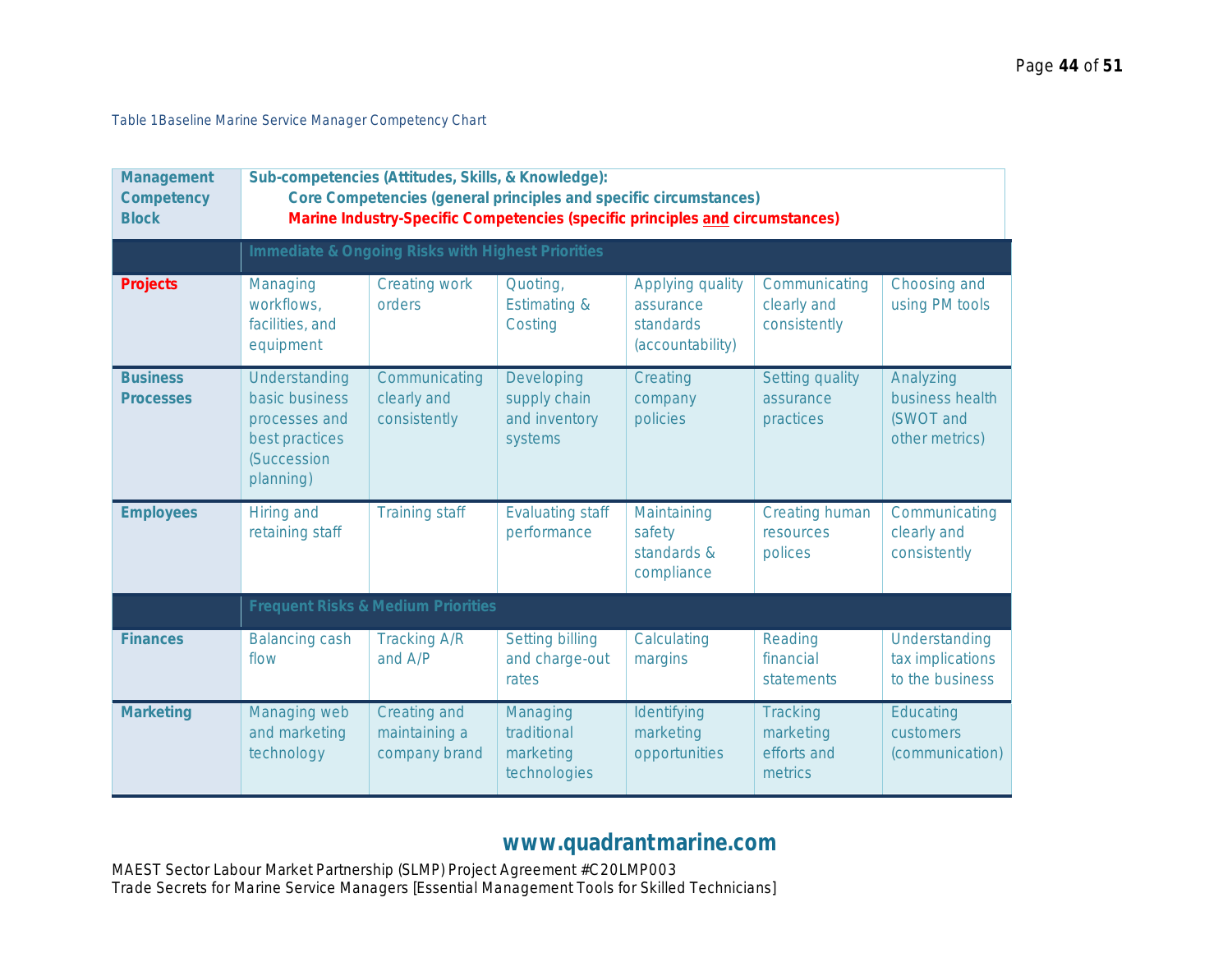|           | Perceived Lowest Risk & Lowest Daily Priority (with external experts)* |                                                       |                                             |                                                                |                                                |                                             |  |
|-----------|------------------------------------------------------------------------|-------------------------------------------------------|---------------------------------------------|----------------------------------------------------------------|------------------------------------------------|---------------------------------------------|--|
| Legal     | Assessing risk /<br>Understanding<br>categories of<br>liability        | Maintaining<br>environmental<br>compliance            | Placing liens                               | Recording and<br>reporting best<br>practices                   | Maintaining up-<br>to-date<br><b>standards</b> | Choosing the<br>correct type of<br>contract |  |
| Contracts | Creating work<br>order contracts                                       | Comprehending<br>lease and rental<br><b>contracts</b> | Contracting<br>subtrades                    | Writing<br>specifications<br>for new build<br><b>contracts</b> | <b>Using waivers</b>                           | Reading<br>purchase<br>agreements           |  |
| Insurance | Understanding<br>policies and<br>coverage                              | Choosing an<br>appropriate<br>policy                  | Handling<br>business<br>insurance<br>claims | Handling<br>customer<br>insurance<br>claims                    | Understanding<br>environmental<br>insurance    | Understanding<br>builder's risk             |  |

\*With the assistance of external experts for legal, contracts, and insurance, marine service managers ranked these subjects lowest on their priority list for training. Not one of these topics made it into the top 3 priorities for anyone. There are still significant risks to businesses here but the perception of risk and significance to the day-to-day tasks seems less. Working with SMEs in the DESIGN phase of the project determined the foundational understanding marine service managers need to have e.g., what questions should they know to ask and when?

#### **[www.quadrantmarine.com](http://www.quadrantmarine.com/)**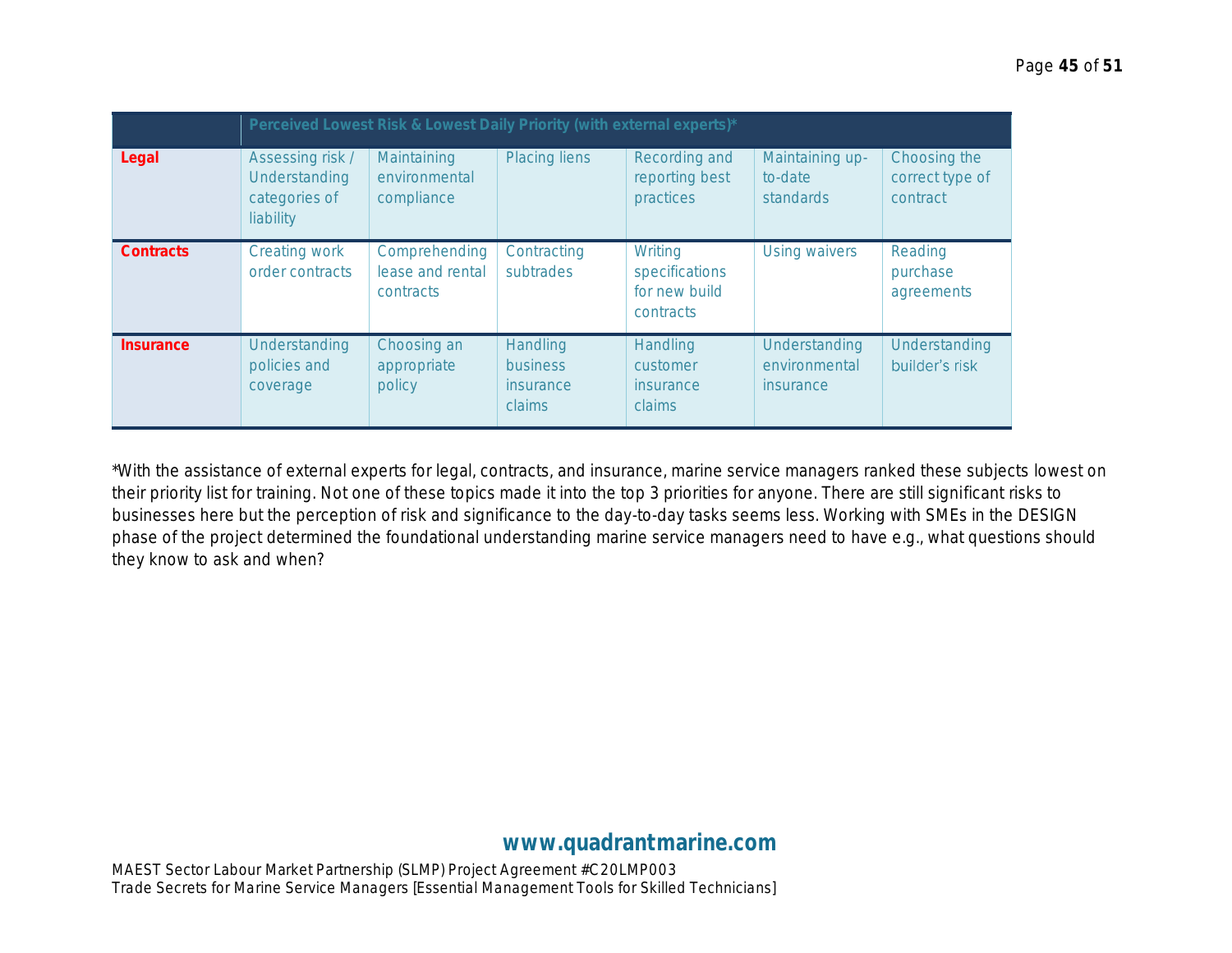#### <span id="page-46-0"></span>9.1.8 Themes from Workshop Discussions

*What advice would you give to someone new to your position?*

| <b>Themes</b>                              | Data<br>counts |                                                                                          |
|--------------------------------------------|----------------|------------------------------------------------------------------------------------------|
| Leadership/<br>Self-Aware/<br>life balance | 43             | Lots of advice about taking time for self, learning for<br>self, balance in life         |
| Customer                                   | 31             | Everything from communicate and care for the<br>client, to knowing you can fire a client |
| Accountability                             | 29             | Be honest, stand by your work, take care in<br>quotes/estimates                          |
| Planning/Prep/<br>Knowledge                | 22             | Build your own knowledge, recognize that there is a<br>lot of things you don't know      |
| Employees                                  | 15             | Value your employees, invest in them, but recognize<br>not everyone is a good fit        |
| Training/<br><b>Mistakes</b>               | 8              | Invest in the people that are good, recognize that<br>mistakes will be made              |

#### *What is the most frustrating part of your job?*

| Themes                                     | Data<br>counts |                                                                                                    |
|--------------------------------------------|----------------|----------------------------------------------------------------------------------------------------|
| Planning/Prep/<br>Knowledge                | 46             | Lack of knowledge, uniqueness and customization<br>of boats, planning for the right parts, etc     |
| Employees                                  | 21             | Everything from 'drama in the workplace' to finding<br>qualified employees                         |
| Customer                                   | 12             | Customers want everything but do not want to pay<br>for it                                         |
| Accountability                             | 9              | Ensuring the quote aligns to the job                                                               |
| Leadership/<br>Self-Aware/<br>life balance | 8              | Knowing the need to take time for themselves but<br>the demands of the business make it difficult. |
| Training/<br><b>Mistakes</b>               | 3              | Simple mistakes by an employee can cost a lot of<br>time and money on a job.                       |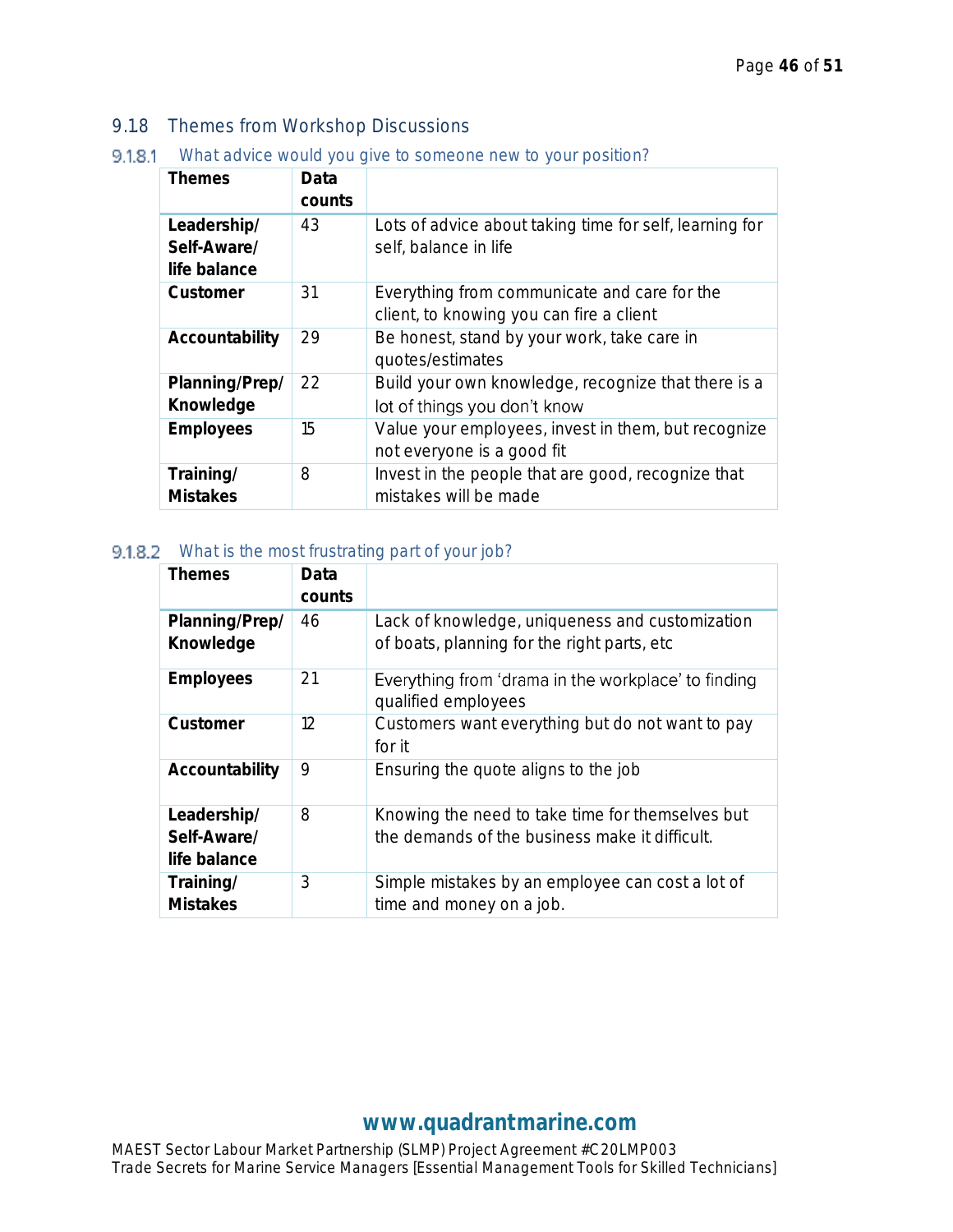| <b>Themes</b>                              | Data<br>counts |                                                                                                                                                                                    |
|--------------------------------------------|----------------|------------------------------------------------------------------------------------------------------------------------------------------------------------------------------------|
| Planning/Prep/<br>Knowledge                | 36             | Lack of planning, clarity of estimates and quotes,                                                                                                                                 |
| Training/<br><b>Mistakes</b>               | 16             | Recognition that when someone is training, it take<br>more time for them to do a job and they make<br>mistakes – which are costs that the business cannot<br>charge the client for |
| Customer                                   | 11             | Customer asks and expectations, also the<br>micromanaging client who takes up the<br>owners/workers time when they could be working<br>on the job                                  |
| Accountability                             | 8              | There is some disconnect between the warranty for<br>the boat and the actual cost associated with fixing<br>something.                                                             |
| Employees                                  | 6              | Mistakes and lack of customer service skills                                                                                                                                       |
| Leadership/<br>Self-Aware/<br>life balance | $\bigcap$      | This is interesting – they did not attribute anything<br>that cost them money they could not bill the<br>customer to themselves                                                    |

9.1.8.3 What cost your business money that you couldn't bill the customer for?

#### *What have you figure out now but wish you knew sooner?*

| Themes                                     | Data<br>counts  |                                                                                                                                                |
|--------------------------------------------|-----------------|------------------------------------------------------------------------------------------------------------------------------------------------|
| Planning/Prep/<br>Knowledge                | 30              | Recognition of how important that the<br>manager/owner have knowledge, project<br>management skills, understand how to cost things<br>properly |
| Leadership/<br>Self-Aware/<br>life balance | 20              | Recognition that self-development, training, learning<br>to communicate, understanding all aspects of the<br>business                          |
| Customer                                   | 13              | How to communicate and manage the customer,<br>recognition that you can fire the customer, be in it<br>for the long game with customers        |
| Employees                                  | 10 <sup>1</sup> | Recognizing that good employees are critical to<br>business, not everyone a good fit, the most qualified<br>might not be the best person       |
| Accountability                             | 3               | Ensure your estimates are accurate and stand by<br>them                                                                                        |
| Training/<br><b>Mistakes</b>               | 1               | How important training is                                                                                                                      |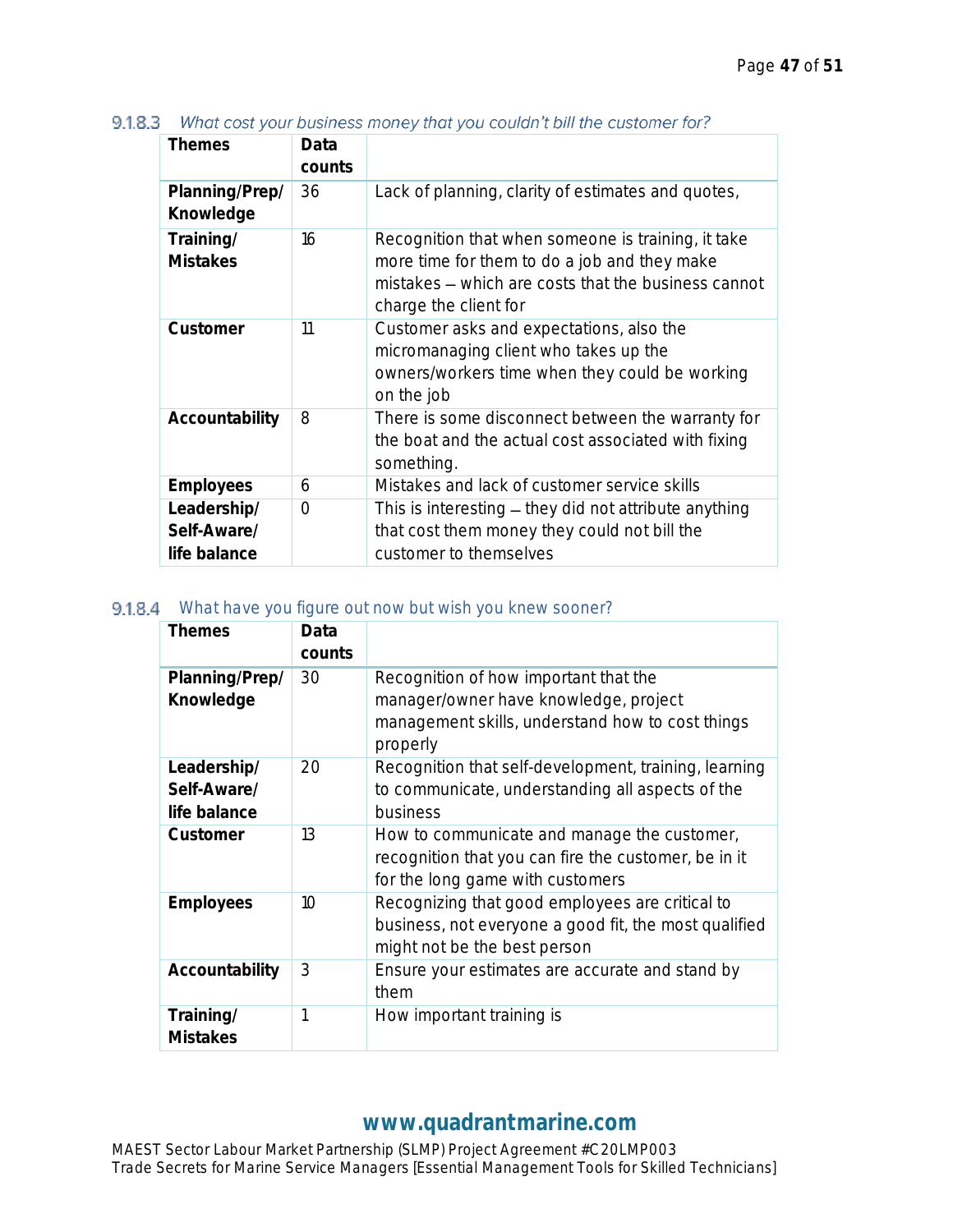# 10 Appendix D: Evaluation Strategy Outcomes

The following table details the outcomes of the project from the metrics used in the original evaluation strategy. As identified in Section 5, the evaluation focuses on participation (industry consultations, subject matter experts and mentors, and those who took the course) as the real validation of the project's success. Participation metrics, assessed by both numbers and value of in-kind time, met or exceeded the targets in Table 1.

#### *Table 2 Project Evaluation Outcomes*

<span id="page-48-0"></span>

| Define Phase: Industry Consultation Evaluation                                                                                                                                                                                                                                                                                                                                                                                        |                                                                                                                                                                                                                                                   |                                                                                                                                                                                                                                                                                                                               |                                                                                                                                                                                                                                                                                                                                                                                                                                                                                                                                                                                                                                     |  |  |  |  |
|---------------------------------------------------------------------------------------------------------------------------------------------------------------------------------------------------------------------------------------------------------------------------------------------------------------------------------------------------------------------------------------------------------------------------------------|---------------------------------------------------------------------------------------------------------------------------------------------------------------------------------------------------------------------------------------------------|-------------------------------------------------------------------------------------------------------------------------------------------------------------------------------------------------------------------------------------------------------------------------------------------------------------------------------|-------------------------------------------------------------------------------------------------------------------------------------------------------------------------------------------------------------------------------------------------------------------------------------------------------------------------------------------------------------------------------------------------------------------------------------------------------------------------------------------------------------------------------------------------------------------------------------------------------------------------------------|--|--|--|--|
| Objectives & Outcomes                                                                                                                                                                                                                                                                                                                                                                                                                 | <b>Targets</b>                                                                                                                                                                                                                                    | Performance Indicators                                                                                                                                                                                                                                                                                                        | Project Outcomes                                                                                                                                                                                                                                                                                                                                                                                                                                                                                                                                                                                                                    |  |  |  |  |
| Short term:<br>A baseline map of<br>management competencies for<br>the marine service industry<br>Medium term:<br>Identification of potential SMEs<br>for curriculum development<br>and pilot workshop /mentoring<br>phases.<br>$\blacktriangleright$ Long term:<br><b>New Marine Service Employers</b><br>of Excellence partner<br>engagement.<br>Promotion opportunities for<br><b>BC's Marine Service Centre of</b><br>Excellence. | 5 x facilitated<br>workshops<br>6 x individual<br>٠<br>consultations<br>\$40,000 of<br>٠<br>in-kind time<br>contributions<br>based on<br>industry<br>charge-out<br>rates<br>Identification<br>of cross-<br>sector<br>networking<br>opportunities. | Number of companies<br>contacted/Attendance<br>statistics by<br>geographical area<br>Participation metrics:<br>Industry validation of<br>existing themes<br>Industry identification<br>and validation of new<br>themes<br>▼ Prioritization of themes<br>✔ Follow up contact from<br>participants<br>Interest in pilot courses | 6 x facilitated workshops across BC<br>$\blacksquare$<br>(Vernon, Campbell River, Nanaimo, Port<br>Alberni, Vancouver, Sidney).<br>14 x individual phone consultations across<br>$\blacksquare$<br>BC.<br>Overall >90 service managers from >70<br>$\blacksquare$<br>companies participated in consultations.<br>North Coast - 4/7 companies participated.<br>Okanagan - 9/16 companies participated.<br>Southern Vancouver Island - 19/30 companies<br>participated.<br>Central & North Vancouver Island - 24/32<br>companies participated.<br>Lower Mainland - 24/34 companies<br>participated.<br>In-kind value of time exceeded |  |  |  |  |
|                                                                                                                                                                                                                                                                                                                                                                                                                                       |                                                                                                                                                                                                                                                   |                                                                                                                                                                                                                                                                                                                               |                                                                                                                                                                                                                                                                                                                                                                                                                                                                                                                                                                                                                                     |  |  |  |  |

#### **[www.quadrantmarine.com](http://www.quadrantmarine.com/)**